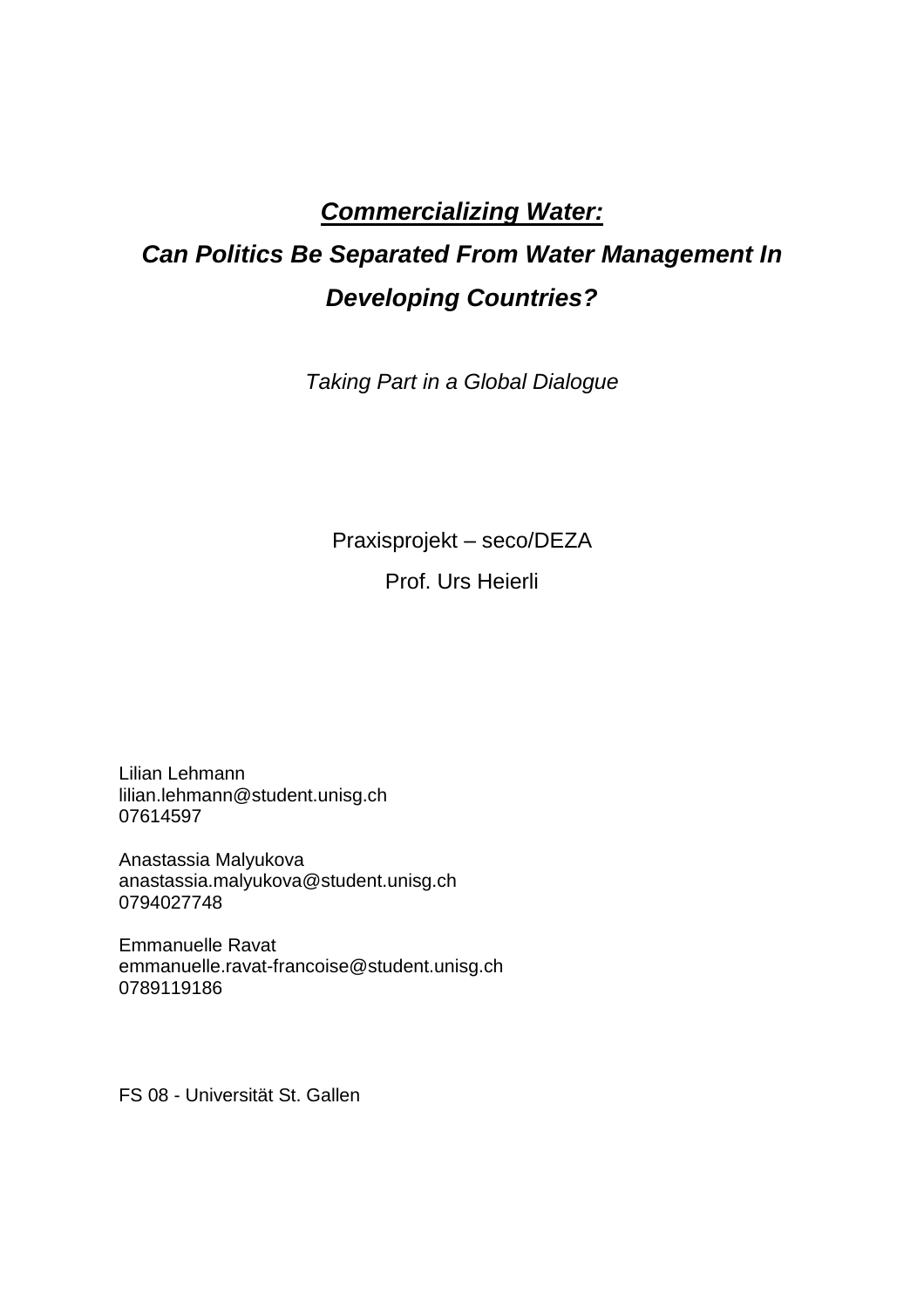### Abstract

It has been estimated that by 2025 1.8 billion people will inhabit regions suffering from water scarcity, and will not have enough clean water for consumption and food production. This, however, is not necessarily a consequence of a physical lack of water. It has been highlighted repeatedly, that the real cause of water scarcity is an economic lack of it, meaning that water scarcity occurs through mismanagement. Faulty water management structures can often be traced back to the political forces that are responsible for them, such as incompetent or corrupt governments. There have been repeated attempts to solve the persistent problems of a lack in efficiency and equality in water access by commercializing the utility and privatizing it. Both public and private management structures have their advantages and drawbacks, but when considering how a depoliticized water supply system could be established, privatization is the only option. The possible ways in which privatization can take place and how political forces can be kept to a minimum are examined here. The conclusion the evidence leads to is that political influences are inextricably present, and that this need not necessarily be undesirable. The success of water supply systems is not so much dependent upon whether the structure is public or private, political or depoliticized, but rather on the nature of the governance of it.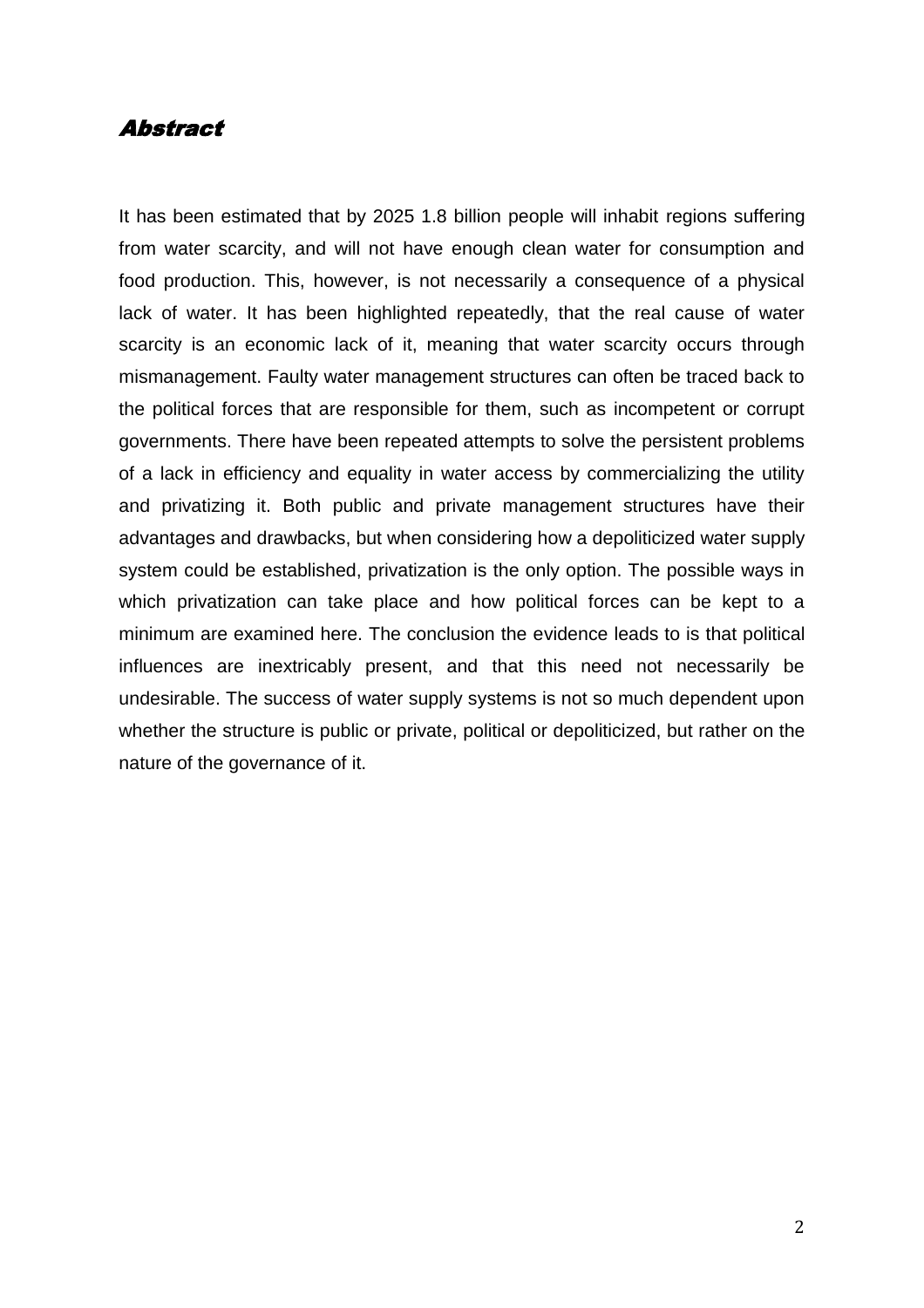# **Table of Contents**

| 7. |  |
|----|--|
| 8. |  |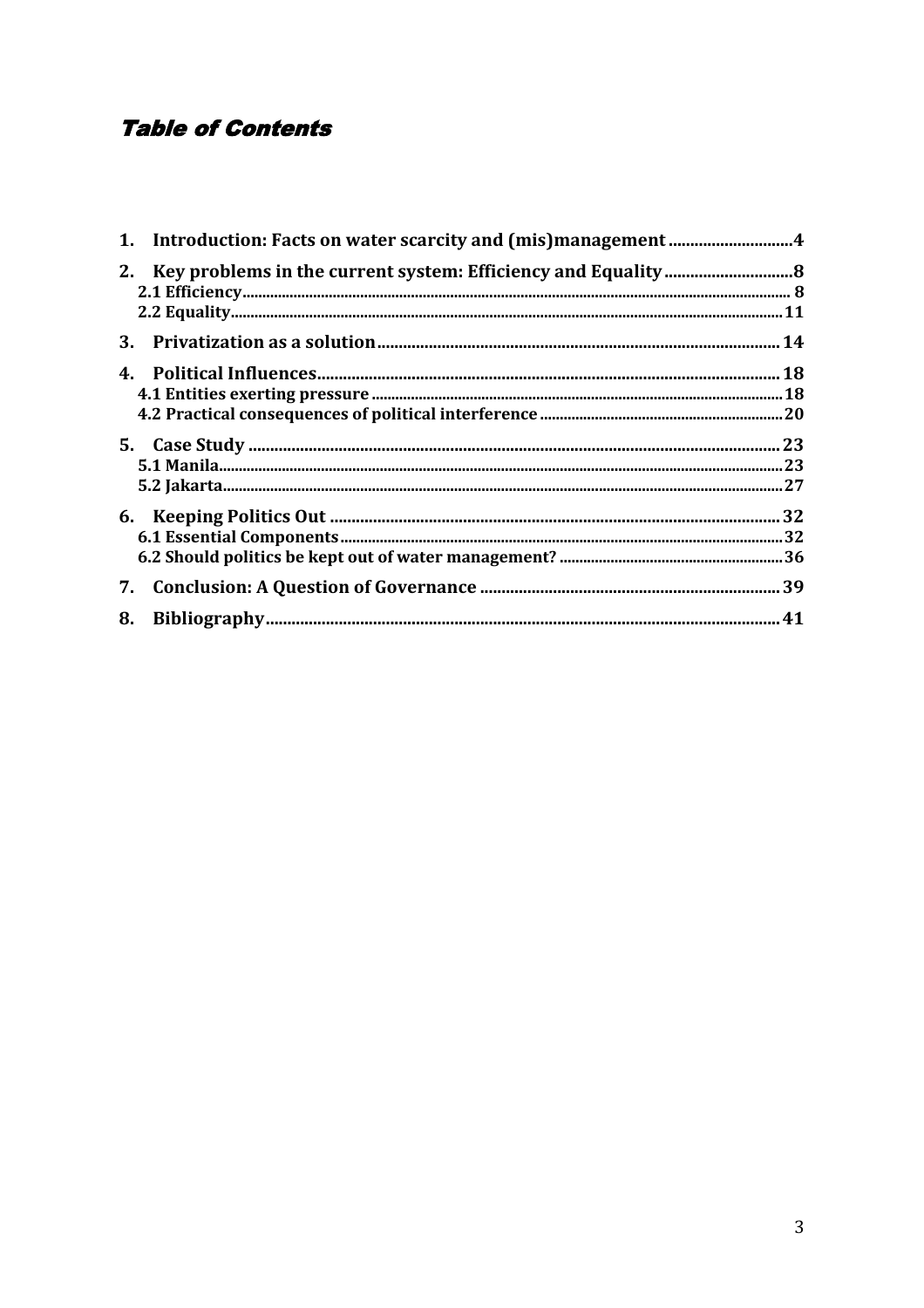# 1. Introduction: Facts on water scarcity and (mis)management

Water is fundamental for life and development. According to 2006 estimates by the WHO and the UNICEF, by the year 2004 more than 1 billion people were not using safe drinking water services and more than 2.5 billion were not using appropriate sanitation services in developing countries (WHO / UNICEF 2006). As Krause points out, "every day, around 6,000 people, mostly children under five, die from diarrheal diseases caused by inappropriate water and sanitation (WS) services (UN-HABITAT 2003: 59)".<sup>1</sup> Krause further argues that access to water and sanitation is an essential criteria in reaching the Millennium Development Goals (MDGs), which include the following objectives: "To halve, by the year 2015, the proportion of people who are unable to reach, or to afford, safe drinking water (...) To stop the unsustainable exploitation of water resources, by developing water management strategies at the regional, national and local levels, which promote both equitable access and adequate supply."<sup>2</sup>

Overall, about 1.3 billion people in the developing world lack access to clean and plentiful water. The consequences of this include, among others, 4.6 million deaths from diarrheal diseases. As of today, the average worldwide is 6600 cube meters of usable water per person and per year. By 2025, if current trends continue, only one third of that quantity will be available. Also, the use of water in unequal at the worldwide scale, as the average quantity of water consumed by person and per day in industrialized countries is around 400 liters, while it drops to 20 liters in developing countries. Moreover, the International Water Management Institute estimates that 26 countries, including 11 in Africa, can be described as water scarce.

In other words, as Richards quotes, based on figures from the World Health Organization, "a conservative recent estimate projects that 1.8 billion people will live in regions or countries with "absolute water scarcity" by 2025: that is, they will

<sup>&</sup>lt;sup>1</sup> Krause 2004, pp. 15

 $2$  Krause 2004, pp 15, footnote 1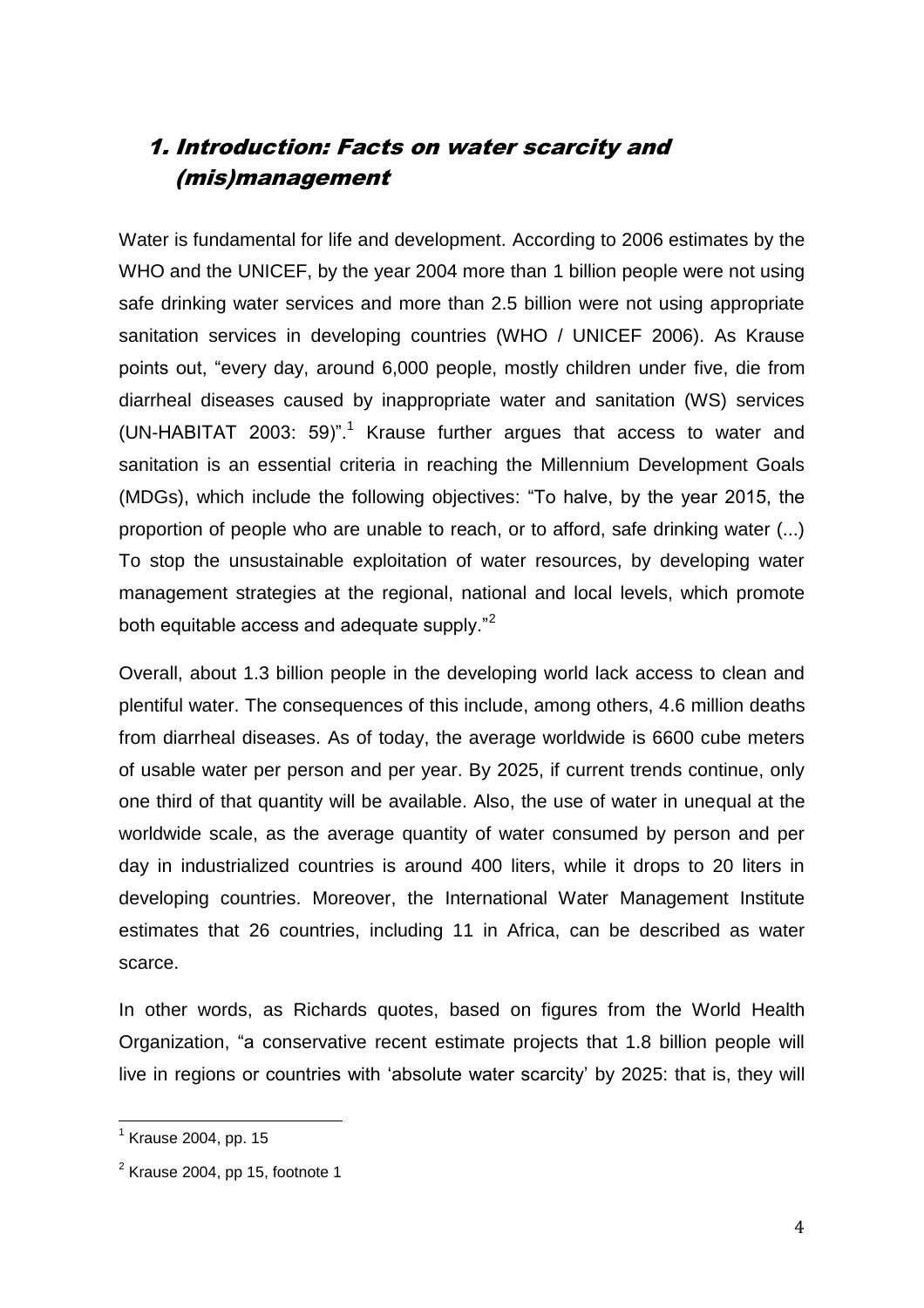not have enough water to maintain their current level of per capita food production and also meet burgeoning urban demands, even at high levels of irrigation efficiency (Seckler, et. al., 1999)."<sup>3</sup> The situation is even worse for those living with "extreme water scarcity", where guaranteeing reasonable access to water by 2025 would imply, according to the same author "massive water development projects, at enormous cost and possibly severe environmental damage."<sup>4</sup>

It is not always clear, however, where water scarcity comes from. Whereas water is *physically* dramatically scarce in some parts of the world, in many countries it is mostly *economically* scarce. According to the 2006 "Insights from the Comprehensive Assessment of Water Management in Agriculture"*,* "economic scarcity occurs when there is a lack of investments in water or a lack of human capacity to keep up with growing water demand. Much of the scarcity for people is due to the way **institutions** function, favoring one group over another, not hearing the voices of various groups,[etc]"<sup>5</sup> (emphasis added). Overwhelmingly, then, water has been considered better dealt with by governments and their institutions, as opposed to the private sector. Indeed, water management in the world is almost entirely public (90 to  $97\%$ ).<sup>6</sup>

Insistence on public management is partly due to the fact that the very emotional question of water (and of access to it) has often been considered a human right. Thus, populations and grassroots movements have often frowned upon private suppliers, those that want to sell water for profit.<sup>7</sup> For many who point out that, the "human right to water" is indispensable for leading a healthy life in human dignity, access to water should be publicly managed, and ideally free of charge, as it is a pre-requisite to the realization of all other human rights.

Supplying water, however, is a complex task, which often is badly managed by

 $^3$  Richards 2001, pp. 3

 $<sup>4</sup>$  Richards 2001, pp. 5</sup>

<sup>&</sup>lt;sup>5</sup> International Water Management Institute 2006, pp. 7

 $6$  As quoted by Mr. Xavier Maitrerobert, CEO of Aquafed, in interview.

 $7$  See, for example, the Alliance Sud "Zugang zu Wasser – Ein Menschenrecht" conference of April 2007. Chairperson of the Council of Canadians Maude Barlow is interviewed, saying "Many governments have ceded control over their water resources to the private sector, and what we are seeing is the creation of a global water cartel." (pp. 10)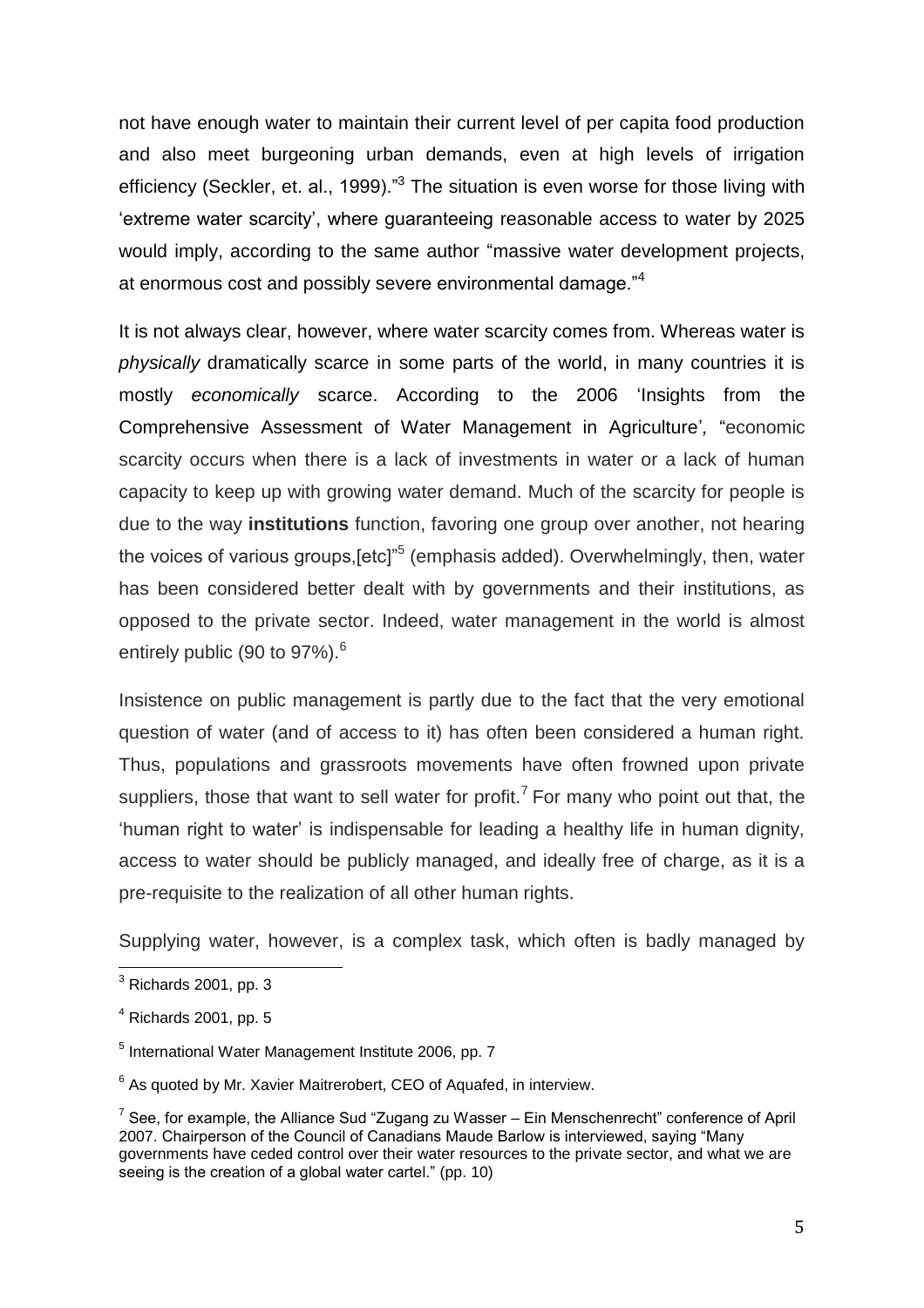developing countries' governments, particularly in the case of so-called "failed states'. As Bell and Roberts point out, water supply "reflects both the structural demand of the national and international economy and local interactions between rural communities and their national environment."<sup>8</sup> Most importantly, it requires a complex infrastructure, very costly to install, and to manage and repair. The private sector, as a result, might often be best placed to effectively and efficiently manage water supply. Indeed, starting in the late 90's, the World Bank and other multilateral and bilateral institutions have pushed for "privatization" of public services in general and water in particular, which in turn arose the issue of pricing for water.

Thus, many countries have turned to the private sector and multinational companies in order to solve the problems of water supply, using different forms of commercialization, from selling entire water supply and treatment systems to private firms to management or service contracts. Powerful multinational corporations, such as Vivendi, Suez, or United Water, compete for contracts in different regions of the world. However, these initial projects have brought opposition by anti-privatization activists all over the world, accusing giant corporations of looting the natural resources of the world. Barlow, for example, claims that a global water cartel is being created, bringing the world into an even worse water crisis.<sup>9</sup>

Overall, formal water markets for water are extremely difficult to set up and control due to the unique characteristics of water. As stated, water as an essential natural resource is a very emotional topic, tightly linked to human rights issues. In that context, the issue of *"politicization"* versus *"privatization"* of water supply is an extremely heated debate. The term "*politicization*", is understood in this paper to refer the different ways in which politics in a broad sense can interfere with watersupply, be it by publicly managing of the whole water supply system, by engaging in Public-Private Partnerships (PPPs) such as those that will be discussed below, or by interfering in and/or limiting the private sector"s management, as two case studies will later demonstrate.

 8 Bell & Roberts 1991, pp. 301

<sup>9</sup> Barlow, in *Zugang zu Wasser – Ein Menschenrecht,* Alliance Sud 2007, pp. 10-12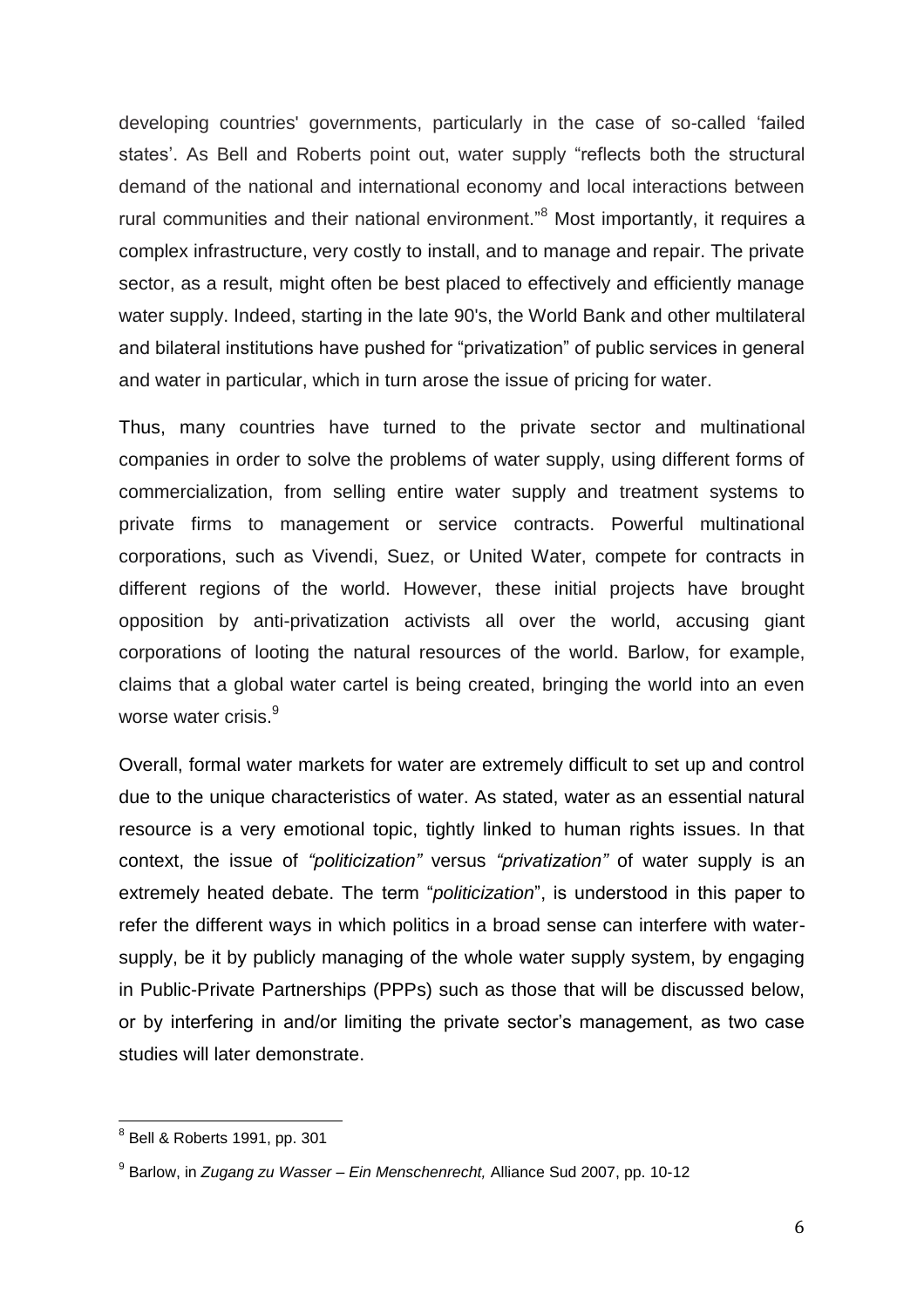What makes the commercialization of water supply such a unique case is that it is a natural monopoly and as a business activity requires an enormous investment in terms of infrastructure. In general, water is therefore considered a "specific asset (Williamson,1994), for which a contractual, long-term approach should be developed (Camdessus and Winmpenny, 2003)."<sup>10</sup> This complicates governancerelated issues, be they public or private, especially in developing countries. In such countries, question such as the problem of the acceptability of tradable water rights or the issue of water pricing and how it affects the poor are even more emotional and thus delicate.

Overall, academic discussion on water has focused on the following set of questions: how to protect ecosystems, share resources, evaluate and manage risks, determine water pricing and manage water supply more efficiently/effectively. As we will see, the efficiency of water supply services is affected by decisions made at many levels, each of which susceptible of less than satisfactory governance, be it within the public or the private sector. We will focus here on problems around privatization of water supply services in developing countries, such as efficiency and equality, with evidence from Manila and Jakarta in particular. We will analyze both the technical feasibility and the social desirability of keeping politics out of water management in developing countries, and eventually argued that politics and water supply are intrinsically linked.

 $^{10}$  Bied-Charreton et al 2006, pp. 54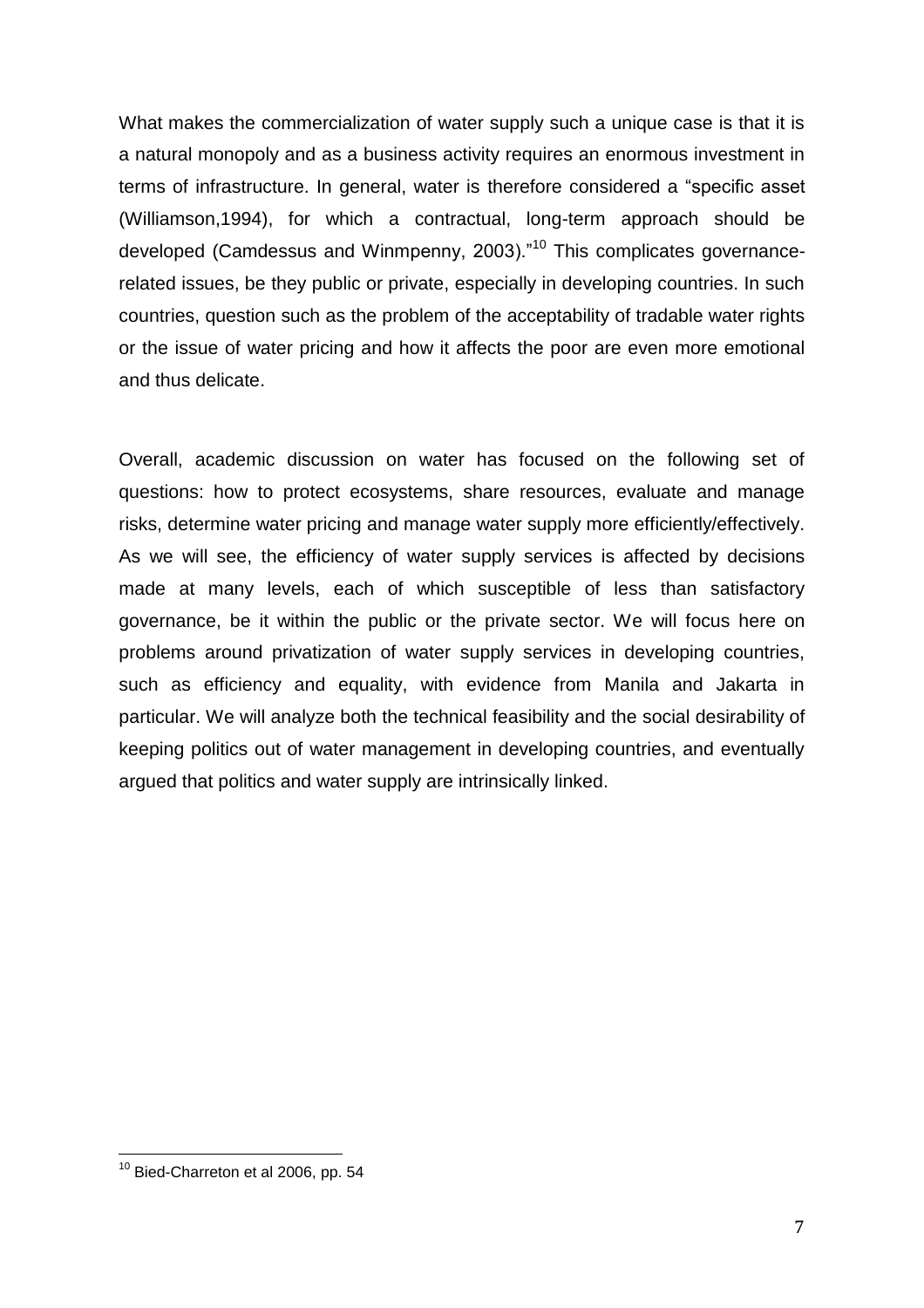# 2. Key problems in the current system: Efficiency and Equality

One of the main questions regarding the commercialization of water supply is whether it enhances the efficiency of projects. The second one concerns unequal access to water within countries or regions: does the commercialization trend improve the situation for the poor who most of all lack access to clean water at affordable prices? These two key problems of efficiency and equality in the water supply management will be addressed in connection with the strengths and weaknesses of public and private management systems to reach tentative conclusions on the usefulness of commercialization.

### *2.1 Efficiency*

Our first question is about benefits or shortcomings of commercialization of water supply in terms of efficiency. Different indicators may be looked at to assess the effects of commercialization. The Millennium Goals state that by 2015 the proportion of people without sustainable access to safe drinking water should be reduced by half and use the proportion of population (urban and rural) with sustainable access to an improved water source as main indicator for progress towards this goal. Other indicators can be taken into account when measuring the efficiency of water projects, such as sustainability, cost recovery, and price levels.

We can now have a closer look at the arguments relative to efficiency. In order to better understand the theoretical debate, in the next few paragraphs, characteristics of purely private firms will be compared to those of purely public firms. We will later see that commercialization can engage different levels of privatization, and that public-private partnerships combine characteristics of both private and public firms.

From the theoretical point of view, the idea that private firms tend to operate more efficiently has been frequently brought up in the discussion. Private firms have stronger incentives to monitor the management because the expectations of the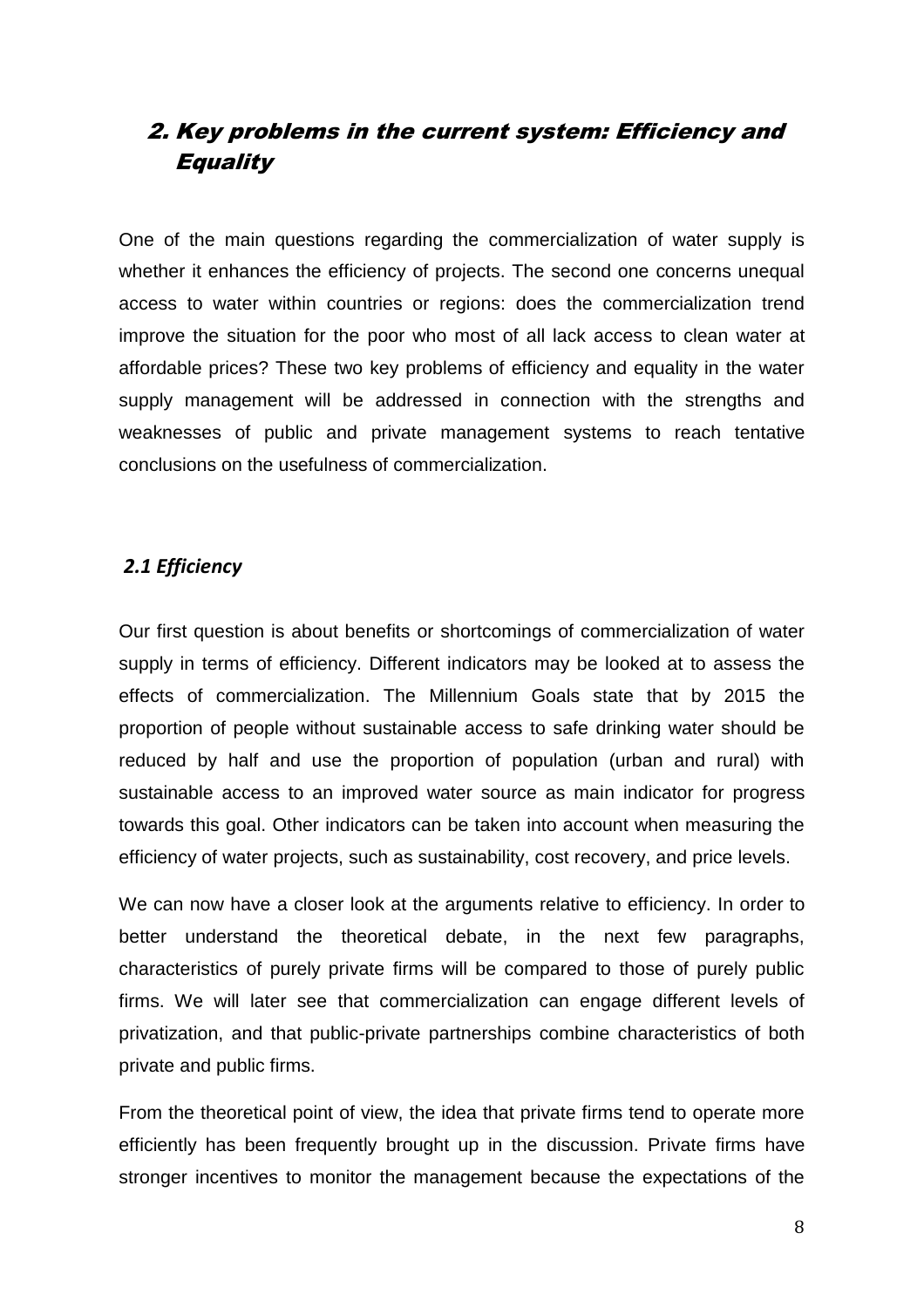stakeholders have to be fulfilled. Returns on capital and the shareholder value are of critical importance for private firms.

Market responsiveness can be ameliorated compared to that of a public monopoly if competition is present on the market. Market economy, driven by demand, is supposed to better identify and satisfy the customer's needs. However, needs of the poorest customers may be neglected if the segment is considered unprofitable by private operators.

Public firms, on the contrary, have weaker incentives to monitor their management and to improve their efficiency, since the bankruptcy threat and the pressure from capital markets and shareholders are non-existent or very low. In addition to that, an excessive vertical centralization may hinder the efficiency of public firms if the top decision-makers are too distant from those operating locally and from the customers.<sup>11</sup> This problem may be aggravated by a strong horizontal fragmentation often present in the sector: coexistence of agencies and service units with very different characteristics creates conflicts of interest, suboptimal use of resources and unequal coverage of served territories. Both problems arise more often for public firms than for private ones. Also, some legal conditions specific to public firms reduce the flexibility of the work force by defining pay schemes and dismissal procedures.

Moreover, public firms may be pursuing other goals than economic efficiency, such as maximisation of employment or construction activities. Tariffs set below operating costs and special treatment of certain neighbourhoods can also follow the logic of politics and not of the market.

However, the arguments set forward above, if not analyzed critically, may result in an excessive faith in the benefits of privatization. In real life, they are questionable. Competition is often seen as a driving force for the efficient functioning of private firms. One should not forget that water supply is a natural monopoly and that in the water sector competition among piped water systems is almost impossible due to the immense infrastructure required. Moreover, corruption and lobbying are as well present in the private sector, as shown by the numerous corruption scandals of

 $11$  Segerfeldt 2005, pp. 22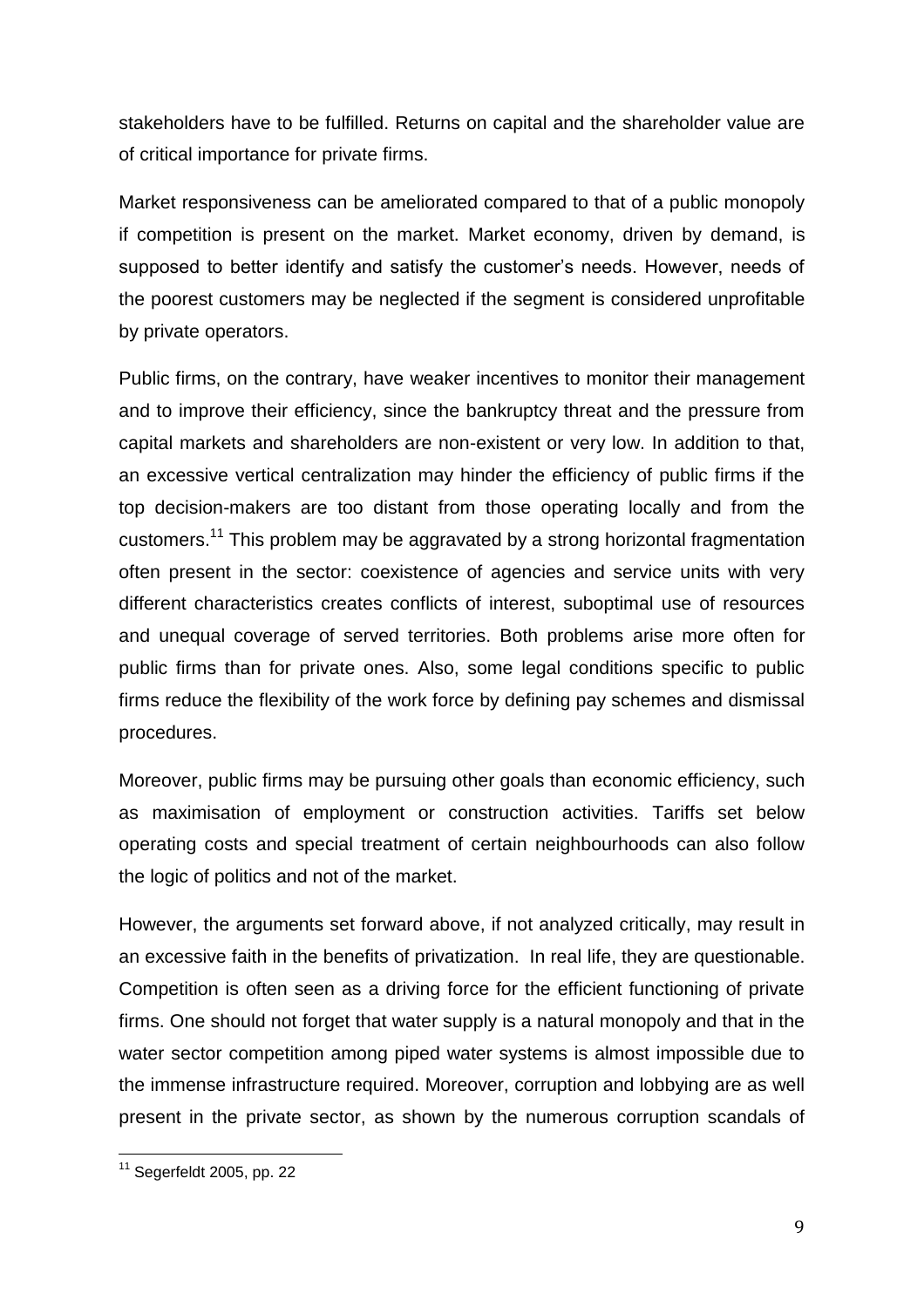1990s<sup>12</sup>. In this situation and in this particular sector, the argument of shareholder value is of smaller importance, especially for small and medium size firms.

Public firms may be more efficient than private ones in a situation of market failure. Real markets do not necessarily function perfectly, and the government may be the only one to supply water if the supply is greatly inferior to demand, for example, when private firms are reluctant to enter a market considered as unprofitable. Private sector investment targets the regions with the best potential to make the most profit, rather than regions where it is most needed. Private companies, driven by profit motives, may tend to avoid rural areas where about 40 per cent of those needing connections live. Sub-Saharan Africa and South Asia have been the focus of less than 1 per cent of total private sector investment promises, while relatively profitable Latin America has received a disproportionate amount of investment.<sup>13</sup>

Public firms, rather than private ones, can also take into account externalities such as sanitation problems and health effects, social and cultural consequences of the projects, waste management and adverse impacts on ground water environment. Private firms do not necessarily bring new sources or levels of finance, except equity finance from shareholders. Many sources of financing are available to both public and private operators: possible surplus revenue from the water operation; money from national or donor governments; loans from development banks; commercial loans and bonds. In practice, many large increases in new connections, such as in Senegal after 1999, only came after new injections of public finance, including through a World Bank loan.

The empirical research on the subject of superior efficiency of public firms does not come to a clear conclusion.<sup>14</sup> Some studies conclude that private firms have a superior performance rate, while others come to an opposite result.

 $\overline{\phantom{a}}$ 

 $12$  For example, Saur, a subsidiary of Bouygues, has been alleged to have made the largest of 12 bribes that are the subject of various investigations into corruption in the World Bank-funded Lesotho Highlands Water Project ("Falling for AES"s Plan?" Multinational Monitor, June 1999).

<sup>13</sup> Briceño et al 2004

<sup>14</sup> Krause, 2007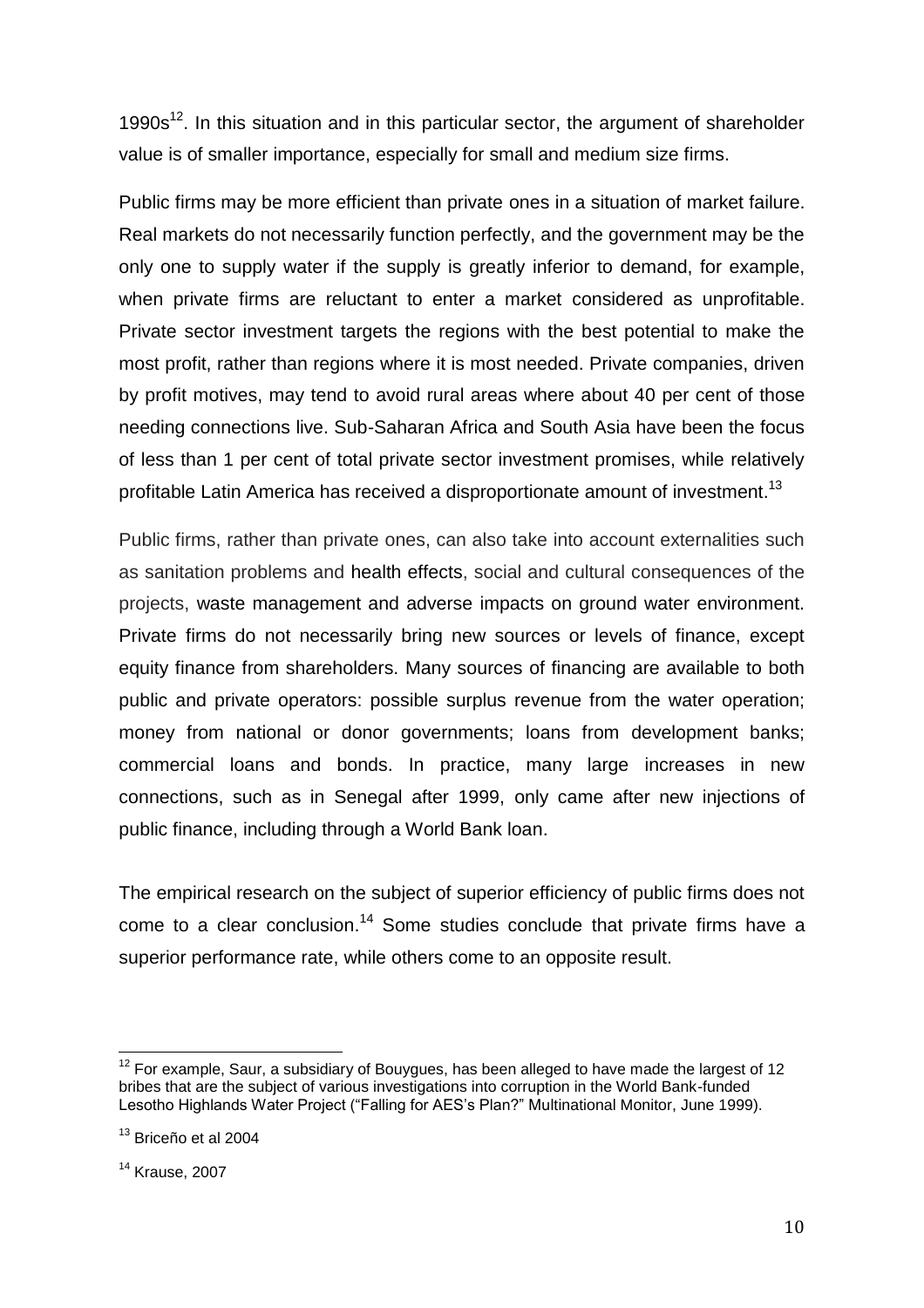### *2.2 Equality*

Equality is another important criterion in the evaluation of water projects. We have seen from the introduction that access to water is highly unequal across the world; significant differences also persist within the countries. Unequal access to clean water in emerging countries often falls along income class divisions. Since supplying water requires an important infrastructure, it is usually most costly to provide to impoverished districts in developing countries that typically lack any kind of infrastructure. As a result, water in developing countries is largely supplied through informal markets composed of intermediary vendors off the back of a truck.<sup>15</sup> Distinct formal and informal sectors are thus created; the poor who lack access to a formal network most often pay higher prices for the water they buy from private vendors. These informal markets are based on social relationships, and other social factors rather than market prices. The urban poor across Asia may pay 20 to 40 times more per liter than connected users. In Manila, the poor pay \$15 a month for non-connected water while connected users pay only \$5 per month<sup>16</sup>. For the same reason, poor users of the informal sector use unsafe water sources.

Moreover, class division enhanced by unequal access to water is often the source of conflicts. In China for example, unequal access to water resources, regardless of aggregate availability is proven to "cause water scarcity for certain portions of the population thereby exacerbating interclass or interstate tension, and create[ing] new tensions where previously there were none."<sup>17</sup>

The question of water pricing is in direct relation to the equality problem. Ideally, water revenues should generate funds for necessary infrastructure development and expansion, ensuring at the same time that water services can be affordable for all citizens. However, in developing countries, expenses needed to improve infrastructure are huge and the proportion of poor in the population is very large,

 $\overline{\phantom{a}}$ <sup>15</sup> Watkins: *Human Development Report 2006,* 2006, pp. 52

<sup>16</sup> Asian Development Bank *Water briefs*, 2006

<sup>17</sup> Cannon 2006, pp. 315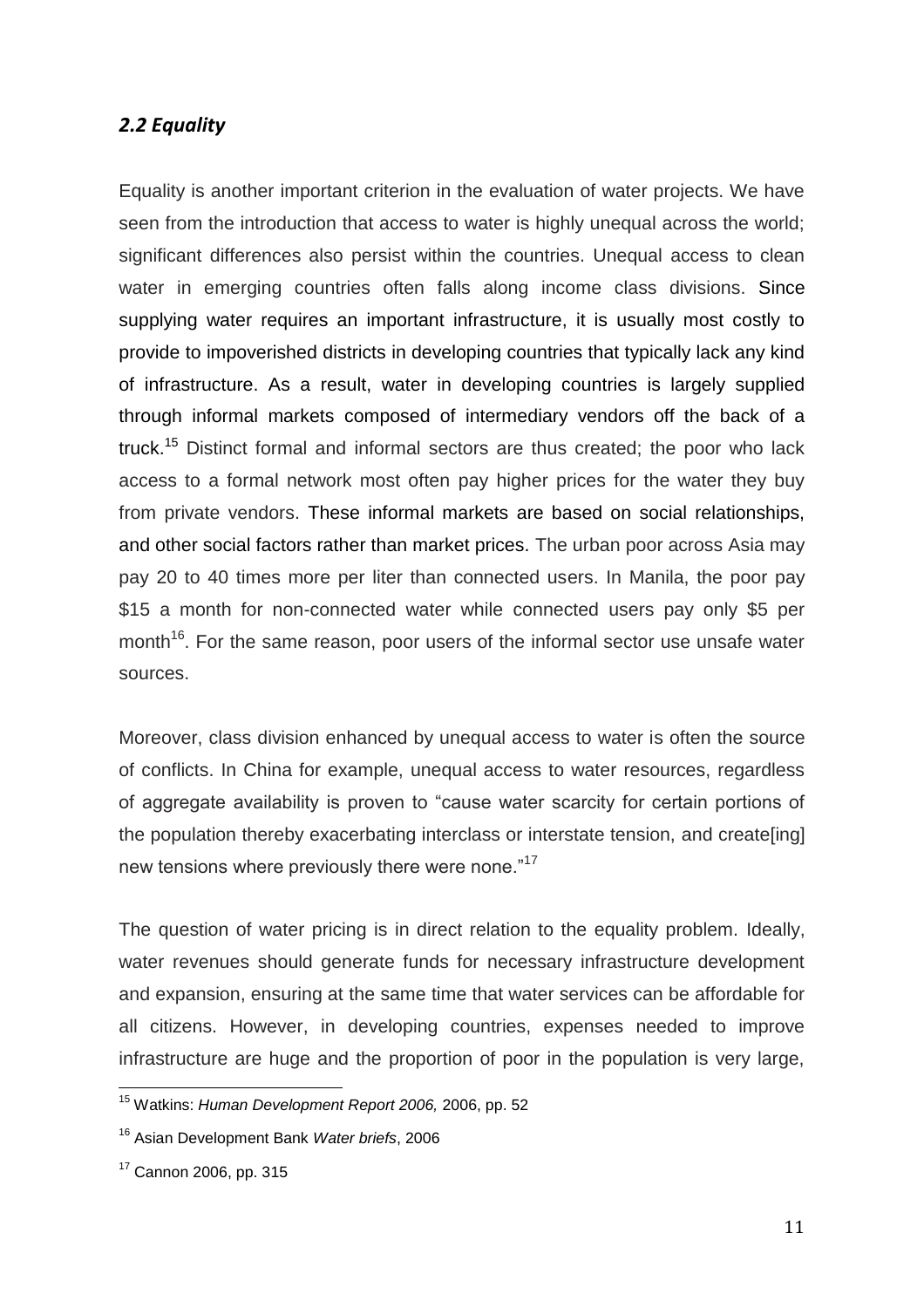too. As a result, private companies may not be willing to serve the poorest areas at affordable prices. One of the solutions is cross-subsidizing of the poor areas by richer households, installing a multi-tiered tariff system. However, this solution may not be efficient in cases where the majority of the population are poor. Private companies have to care about cost recovery, aiming for either full cost recovery or partial cost recovery, which means that the tariff is set to cover either all the costs, including investment, or operational costs only. In some cases, full cost recovery is incompatible with affordable prices for customers, thus, public subsidizing of the infrastructure is necessary<sup>18</sup>. Hence, as will be elaborated on later, the removal of politics and public sector decisions in the process of water supply seems highly questionable.

Gender equality is another key point when considering the problems of water supply, it being not only important from moral point of view, but also critical for the efficient implementation of projects. Women are often those who use, bring and manage water in rural areas and take care of household hygiene. They are the most concerned by lack of adequate water sources near the households and suffer greatly from the lack of sanitation facilities. Insufficient understanding of gender issues is recognized to be one of the elements explaining the failure of the Macina Wells project in Mali, where gender roles were not understood and incorporated in project planning. The facilities were impractical for women who were primarily responsible for collecting water from the well. Consequently, they returned to their old methods of water collection.<sup>19</sup> The Philippines Communal Irrigation Project is seen as a more positive example where women's participation has been ensured. Women were involved at all levels through recruitment of female community organizers, ensuring women as well as men participated in water user associations and supporting women in taking up leadership roles. $^{20}$ 

To avoid confusion and better understand the debate, equality and equity should

 $\overline{\phantom{a}}$ 

 $18$  An example of this can be found in Madagascar: the size of the village is a crucial variable in determining cost recovery of investment in the construction of a well, and in small villages full cost recovery is impossible without subsidies. (Minten et al 2002)

 $19$  Sever 2005, pp. 3

<sup>20</sup> World Bank, 2002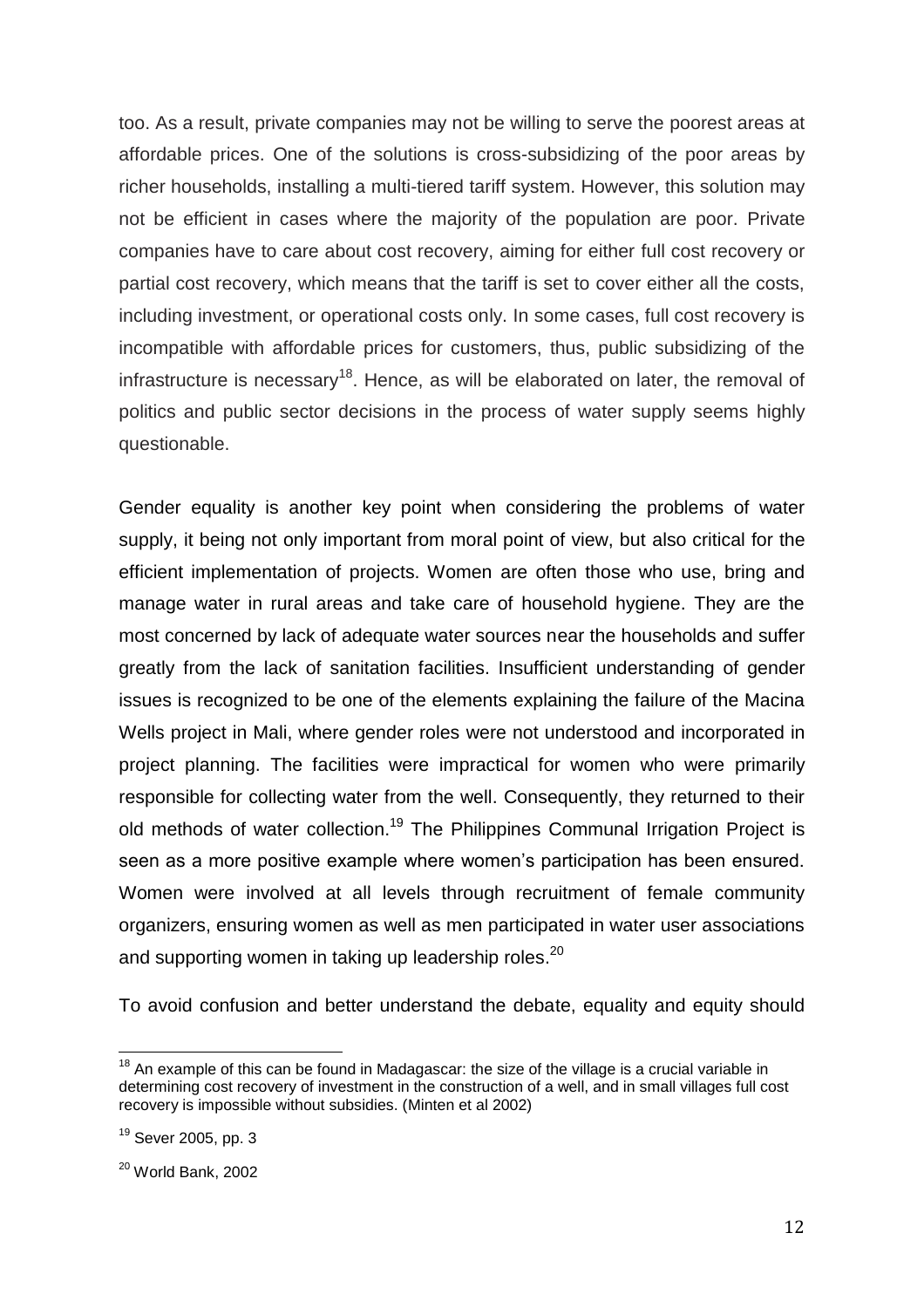be distinguished from fairness. Equality is often used for equal access to water. Equity requires that equals be treated equally. In tariff fixation, this usually means that users pay amounts, which are proportionate to the costs they impose on the utility. Equity is therefore a quantifiable notion that can be defined and verified.

Fairness is a wholly subjective concept that can have very different meaning for different actors. Fairness is often included in the debate between actors and invoked by populations for the purpose of protests, provoking contradictory reactions and evaluations from different actors. Questions of equity and fairness arise as to types and levels of tariffs set. A high price for industrial water use may be considered fair or not, as well as charging all customers the same price (this is not necessarily equitable because of differences in costs of service). Subsidies to some customers are not necessarily equitable but may be seen as fair, while a marginal cost-based tariff is expected to be equitable, but not necessarily fair. In many countries, pricing tends to shift from fixed charges towards volumetric charging: the more you use, the more you pay. There is also a trend in some developed countries, moving from decreasing-block tariffs and towards increasingblock ones. In other words, the charge increases with each additional unit of water used or wastewater treated, rather than providing discounts to high-volume users. Such practices also bring in equity and fairness issues.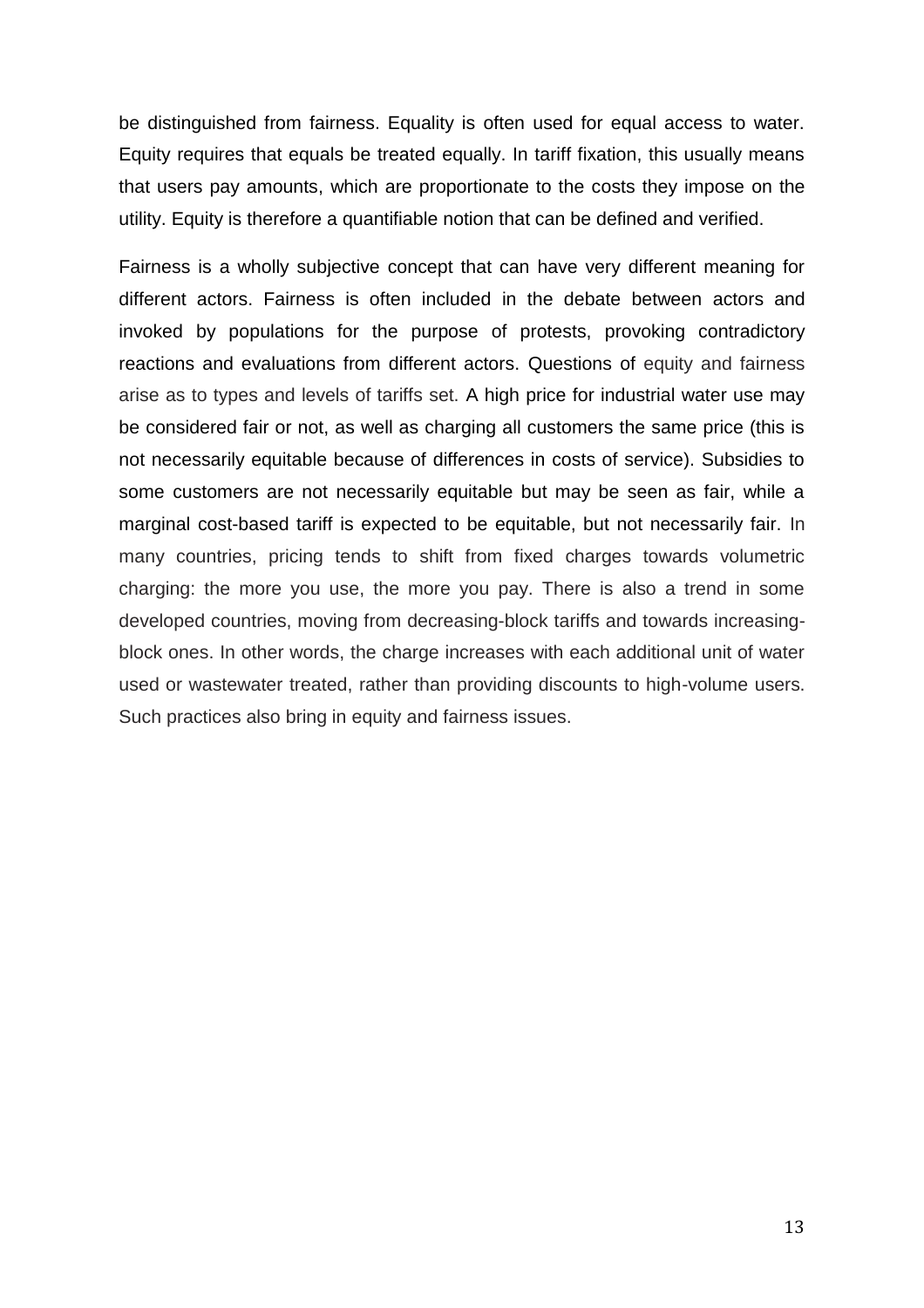### 3. Privatization as a solution

As has been demonstrated, the problems facing water supply are complex, and the questions surrounding its management hotly debated. Commercialization through privatization has been proposed as a means for solving the gravest problems of equality and efficiency, and weighing the benefits of private versus public management of water supply highlights that both have their advantages and drawbacks. Since it is the aim to evaluate to what extent water management systems can (and should) be depoliticized, it is worth taking a closer look at the various forms of privatization. The term "depoliticization", is defined for our purpose as the removal of any political character from water supply, by removing it from the public realm of politics, and minimizing to the greatest extent possible influences and interferences from (oftentimes untrustworthy) governments, politicians and political parties. Logically, if political whims are to be kept out water management for the sake of increasing efficiency and ensuring equality, then water supply needs to be moved out of the public sphere and into the private sector.

Various categorizations exist, of the different structures through which privatization can be achieved. These structures are classified differently by various organizations. The World Bank Public-Private Infrastructure Advisory Board for one describes five possible structures for the privatization of water supply<sup>21</sup>, whereas the Swiss State Secretariat for Economic Affairs (in partnership with the Swiss Agency for Development and Coordination and Swiss Reinsurance Company) outlines five slightly different categories.<sup>22</sup> Generally, the frameworks can be summarized along the following lines:

Firstly there are service contracts where the government outsources specific tasks such as billing and metering to a private operator for a short period of a couple of years. Little risk or responsibility is transferred and thus incentives to improve

 $\overline{\phantom{a}}$ <sup>21</sup> Outlined in their manual *Approaches to Private Participation in Water Services – A Toolkit*, 2006, pp. 7-11

<sup>&</sup>lt;sup>22</sup> Outlined in their jointly published manual *Private Public Partnerships in Water Supply: Implementation Guidelines*, 2005, pp. 45-47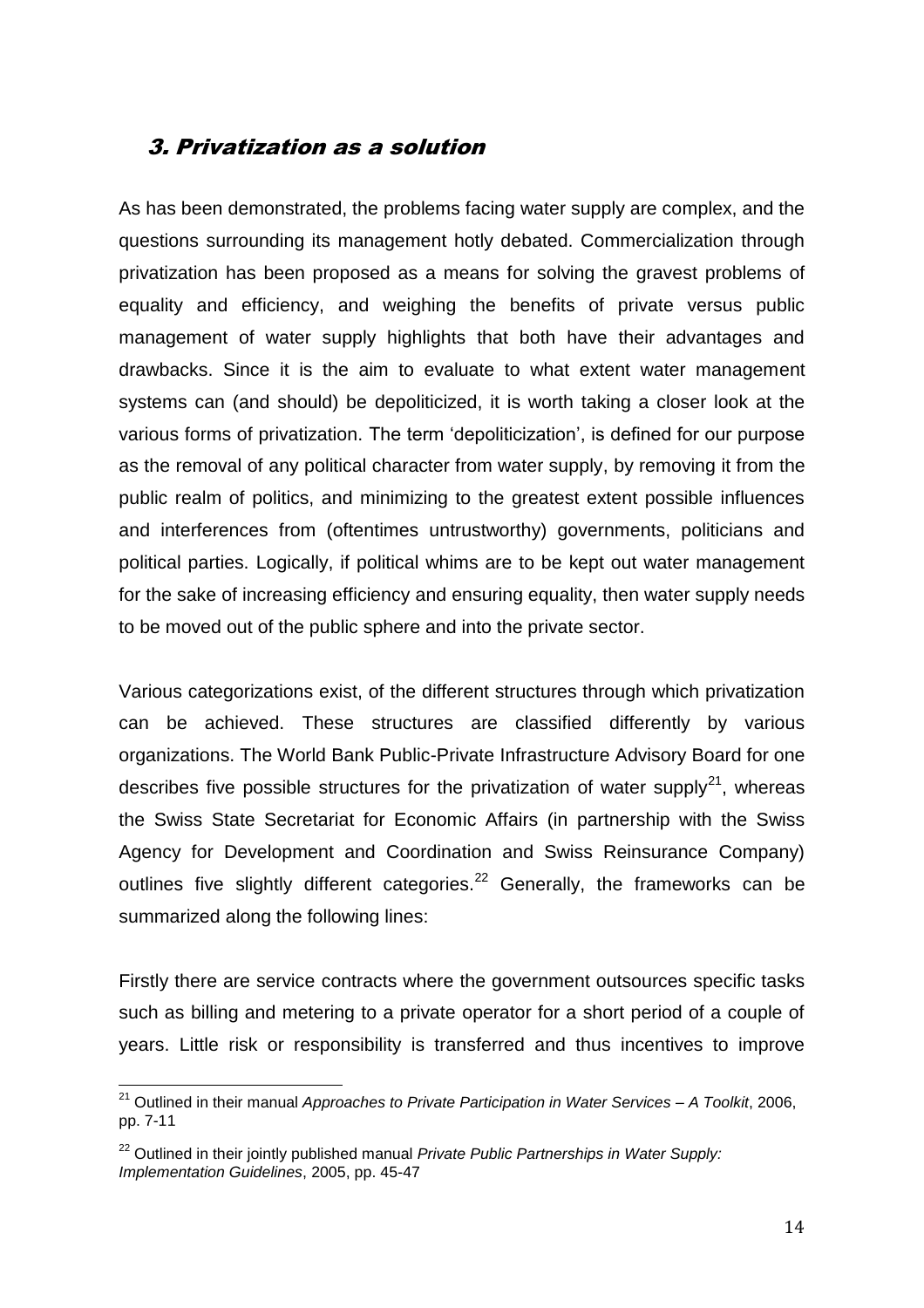efficiency and equality are limited, and remain largely with the government.

A second model involves management contracts, where the government hires private contractors and transfers the responsibility of managing the water supply for a short time period of three to five years. Incentives to increase efficiency can come in the form of benchmark targets and bonuses for successfully reaching them. Nevertheless, room for greater more effective improvements is limited as power still rests largely with the government. The incentives for risk taking and new investments on the part of the private operator are few since their remuneration is not dependent on customer payments. Government imposed tariffs and subsidies also lie beyond the control of the private operator.

Thirdly there are affermages and leases, where the private operator is responsible for management and maintenance of the supply system, but is not required to make investments. In this model the incentive to improve operations comes from the fact that the private operator profits from the revenues collected from the customer (to a varying degree, depending on if it is an affermage or lease). The government is responsible for investment costs and retains the ownership of the infrastructure.

Lastly there are concessionary agreements and divestitures under which not only the management responsibility but also financing for maintenance and investment is transferred to the private operator. The financing for this often comes from equity loans from development banks and international debt. $^{23}$  In concessions the ownership of the asset legally still remains with the government, nevertheless the rights are transferred for the duration of the agreement, which generally is set from 25 to 30 years. At the end of this term the rights, as well as any additions the operator made, are returned to the state. In divestitures even the legal ownership of the assets is transferred to the private operator. There have been disastrous and successful examples of these models, such as in Cochabamba or Manila (the latter will be presented further in this paper as a case study).

 $\overline{\phantom{a}}$ <sup>23</sup> Swiss Agency for Development and Cooperation: *Private Public Partnerships in Water Supply Implementaion Guidlienes*, 2005, pp. 46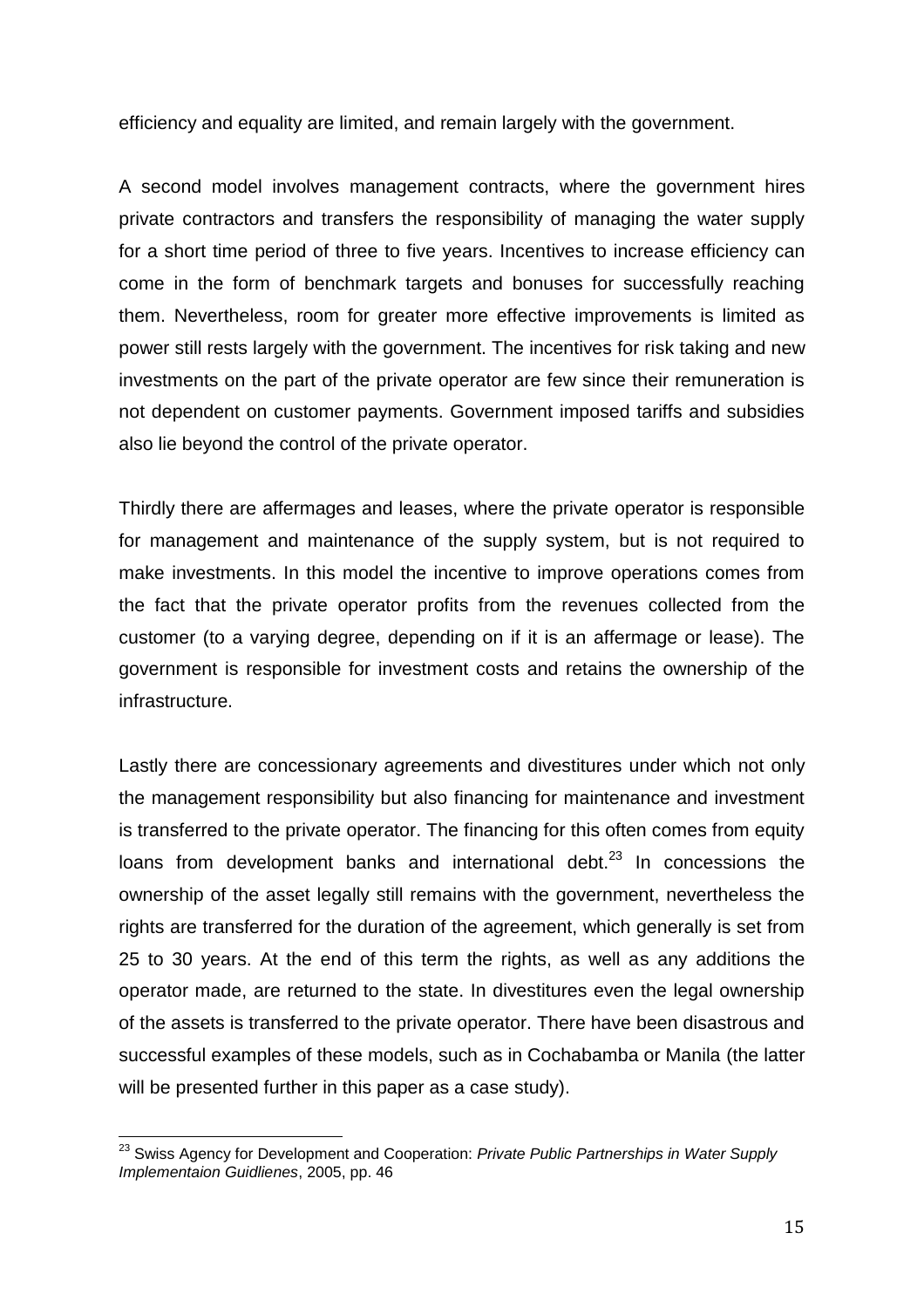Hence, it is clear that the commercialization rhetoric cannot be reduced to a simple choice between public ownership and management and privatization, as varying combinations exist. Depending on their nature, private-public partnerships allow for more subtle distribution of tasks and responsibilities between public and private firms, which can improve investment capacity and efficient realization of projects, accelerate decision/making process and stimulate economic development. More balanced public-private partnerships have found many advocates especially regarding possible solutions to situations in developing countries. For one, the Swiss Agency for Development and Cooperation promotes the public-private partnership approach in the projects it is involved in, where the need for cooperation from all stakeholders in the water supply chain is emphasized. These parties involve national and municipal government, investors, regulators, donors, trade unions, consumer NGO's community groups, beneficiaries and households.<sup>24</sup>

Other approaches to the privatization process of water supply are promoted by entities such as international networks that have established themselves to help connect private water suppliers to the public market and thus facilitate the business. One such an example is that of Aquafed, an international federation of private water providers. According to its mission statement, it "exists to connect private water operators, public institutions, and civil society organizations".<sup>25</sup> Based in Paris and Brussels, it regroups 200 members from 38 countries, among others Veolia and Suez environment. Key to note is that is stands for the multiplication of Public-Private Partnerships (PPPs), and "not" for a depoliticization of the watersupply system.

This leads to the heart of the issue at hand. It becomes evident, that privatization does not and often cannot mean inherent depoliticization. Only the structures divestitures, and concessions, would appear to allow for reduced political interference, since all other models demand government involvement in policy

<sup>&</sup>lt;sup>24</sup> As described in the manual *Private Public Partnerships in Water Supply: Policy Principles – Framework for Sustainable Partnerships*, 2005, pp. 6

 $25$  Aquafed 2006, pp. 1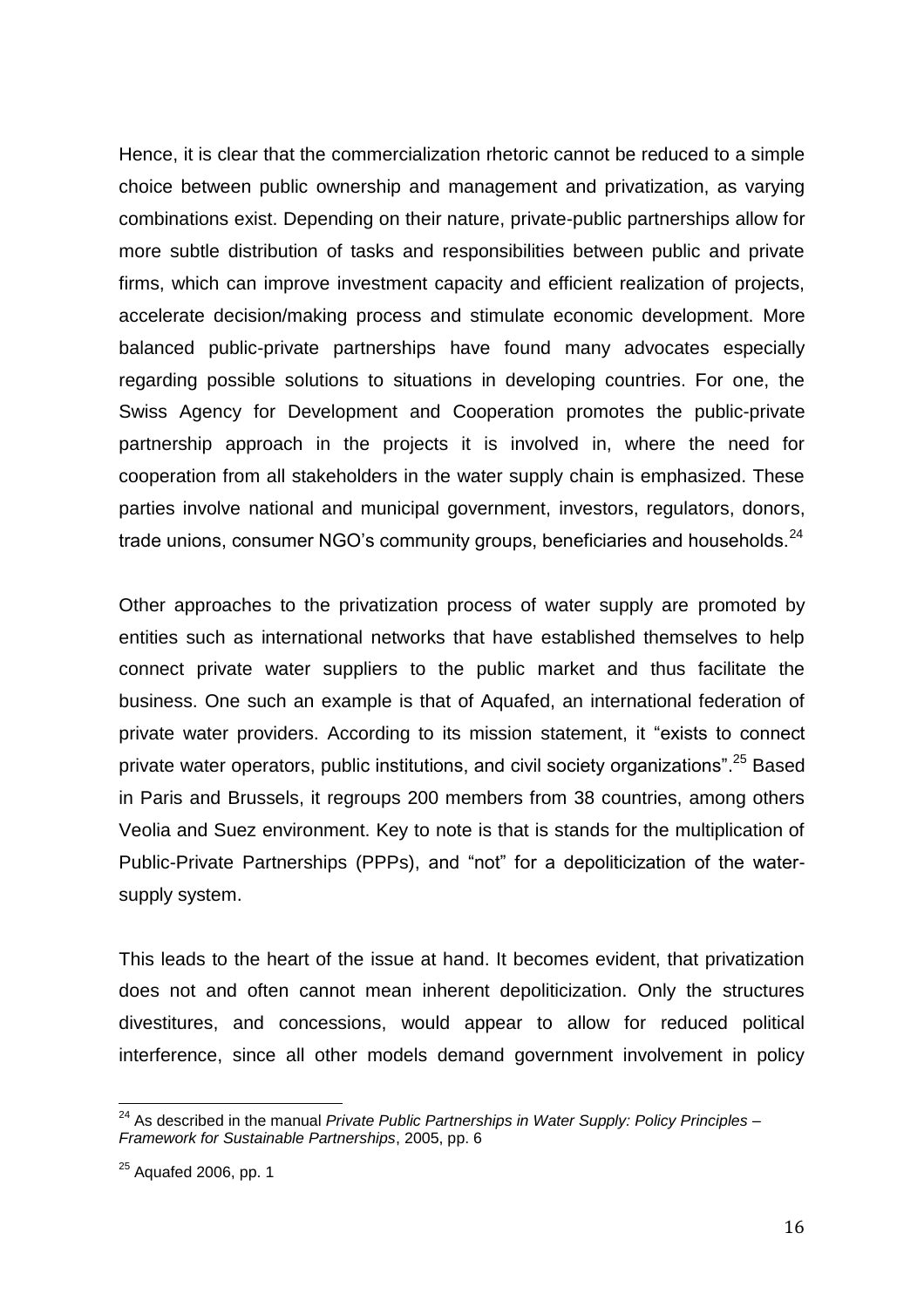setting. It is important to note here, however, that, even in concessions and divestitures political pressures can interfere. As will be demonstrated, they frequently do. Thus, despite considering various forms of privatization, the feasibility of complete depoliticization of the water supply remains seriously questionable. In order to understand why this is, and how politics can continue to influence the private sphere, it is useful to examine the exact nature of the different political pressures, and the direct consequences of their involvement in water supply management.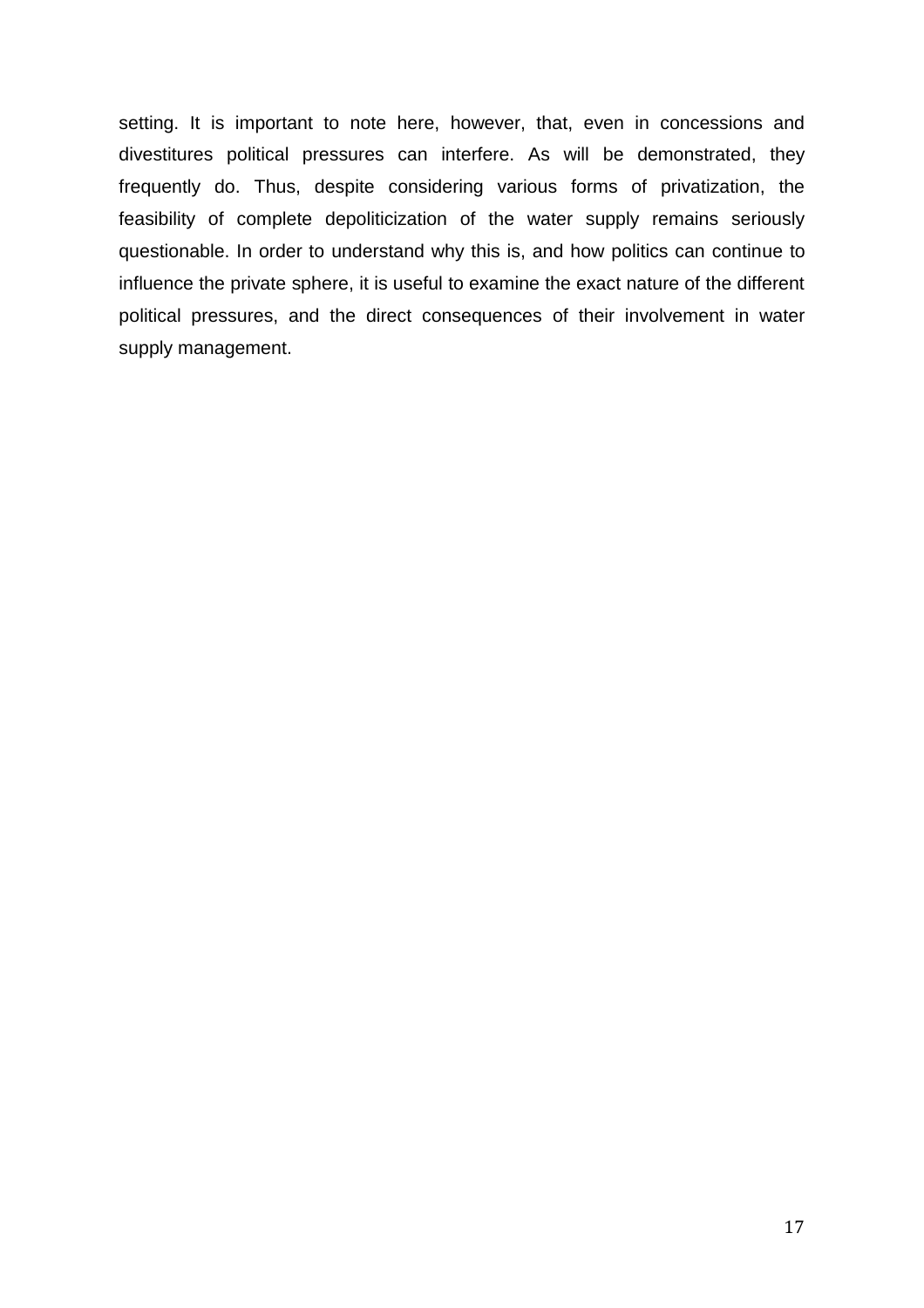# 4. Political Influences

#### *4.1 Entities exerting pressure*

Political pressures exist and exert their influence on a variety of levels. For one, the distinction can be made between international (Millennium Goals, World Water Council, World Bank, IMF) domestic institutions and policies that influence the water-supply market. Further, one should differentiate between large organizations and smaller NGOs when considering actors who exert pressure on water management, as these often exert opposing forces.

Overall, the international community has accorded greater attention to water management issues over the past decades. There has been the creation of the World Water Forum, under the authority of the UNESCO and of the World Bank. Now organized every three years, it has the main objectives of promoting research on water issues, placing water issues on political agendas and encouraging political engagement. It groups 140 countries and more than 13000 members. In 2003, the Kyoto World Water Forum was the occasion for the publication of and debate on the Camdessus Report, which focused on financing access to water. In 2006 the Fourth World Water Forum in Mexico adopted the motto "local actions for a global challenge", recognizing thereby the central role of the (local) political sphere as the key player in water management.

Internationally, there are many organizations involved in water-related aid programs, including, in addition to the World Bank, the Asian, American and African regional development banks, the European Union, and different UN agencies. The largest proportion of the funding support comes through grants and loans. In addition, there are many bilateral arrangements between developed and developing world countries. These institutions provide grant aid or loans for development projects but also foster transfers of knowledge and technology. As an example, we will later develop how privatization of water services started with recommendations from international institutions, the most vocal of which was the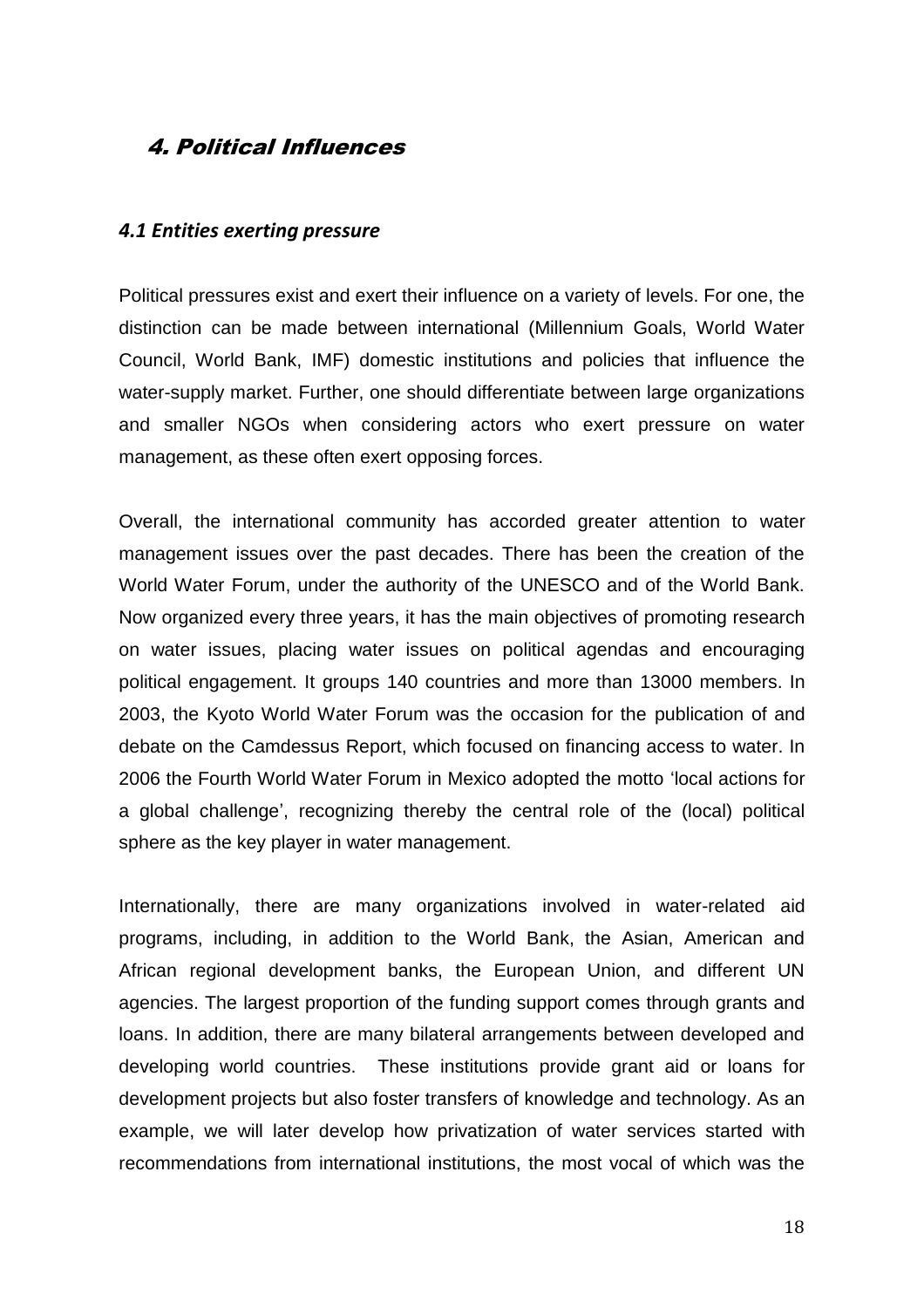World Bank.

Generally, the IMF and the World Bank have played an important role in privatization of water supply in developing countries. The World Bank is responsible for "structural" issues such as privatization of public companies, adding to the IMF loans financial and managerial loan conditions and implementing water projects. Those often include recommendations to increase consumer fees for water and sanitation, and to force privatization of water utilities, such as in the Ghanaian case (\$110 million structural adjustment loan)<sup>26</sup>. Many loans accorded by these organizations have been conditioned by an effort to attain operational or full cost recovery as prerequisite to privatization. During 2000 for example, IMF loan agreements with 12 borrowing countries included conditions imposing water privatization or cost recovery requirements<sup>27</sup>. In contrast, in many developed countries water supply and sanitation are largely subsidized by the government, such as through the federal Clean Water Act and the Safe Drinking Water Act in the US. As to developing countries, the argument goes that full cost recovery attained by private actors should allow the countries where public debt is large and public resources are scarce to expand access to clean water and sanitation. The problem is, as in the case of Ghana, that such policies may bring a price increase too large for the customers that are unable to afford buying water. As a result the role of the IMF and the World Bank in water supply management has been largely criticized. One of the reproaches frequently made is that citizens and communities are not involved in the decision-making process. These organizations have also been accused of pursuing the interests of multinational water companies rather than of the citizens of developing countries. Thus, two contradictory political pressures exist at the international level: one from the IFIs (International Financial Organizations) and another from their different opponents such as NGOs and politicians.

Pressures from national and international NGOs usually push for increased public control, responsibility and accountability, while promoting action at the local, rather

<sup>&</sup>lt;sup>26</sup> Bied-Charreton et al 2006

 $27$  Grusky 2001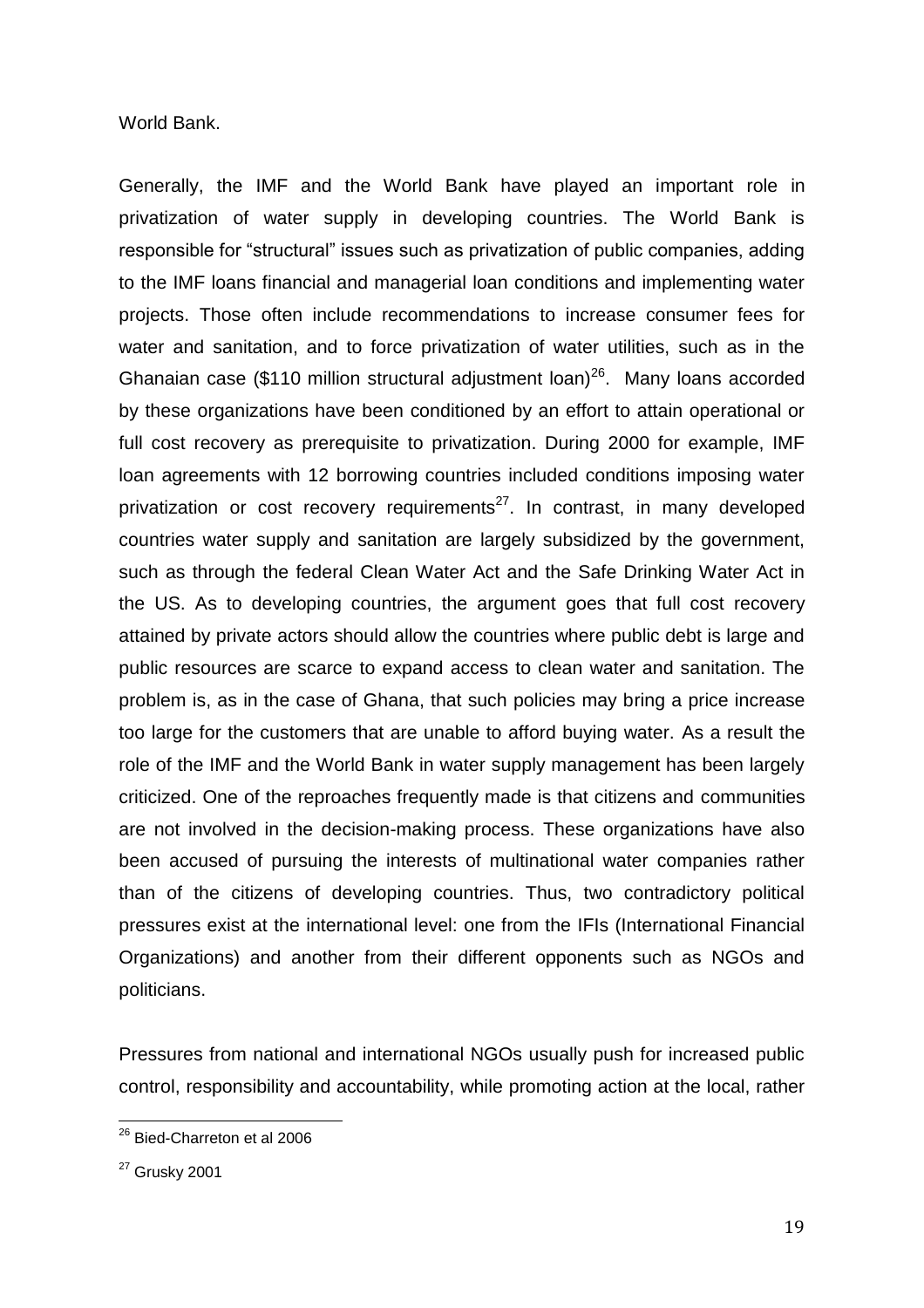than at the national or even regional level, as the local level is considered the most efficient geographic unit to deal with water issues. As far as water management is concerned, the idea of governance refers to regulations defining the responsibilities of diverse institutions involved in water supply: enterprises and multinational corporations, countries and communities, associations and NGOs, international aid to developing countries. It refers to water as both a private international good and, as long as it recognizes the role of states, to water as a public good.

Sometimes, political pressure also comes from populations of countries and regions where water supply systems have been privatized. In 1999, a 40-year consortium contract, Aguas de Tunari, led by International Water Limited (England) and U.S. multinational Bechtel, was established in Cochabamba, Bolivia. Six months later, following huge riots in Bolivian streets, the company was chased out of the country. Thus, civil society, represented by citizens, but also NGOs and associations, does exercise political influence when commercialization of water supply is at stake. Since water is a very sensible issue, it would be difficult, especially in a democratic society, to remove politics out of water management, on the local level as well as on the global one.

Another main and seemingly unavoidable political pressure on water supply is the issue of transnational water supply situations, especially in times of conflict. Water is often used as a tool for political leverage in international conflict situations, such as in Israel and Palestine, India or North Africa. Water supply systems have proven to be vulnerable to the effects of conflict, such as the destruction of water supply infrastructure, deliberate cut-off of water supply facilities, disruption of operation and maintenance, poor sanitation when large numbers of people are displaced as a result of war. In such cases, it is unconceivable for the private sector to manage water supply without being under the strict scrutiny of the relevant political bodies.

#### *4.2 Practical consequences of political interference*

On the practical level, political interference from government and officials has its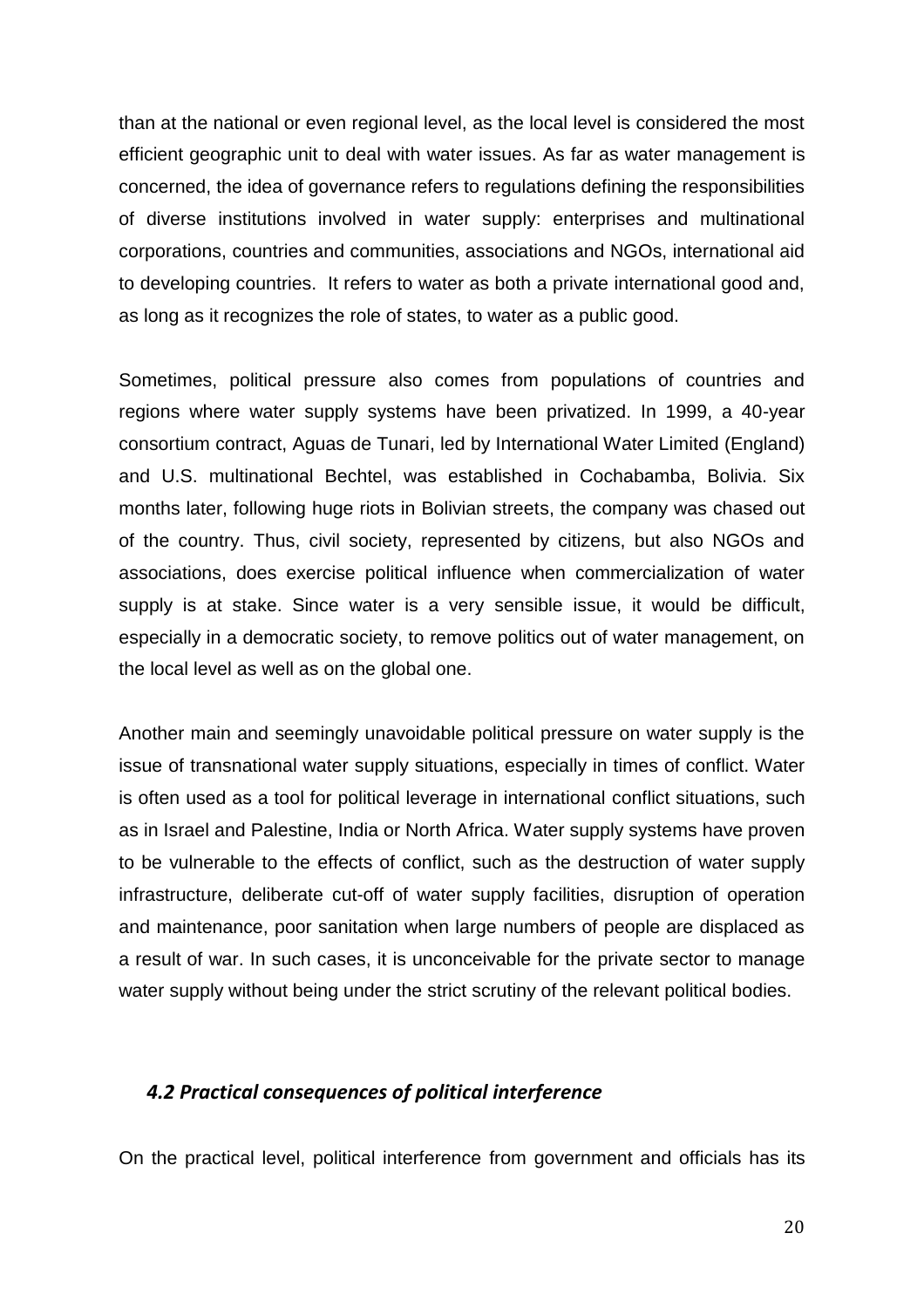concrete ramifications in the management of water supply systems. For one, it is arguably in a politician"s nature to want to please constituents and election supporters (such as the industries), who are usually not the ones who suffer from water system mismanagement: "researchers have shown that corruption is common in large public water projects, and in the Third World the interests of water producers are often put before those of the urban poor."<sup>28</sup> In India, for instance, a very fragmented water management authority allows bureaucrats to have important individual decision power over water-related issues in their respective region, thus increasing the corruption phenomenon.<sup>29</sup> Also, middle classes or pressure groups, such as farmers who depend on subsidies for their irrigation water, are instead also often at the forefront of political concerns, and thus "it can even happen that politicians deliberately retain systems that are economically inefficient but politically useful, because of the power that politicians and bureaucrats derive from them."<sup>30</sup> Concretely, this translates into the practice of engineering low water prices to drive up demand, or imposing quotas and heavily subsidizing water intensive crops. Another example of how politicians cater to certain groups, are the proven instances when construction and infrastructure projects have been carried out due to political pressures instead of economic necessity (such as in Peru, Sri Lanka and Bolivia). $31$ 

If the example set by the leaders of public water supply systems is one of untrustworthiness and corruption, the practices and standards (or lack thereof) will most likely trickle down the hierarchy and staff at the bottom end can also be expected to engage in corrupt practices. Thus Segerfeldt notes, "corruption also occurs on a lesser scale in the form of employees selling water on the side (e.g. by charging customers to turn a blind eye to illegal mains connections), tampering with users' bills, or allowing people to cut in line for mains water supply."<sup>32</sup> An essential point to remember in these examples is that they are problems that can

 $^{28}$  Segerfeldt 2005, pp. 25

 $29$  Bied-Charreton et al 2006, pp.45-48

 $30$  Segerfeldt 2005, pp. 25

 $31$  Segerfeldt 2005, pp. 24

 $32$  Segerfeldt 2005, pp. 25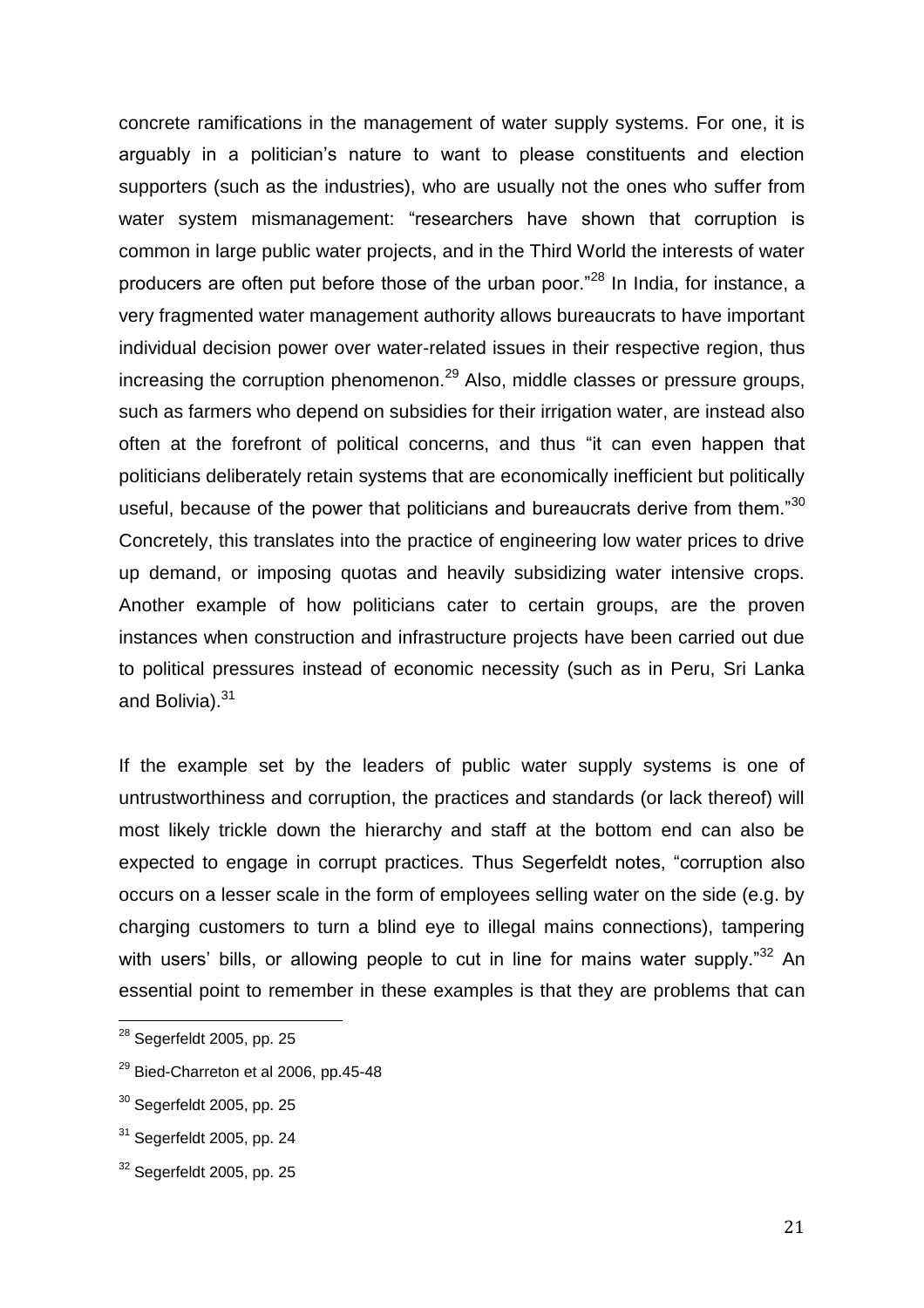be present in both public as well as in private systems.

This is because ultimately it is within the government"s control how the privatization process is carried through, thus there are plenty of opportunities for it to interfere. Indeed, the process of privatization will greatly influence if the enterprise will profit or fail. For one, if a government does not handle the process in a responsible transparent manner, chances of success are severely reduced. Segerfeldt notes, for example that limited information, usually due to incomplete records, is a grave problem and will lead to suboptimal bids, such as in the case of Buenos Aires"s privatization endeavor (supposedly there were even instances of trade union workers destroying the records in order to hinder privatization).<sup>33</sup>

Political bias can also lead to unfair competition and therefore contracts with providers who are not necessarily the best. Alternatively, a government can continue to impose its policies by setting tariffs and ensuring specific conditions to favor certain groups through the conditions of the concession agreements it chooses to draw up.

These various influences and ramifications of political involvement shall be exemplified through two case studies, which will call into question the ability to depoliticize water supply systems.

 $^{33}$  Segerfeldt 2005, pp. 107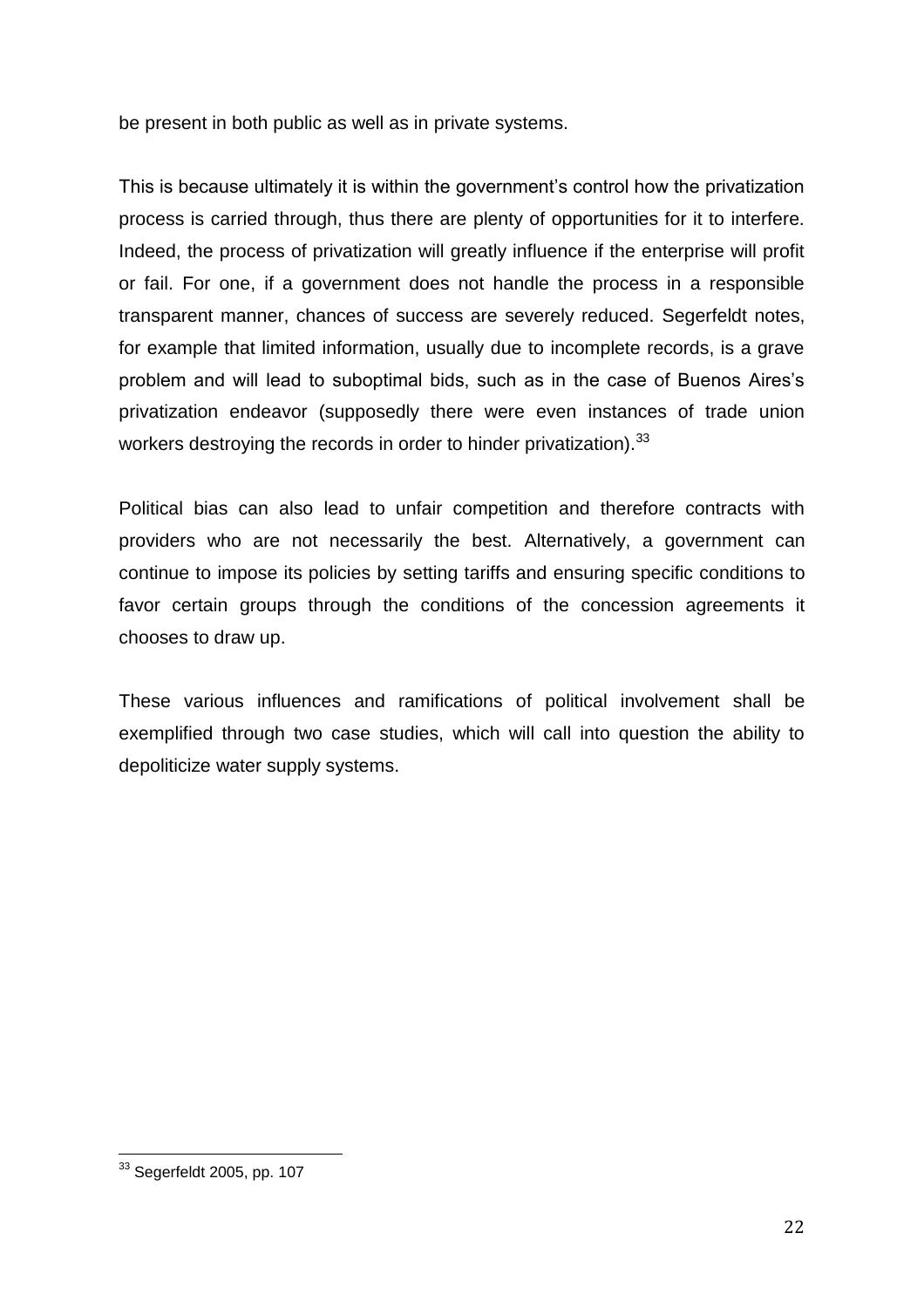## 5. Case Study

In order to understand the potential successes and downfalls of privatization and the feasibility of depoliticization of water management systems, it is useful to consider the following two examples of the process of privatization of the water systems in the cities of Manila and Jakarta.

#### *5.1 Manila*

In the early 1990s, water supply in the capital of the Philippines was owned and managed by the state water company Manila Water and Sanitation Systems (MWSS). Some parts of its system dated back to 1878 and leakage was almost two thirds of the water produced. A disproportionate amount of the poor population lacked access to the network, or received low-pressure water intermittently. Only 5% of the population was connected to sewage.<sup>34</sup> A Harvard Business School case study further describes the situation thus: "MWSS was heavily indebted, owing US \$380 million to various creditors. Servicing the MWSS debt load prohibited government spending on critical public goods and services, including improvements to the water and sewerage system. With 8000 employees, MWSS was also known to be overstaffed and inefficient."<sup>35</sup>

As a condition for further IMF and World Bank loans the government was forced to privatize the MWSS, and in June 1995 the "Water Crisis Act" was passed to allow for this. The clear objectives of this move were to "renew and expand water and wastewater services coverage; improve deliver of services; and increase the operating efficiency."<sup>36</sup> For this to be achieved in the most effective manner two services zones were established in the east and west of the city and concessionaries were opened separately for them. The aim of this division to

 $34$  Rangan et al 2007

 $35$  Rangan et al 2007, pp. 2

 $36$  Rangan et al 2007, pp. 3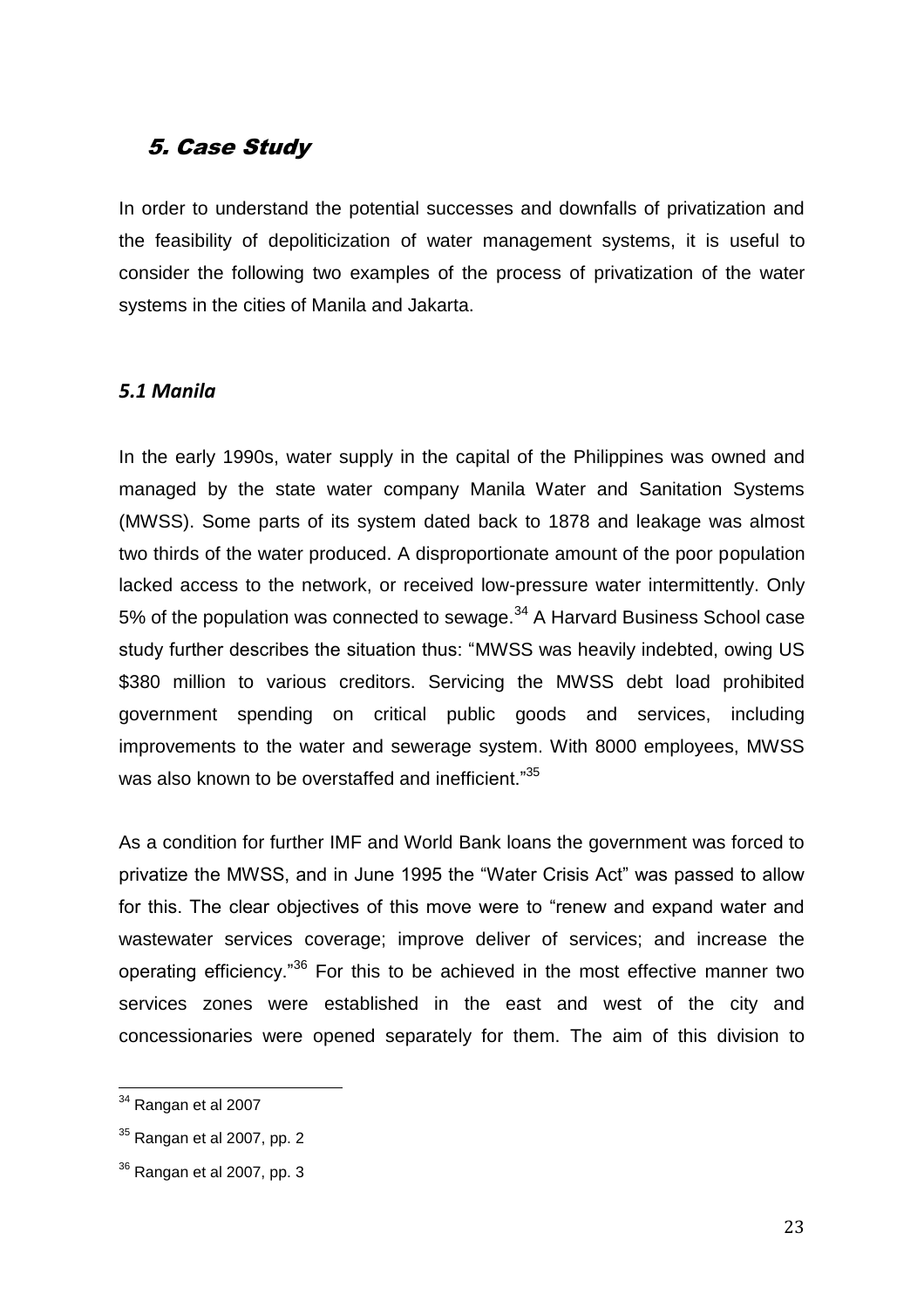ensure greater competition in bidding, allow for more leverage in negotiations, balance power and obligations between the eventual concessioners and the regulating authority, allow for benchmarking of performance throughout operation, and finally act as a safety valve if one concessionaire failed.<sup>37</sup> The bidding terms explicitly prioritized lowest water rates, greatest network coverage and efficiency (with the aim of network expansion in poor areas). In the Concession Agreement clear targets were set for the privatization, such as for the east sector, where water connections were to be raised to 94.6% and sewer connections to 55 %. If these performance targets were not met, there were to be consequences in the form of financial penalties. $38$  A Regulatory Office was established to oversee the implementation of the contracts, evaluate performance and take responsibility for tariff adjustments (three regulatory mechanisms – inflation, extraordinary price adjustment (EPA) and rate-rebasing - were introduced through which tariff setting would be determined $39$ ).

The east side concession was granted to Manila Water Company, while the western concession went to Maynilad Water Services. Only 5 years after the respective private corporations took over the situation looked remarkably different in the two city areas: while Manila Water Company was thriving, Maynilad Water was forced to file for early termination of the concession in December 2002. Given the start contrast in the two outcomes, it is worth examining what structures were applied in both places, and what politics were in play that might have influenced either situation.

Manila Water Company was co-owned by the established Philippine conglomerate Ayala Corporation, other international companies such as Bechtel, United Utilities, and Mitsubishi, to name a few. A small part was also publicly held after an IPO offering in March 2005. It was this previously held know-how of the parent companies in the areas of administration of services as well as of privatized public utilities (United Utilities was the largest U.K. operator of water and watershed

<sup>&</sup>lt;sup>37</sup> Wu & Malaluan 2008, pp. 213

<sup>38</sup> Wu & Malaluan 2008, pp. 215

 $39$  Rangan et al 2007, pp. 4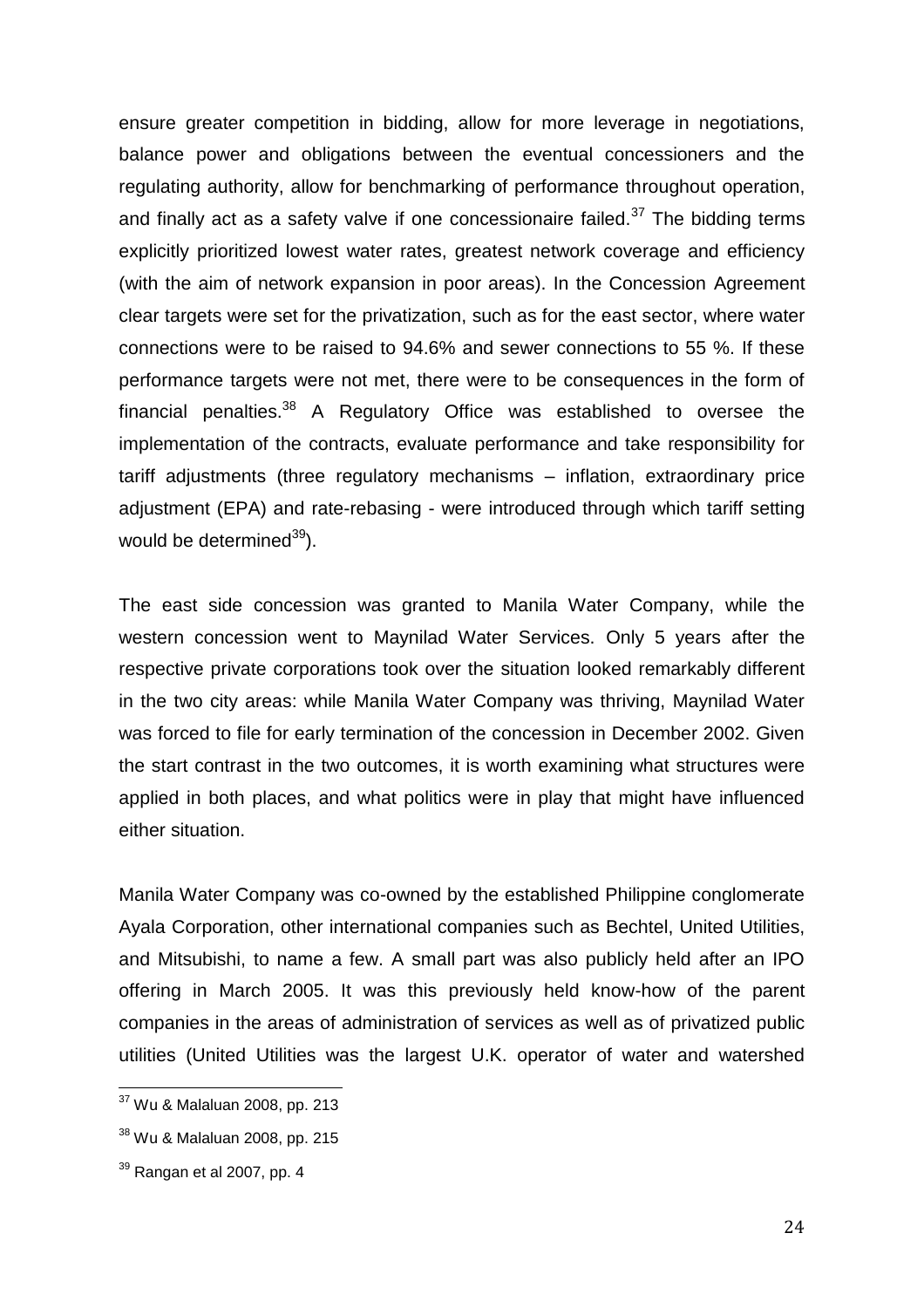systems) that allowed Manila Water to implement an effective management system in their zone. The results speak for themselves: by 2006, 1877 km of new pipes were laid (one third of their network coverage), the number of households served increased from 325"000 to 909"000 and the volume of billed water doubled to 992 million liters per day.<sup>40</sup> 24-hour access increased from 26  $\%$  to 98  $\%$  and the water loss from the system decreased from 63% to 30%.<sup>41</sup>

It has been pointed out by Wu and Malaluan, that factors such as corporate governance, financial management and operations management were central in the success of this privatization process. $42$  Indeed, Manila Water invested heavily not only in the infrastructure but also in employee training and engaged in individual target setting, to increase overall efficiency and productivity. They fostered a positive customer service oriented corporate culture and retained most of the MWSS staff workers. By 2006 even most of the foreign engineers had been replaced by locals. Furthermore, to facilitate the efficient management of the area, seven business areas were created, each of which was subdivided into demand monitory zones, which were further divided into district meeting areas. A structured team responsible for each area ensured rapid response, efficiency and a better understanding for the needs of the customers. This decentralized management structure also allowed each employee to acquire a sense of personal responsibility and initiative to achieve targets and reap the benefits. Lastly, the successful implementation of the Water for the Community program focused on making water available for the low-income families in the poor areas of town by providing one connection for a community, and no longer requiring land ownership for water connection.

Maynilad Water was a joint venture of Benpres Holding (owned by the Lopez family) and Suez. A key difference between the two concessions was the settlement of the multimillion-dollar debt, which MWSS still owed foreign investors and which was discharged on the private concessionaires. The debt had been

 $^{40}$  Rangan et al 2007, pp. 6

 $41$  Rangan et al 2007, pp. 6

 $42$  Wu & Malaluan 2008, pp. 221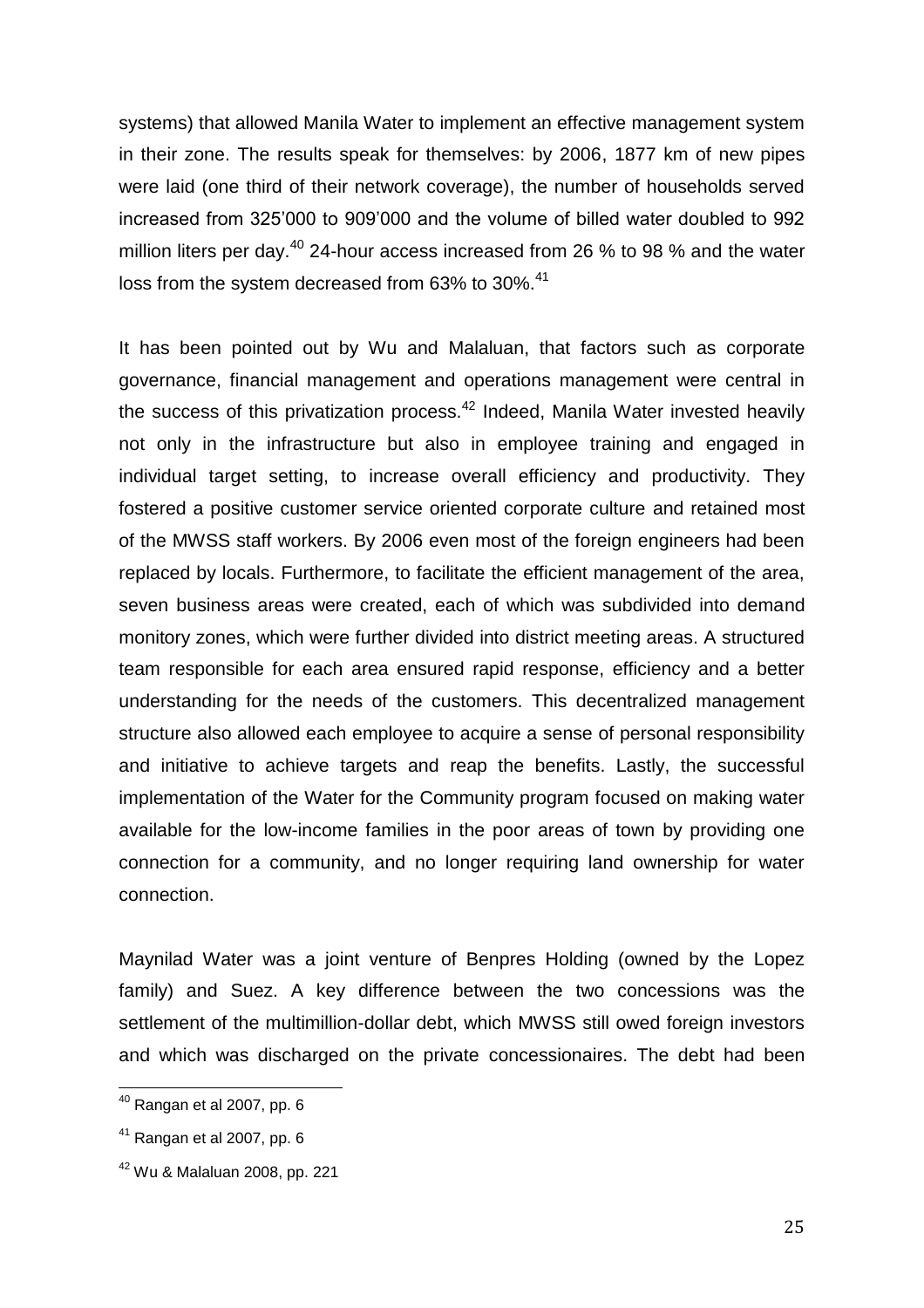divided unevenly, with 90% settled on Maynilad and a 10% on Manila Water Company. According to the Manila Times MWSS, sources said the reason for this was to make investments into the East Zone more attractive, as the east part of the city was less densely populated and had a lower coverage. This meant it would require more capital investments, as opposed to the West side, which had a higher population density and an extensive network, and thus needed less investment.<sup>43</sup> Be that as it may, the Asian financial crisis devalued the Peso, causing a debt that was inherited at 1\$ to 26 Pesos, to balloon when 1\$ equaled 50 Pesos.

Nevertheless, the failure of Maynilad cannot be blamed solely on this occurrence. As Wu and Malaluan describe, the management of Maynilad was markedly different to that of Manila Water. Maynilad relied heavily on services and consultancies from its parent companies Suez and Benpres, and did not value the MWSS workers they kept on staff. Furthermore, as an example, "Maynilad spent, per employee, 80 per cent more on computers […and had] comparatively higher operating costs […] on almost all categories. […] It is especially curious that Maynilad"s operating costs, especially non-personnel operating costs, actually increased dramatically while its financial woes were worsening; one would expect to see exactly the opposite in a financially distressed company."<sup>44</sup> From 1997 to 2002 they had requested (and been granted) six rate-increase moves, all of which were unable to alleviate their financial distress.

As can be seen, privatization holds great potential for the improvement of water supply system, or it can present as many problems as inefficient or corrupt public systems. Remarkable in the literature on the privatization of the Manila metropolitan water system is the absence of blame or mention of (negative) political influence from the government in the process. There seems to have been excessive concern with making the bidding process and the concession terms transparent and unbiased, with an emphasis on keeping competition alive.<sup>45</sup> Indeed, Manila Water Company had submitted the best offer for both zones, but in

 $\overline{\phantom{a}}$ 

<sup>43</sup> *The Manila Times*, March 26, 2003, as quoted in Rangan et al 2007, pp. 4

<sup>44</sup> Wu & Malaluan 2008, pp. 214

<sup>45</sup> Dumol 2000, pp. 71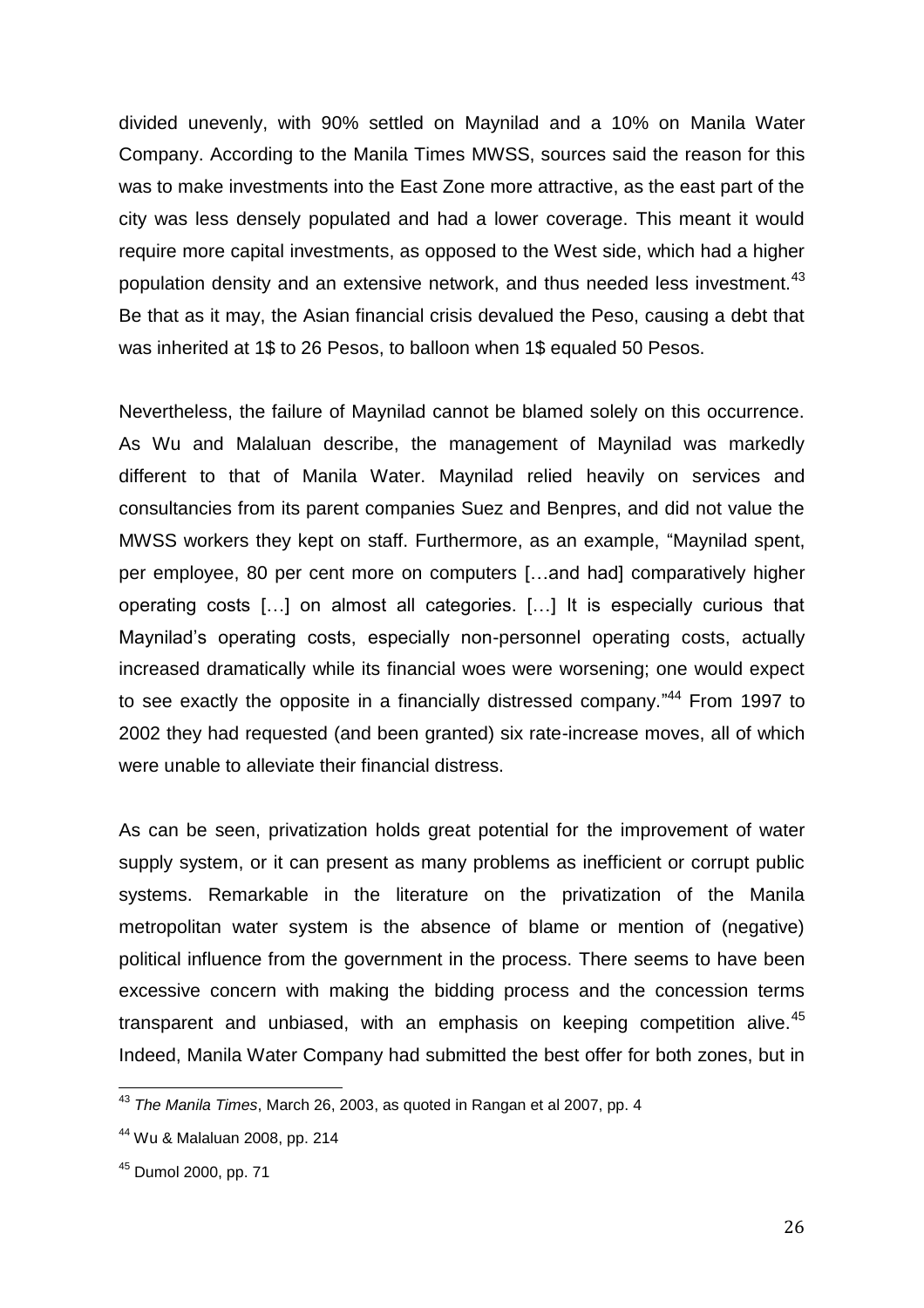the desire to maintain open competition, the government was "forced" only to grant them one, and Maynilad the other. $46$  Yet, as this example clearly demonstrates, it was not necessarily the lack of public politics, but the high quality of it, that helped the transition to privatization to occur.

A further consideration is that a lack of negative external political influences does not guarantee a successful internal management. Indeed, questionable internal management practices such as that of awarding contracts to subsidiaries of parent companies can often seriously affect both the efficiency and the transparency of privately run companies. Thus, just as in public structures political influences can hinder efficiency, so can internal politics and questions of governance affect a company"s success. In the case of Maynilad, "related-party transactions were partly responsible for internal conflicts reported between the two partners, but also led to higher costs for start-up and enhancement operations. Manila Water"s trajectory, involving few dealings with related parties, avoided such problems."<sup>47</sup>

#### *5.2 Jakarta*

Jakarta, the capital of Indonesia, is a city with the largest population in the country, located in the most populated island, Java. In 1994, only 42,6% percent of the capital city of Jakarta's residents had access to piped water and half of the city"s population lived in slums. The existing water system was in a very bad condition and was unable to cope with a growing population that had exploded to approximately 10 million in 1997. Before privatization, piped water was not of potable quality and the large majority of residents still used groundwater supplies at little or no cost. Many purchased water from *tukang pikul* - vendors selling water in jerry cans. The provision of water supplies in Indonesia used to be the responsibility of public utilities owned by municipalities, PAM Jaya in case of Jakarta. In 1997, PAM Jaya had 428,764 water connections, serving, as mentioned above, around 43 percent of Jakarta's population, but 57 percent of the water it

 $^{46}$  Rangan et al 2007, pp. 4

<sup>47</sup> Wu & Malaluan 2008, pp. 225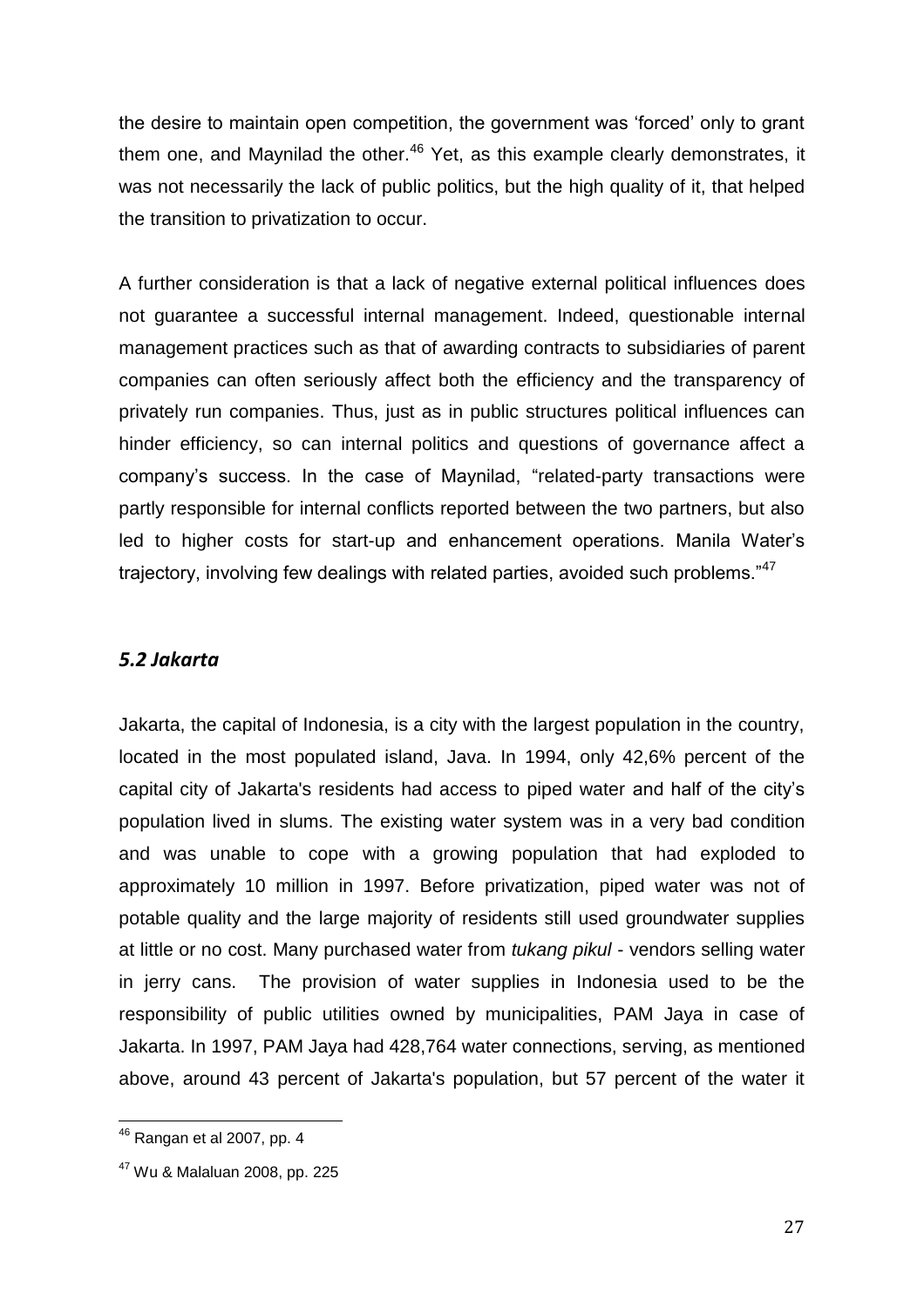controlled was considered non-revenue, that is, lost to leaks or stolen.

The story of the privatization of Jakarta"s water began in early 1990s, when the World Bank was encouraging Indonesia to privatize its utilities. Since the end of 1960s, International Financial Institutions have been playing significant roles in water resources in Indonesia: the World Bank's first loan was disbursed in 1968, and 29 water supply projects in Indonesian cities were funded by the Bank in 28 years. The Bank interfered in all areas of Indonesia's water management. In 1991, the Bank agreed to lend PAM Jaya \$92 million for infrastructure improvements. The aim was to make PAM Jaya more attractive and viable for privatization. This loan was matched by one from the Japan-based Overseas Economic Cooperation Fund, to build a water purification plant in Pulogadung, East Jakarta.

Several years later, the Suharto government decided to privatize local facilities. The two companies chosen by the government were Suez and Thames Water Overseas Ltd. There was no open and transparent bidding process. At the time, most multinational companies cooperated with the Suharto cronies, and corruption was present in almost every business, in electricity, oil, or water.

Thames first came to Indonesia in 1993, forming an local company with Suharto's son Sigit Harjojudanto which received a 20 percent interest. The Suharto's crony had no experience in the water business. Suez cooperated with Anthony Salim, a Suharto crony and head of the Salim Group, one of Indonesia's largest companies. The two 25-year concession contracts were finally signed on June 6, 1997. The two private operators were responsible for the management, operation, and maintenance of the city's water supply system, as well as provision of capital investment, collection and billing. The two companies immediately moved to new modern offices in Jakarta's business area.

Thames and Suez were supposed to modernize and expand the system. The goals set by the contract were the following: in the first 5 years to expand the pipeline, increase connections to 757,129, invest \$318 million, add 1.5 million customers, service 70 percent of the population and reduce leakages and the amount nonrevenue water. PAM Jaya agreed to force businesses and private households to stop using private wells and buy their water from the private firms. Government negotiator Lanti recalled that during the negotiation of the contracts, Suharto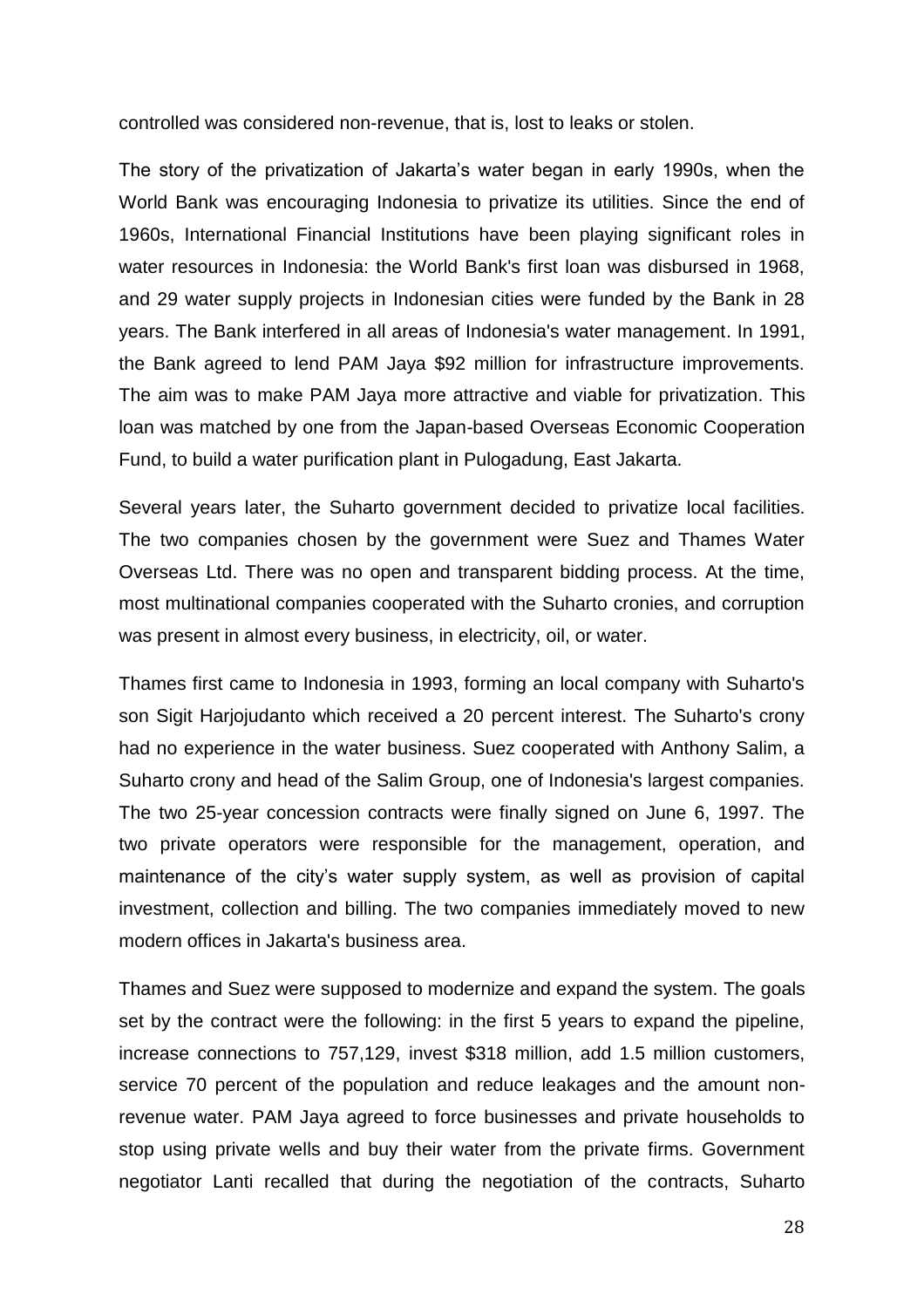intervened via intermediaries in favor of the private operators.

However, it was unclear what authority PAM Jaya or other government agencies had to monitor the private firms, and what sanction should follow if they failed to meet the targets. PAM Jaya had no right of access to the private operators' financial reports.

In 1998, few weeks after the contracts were signed, the Asian financial crisis hit the country, and the downfall of Suharto changed the political situation. Following the pressures by street demonstrations in Jakarta opposing to the deal, the government of Indonesia tried to revoke the contract but had to renounce because of the threats of lawsuits coming from Thames and Suez. Major company executives from Suez and Thames fled to Singapore. Lobbying and intervention by French and British diplomatic officials helped the private firms to come back to the Indonesian market after a renegotiation of the contract. Since former president's family and cronies were targets of public anger, Thames and Suez bought out shares of local business operations. Both held 95% stake in the two new companies, PT Thames PAM Jaya and PT PAM Lyonnaise Jaya (PALYJA).

The salaries paid by private operators to the foreign executives who lived in the wealthy neighborhoods were much higher than those paid to PAM Jaya officials, causing social problems among the employees. About 80% percent of the employees were seconded from PAM Jaya, receiving no more than \$25,000 but the salaries of some top foreign executives were between \$150,000 and \$200,000 annually<sup>48</sup>. This policy resulted in strike actions in April 1999, with water workers demanding equal pay for all water workers. A newly organized trade union, SP PAM Jaya, opposed to the privatization and urged city residents to support them by refusing to pay charges. Thus, a lack of regulation and the lack of negotiation power of the public company executives resulted in social tensions and hindered the efficiency of the project.

The prices continued to increase - by 15 percent in February 1998, by 35 percent in April 2001, and by 40 percent in April 2003 - but the service did not significantly

 $^{48}$  Guerin, 2003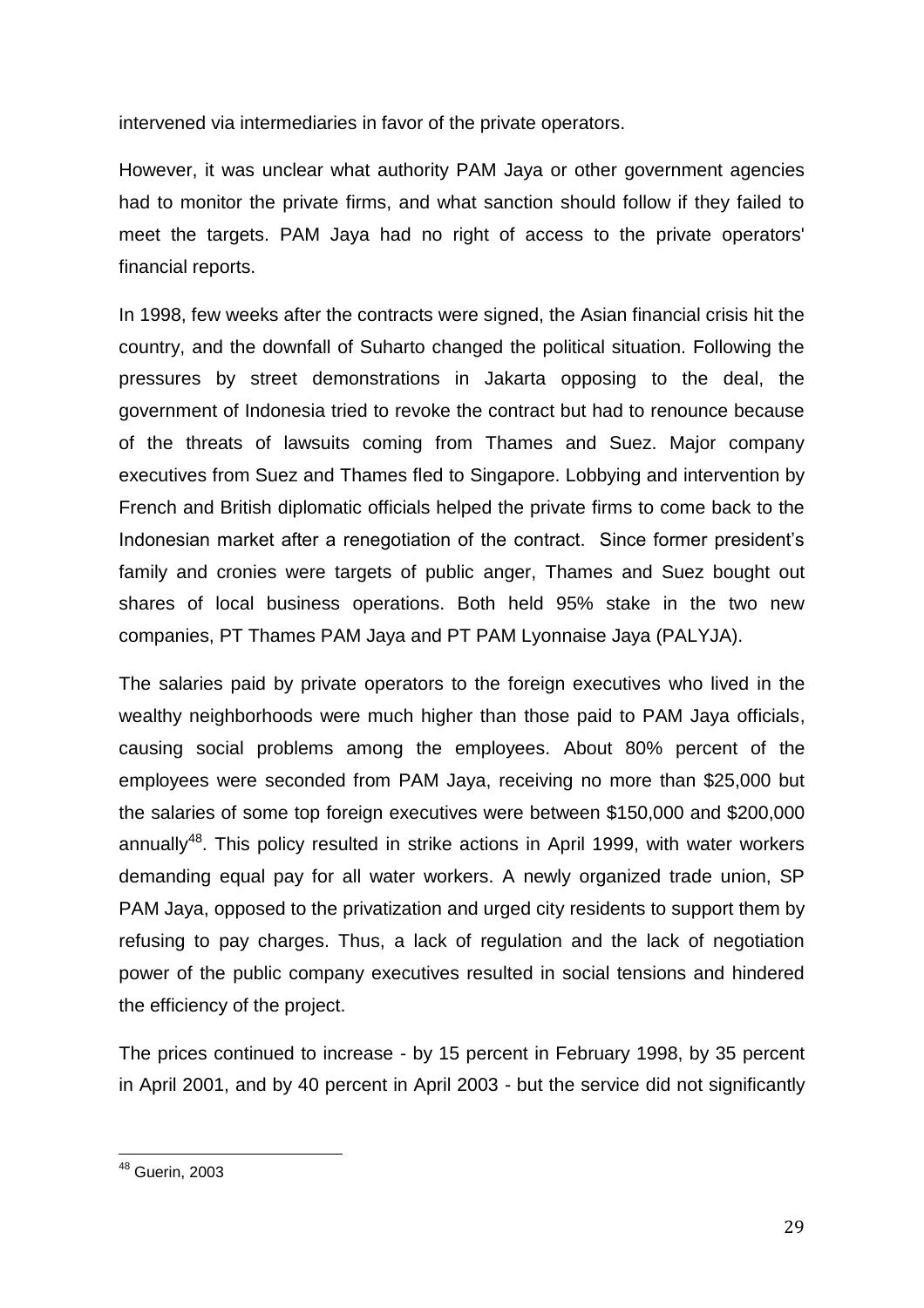improve. The total increase by October 2005 was of 220 percent<sup>49</sup>. The consent of Jakarta"s parliament members and governor were not needed to increase the tariff. Even when Indonesia was hit by the economic crisis, the charges continued to rise. PAM Jaya"s debt, already important before the privatization process began, was increasing, since the public firm was to pay management and operational fee (called water charge) to the two firms, using money collected from water tariff. Suez had increased connections for the relatively poor neighborhoods in its districts by 255%, and TPJ by 55%.<sup>50</sup> A multi-tiered tariff grid supposed some cross subsidizing, with significant differences in tariffs between different groups of customers. Still, the majority of new customers belonged to the richer and industrial areas of the city. Most poor communities remained underserved due to unaffordable connection charges and lack of incentives for the companies to service these areas.

Investment and expansion targets were never met: investment was about \$200 million short of the target, and the total increase in number of connections was of 52% for the whole Jakarta<sup>51</sup>. Moreover, new connections do not necessarily mean that new customers got access to piped water: it can mean that existing supply has been metered, or that customers got access to a standpipe or tanker. The investment of about 850 billion rupiah by 2001 was only worth only \$100 million because of the currency depreciation, compared to the promised \$318 million.<sup>52</sup> Water leakage on March 2006 (compared to 45% in 1997, when water service was still managed by PAM Jaya) was of 53% for PALYJA and 55% for Thames.<sup>53</sup> The quality of water was largely complained of as very bad; customers had to and still have to boil drinking water to ensure its safety.

As a conclusion, the case of Jakarta shows no real evidence that privatization or even private sector participation improves water supply. Some of the significant problems were lack of formal regulatory or oversight mechanism, the ambiguity of

<sup>&</sup>lt;sup>49</sup> World Development Movement, 2005

 $50$  Mangahas, 2002

<sup>51</sup> Anwar, 2003

<sup>52</sup> The International Consortium of Investigative Journalists, 2003

 $53$  Hasibuan, 2007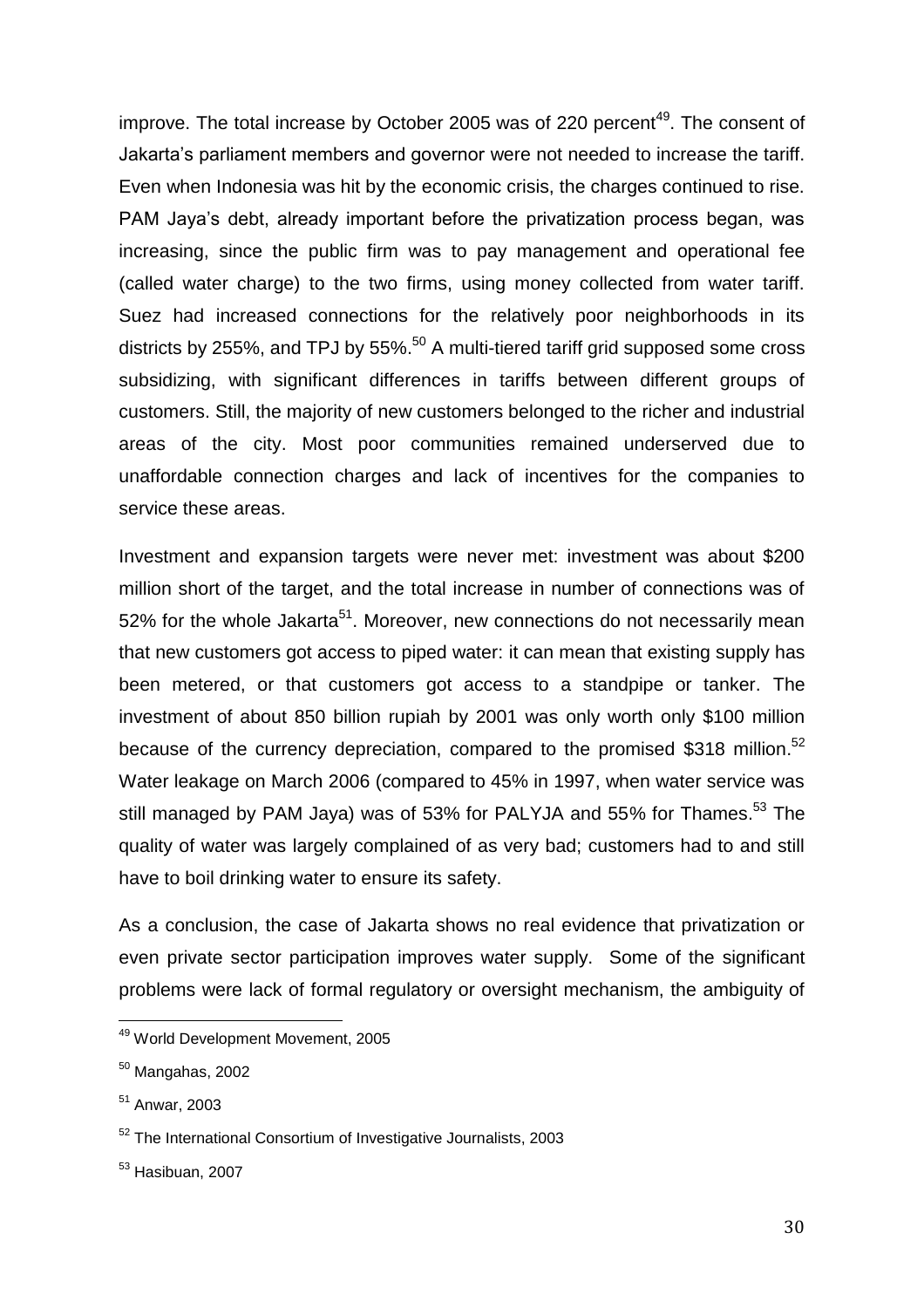the contract and weak enforcement. The Jakarta Water Supply Regulatory Body, established only in 2001, is inefficient and accused of lack of independence. Corruption, lobbying and poor competition policy resulted in lack of incentives and accountability for the private firms. High operating costs and poor quality of service show that private firms are not necessarily operating in a very efficient way, and social problems show the importance of regulation and of externalities that are not taken into account by private operators.

It can be seen from these two strikingly different examples how the process of water privatization plays a crucial role in determining the outcome and the success of the endeavor. The process of privatization is inherently a political one, which signifies that even if the aim of privatization is to minimize political influences, it is evident, that politics continue to have an impact.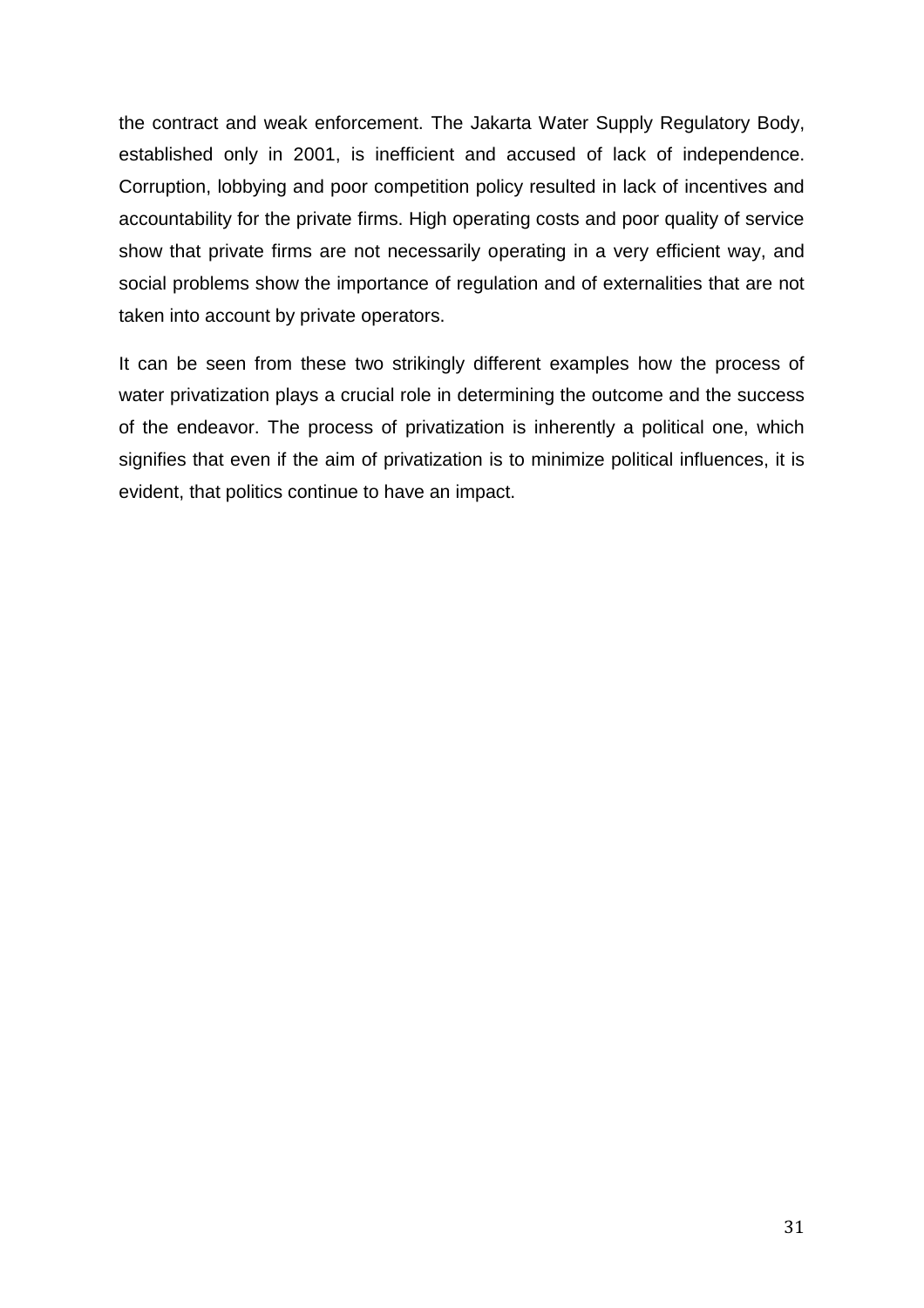# 6. Keeping Politics Out

#### *6.1 Essential Components*

It is clear from these examples as well as the literature on the privatization of water that certain non-negotiable characteristics emerge as being essential to ensuring that interfering political powers are kept to a minimum in water management in the private sector. Segerfeldt addresses some of these components in his book on water privatization, and several of them are supported in the material on Integrated Water Resource Management. Many of them are not specific to the private industry, but are equally applicable to public management systems. They are, however, especially important when trying to establish as depoliticized an administration as possible.

For one, transparency and neutrality in the opening of tenders are essential. Full, honest and unbiased information must be available for the bidders to make use of. This will allow for equality in competition and increase the likelihood of success. Furthermore, as Segerfeldt points out, transparency will decrease the possibility of bribery and other corruption manifesting itself through individuals seeking influence and gain, thereby inspiring confidence among both the public and businesses  $involved.<sup>54</sup>$  In the process of privatizing water in the Philippines, Dumol highlights how transparency was one of the most important components in a transaction, and that it was an explicit focus of the process.<sup>55</sup> The government made it their priority to deal with bidders in a fair manner, with equal access to information, thus making cheating virtually impossible.<sup>56</sup>

Neutrality and open competition are not only important for the initial bidding process, but also for the later administration of the water system. The evident lack

 $\overline{a}$ <sup>54</sup> Segerfeldt 2005, pp. 106-107

<sup>55</sup> Dumol 2000, pp. 17

<sup>56</sup> Dumol 2000, pp. 71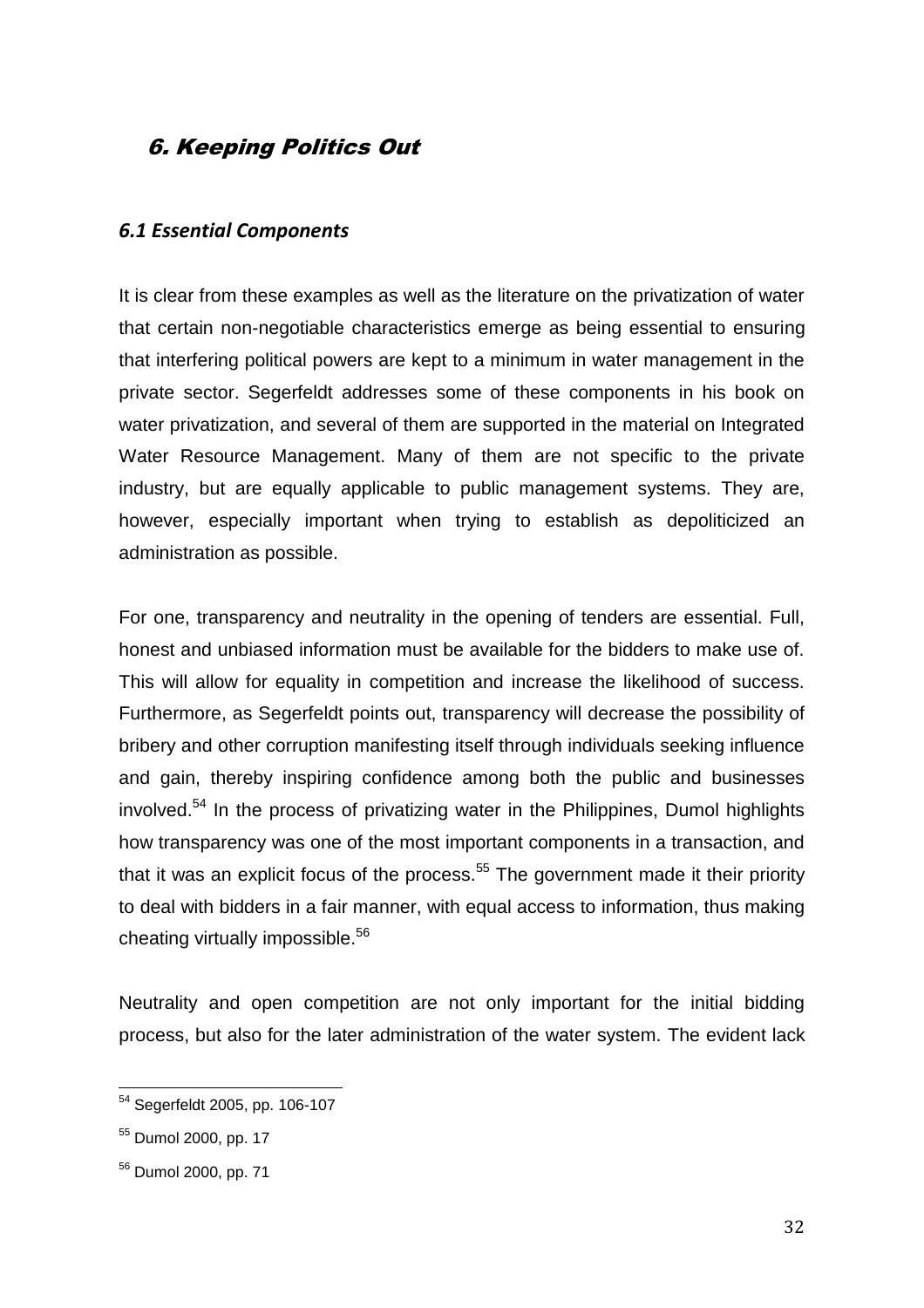of neutrality and open competition within Maynilad, who outsourced much of the consultancy work to subsidiaries of its French parent company Suez, lead to unnecessarily high costs and inefficiency.<sup>57</sup>

Next it is important that the composition of terms of the concession agreement be as simple and clear as possible. The relationship between the distributor, the government and the stakeholders must be clearly determined and legally based, so that responsibility and accountability for risks incurred are stipulated.<sup>58</sup> The case of Jakarta, discussed above, shows that clear definition of responsibilities of each side and defining sanctions in case of non-compliance are highly important, and that such defects in contracts can come from lobbying, corruption and unfair negotiation processes. Furthermore, there needs to be a formal transfer of water rights allocations, as was the case in Manila, where it was clearly stipulated, that facilities were to be turned over to the companies who were responsible for carrying out improvements, all of which would eventually pass back into the ownership of the government after the 25 year agreement expired.

As with the concession agreement in the Manila case, priorities need to be outlined clearly in the agreement, benchmarking strategies must be set and legal consequences for non-compliance must be included. Furthermore, it is strongly advisable that a government, when analyzing the bids received judge the suitability of the companies to reach these targets according to strict business principles. Regarding the Manila example, Wu and Malaluan find that "government officials guiding the bidding process would be wise to pay careful attention to each bidder"s corporate governance practices, as these could be an indicator of how that bidder might perform if awarded the contract. Government can also include good corporate governance practices in concession agreements."<sup>59</sup> This precisely was a downfall in Jakarta where bad corporate governance policy led to the strikes of 1999.

<sup>&</sup>lt;sup>57</sup> Wu & Malaluan 2008, pp. 218

<sup>&</sup>lt;sup>58</sup> Segerfeldt 2005, pp. 108. This condition is also supported by the Integrated Water Management Resource principles.

<sup>59</sup> Wu & Malaluan 2008, pp. 219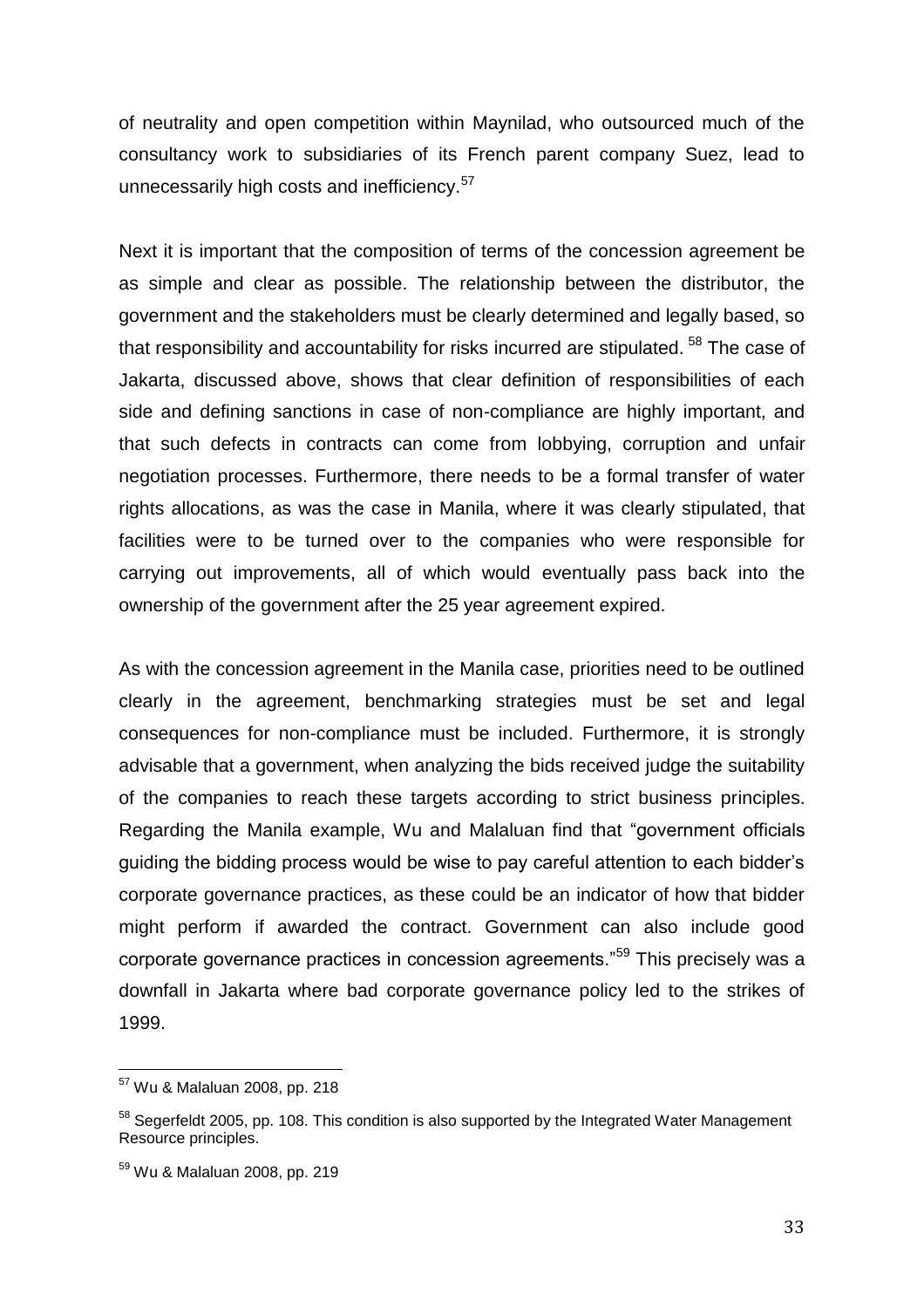Despite this need for regulation, there must also be room for ingenuity on the part of the supplier, as with Manila Water Company, who decided land titles were no longer a requirement for a water main connection. Instead they allowed for households to have access to connections by establishing above-ground pipes linked to a central meter run by a residents association or non-government agency. Not only did this reduce costs and by spreading access equality, but it also increased efficiency by reducing illegal connections. 60

It is essential, that the array of terms and conditions mentioned above be realistic and attainable, in order to be effective. Moreover, however, the evaluation of private results must also be fair and realistic. Often critics of the privatization of water attack their opponents by highlighting how private enterprises have fallen short of their targets, and tout this as reason enough to discredit privatization. Yet credit must be given to the positive advances that in many cases have nonetheless been made. Clearly comparing the ideal vision of public administration to the reality of private providers (or vice versa) is counterproductive.

Open communication is another key component in the process of depoliticized water privatization, not just between the government and the bidders, but also with the public. This is especially important when selling privatized water to the poor, who need to understand what it is they are paying for. This is because the poor are often very willing to pay for reliable water supply, be it in the agricultural sector (where the poor often have to pump groundwater directly) or for human consumption (as Rogers et al. point out<sup>61</sup>). Empirical evidence suggests that the poor, once informed about water-supply issues and pricing potions are overwhelmingly willing to pay for privatization, and that higher prices in the water sector as a whole are meant to increase equity and efficiency. Indeed, referring to the Manila case study, Wu and Malaluan find that, "perhaps the most important benefit [of openly available information] was that the information available through benchmark competition helped to dissipate the public's anxiety in dealing with tariff

<sup>60</sup> Watkins *Human Development Report 2006,* 2006, pp. 98

 $61$  Rogers et al 2002, pp 14-15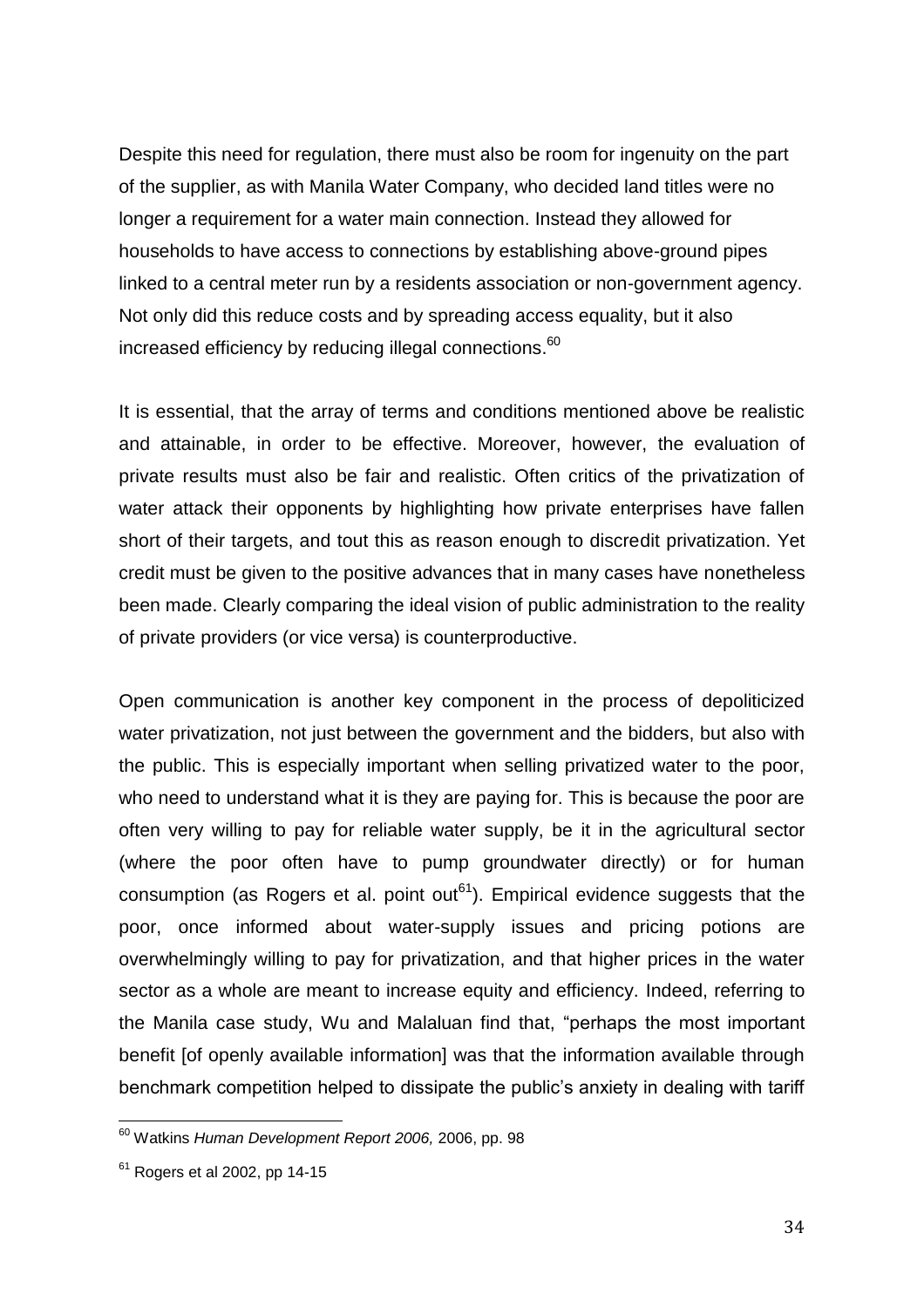increases.<sup>"62</sup> Thus, keeping the public informed ensured their willingness to pay for a service that they also ended up receiving (access to reliable water supply).

Appropriate adaptation and consideration of the local situations is a further element essential in successful water administration. Doubtlessly, conditions vary between neighborhoods, cities or regions, which is why a decentralized approach guided by cooperation between different sections seems the most successful structure (such as Manila Water Company implemented). Through coordinated, locally adapted administration systems, efficiency and equality can be improved (as the Mexico World Water Forum recognized).

Lastly, the Human Development Report of 2006 notes that "perhaps the most important, is that political leadership matters."<sup>63</sup> This may seem like an obvious component, or even a contradictory one, if one attempts to depoliticize water supply systems. As the two case studies have shown, however, political leadership is a very real variable that cannot be discarded, despite the fact that it can be difficult to control. The importance of a political figure who is capable and unbiased is of essence, since in the end, water supply is a responsibility that rests with the government, even if they decide to privatize and outsource the responsibility. In the case of privatization in Manila it has been argued by Dumol that President Ramos who was a exceptional leader, the Secretary Vigilar who had experience in seeing through large transactions, and Administrator Lazaro who was "honest and competent and had no desire to hold on to his position"<sup>64</sup> all contributed to the open transparent process.

Not all situations, however, have reliable or responsible figures in leading positions in the process of privatization, as the Jakarta example clearly demonstrates. Therefore, because of the difficult nature of determining who the political players are in a government, the importance of independent regulating bodies cannot be over emphasized: "regulation is necessary to ensure the consistent delivery of

 $\overline{a}$ <sup>62</sup> Wu & Malaluan 2008, pp. 219

<sup>63</sup> Watkins *Summary – Human Development Report 2006*, 2006 pp. 22

<sup>&</sup>lt;sup>64</sup> Dumol 2000, pp. 119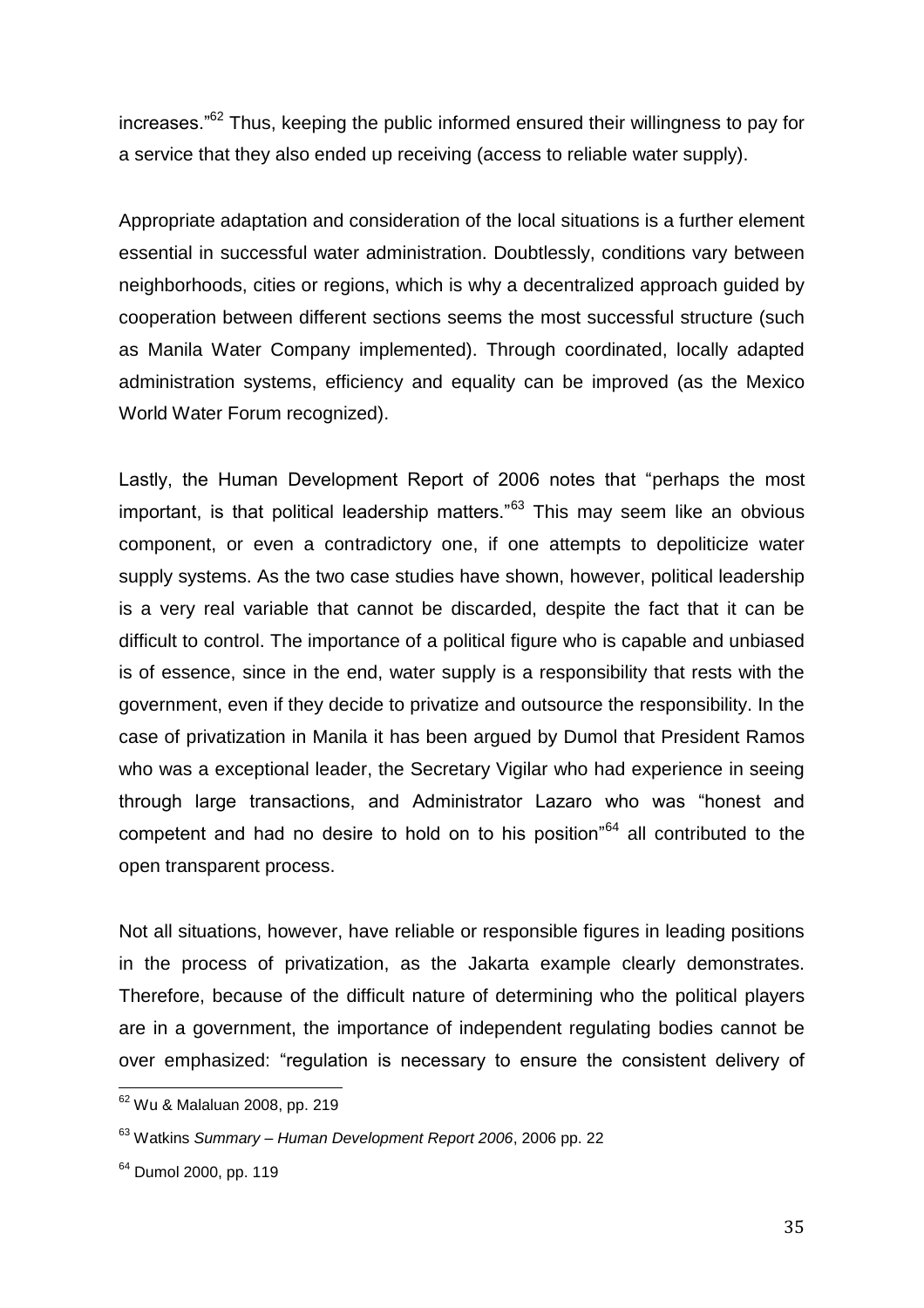service obligations, to determine "efficient" pricing, to conserve water, to extract professionalism from managerial staff, and to ensure the financial viability of the utility (especially when public subsidies are involved)."<sup>65</sup> It should thus be noted that the conditions of successful commercialization of water supply listed above in many cases are extremely difficult to implement. In a country without a democratic government and where corruption is omnipresent, as in Jakarta in times of Suharto for example, the freedom of actions of non-government actors such as regulatory bodies is reduced, and private actors often choose to follow the existing "rules of the game", realizing that doing business successfully is impossible otherwise. Ultimately, as the Human Development Report of 2006 notes, "under the right institutional conditions the private sector can provide the technologies, skills and resources to enhance access to water. But creating these conditions through effective regulatory institutions is a complex affair that goes beyond passing laws and adopting models."<sup>66</sup> What this allows one to conclude, then, is that keeping politics out of water privatization is incredibly complex and its feasibility is highly questionable.

#### *6.2 Should politics be kept out of water management?*

What the evidence then points to, is that depoliticizing water management structures is a near, if not an actual impossibility. This consequently begs the question: is it really desirable that politics be kept out of water management?

International regulations certainly are an important component in attempting to bring about greater access to water for the poor people of the world. The pressure created by the Millennium Development Goals, for example should not be discredited, and the pressure exerted is evidently a political one. Nonetheless, such global policies only have limited power. It cannot be forgotten, that ultimately, the responsibility of providing water to the people rests with national governments,

 $\overline{a}$ <sup>65</sup> Montemayor 2005, pp. 221

<sup>66</sup> Watkins *Human Development Report 2006*, 2006, pp. 89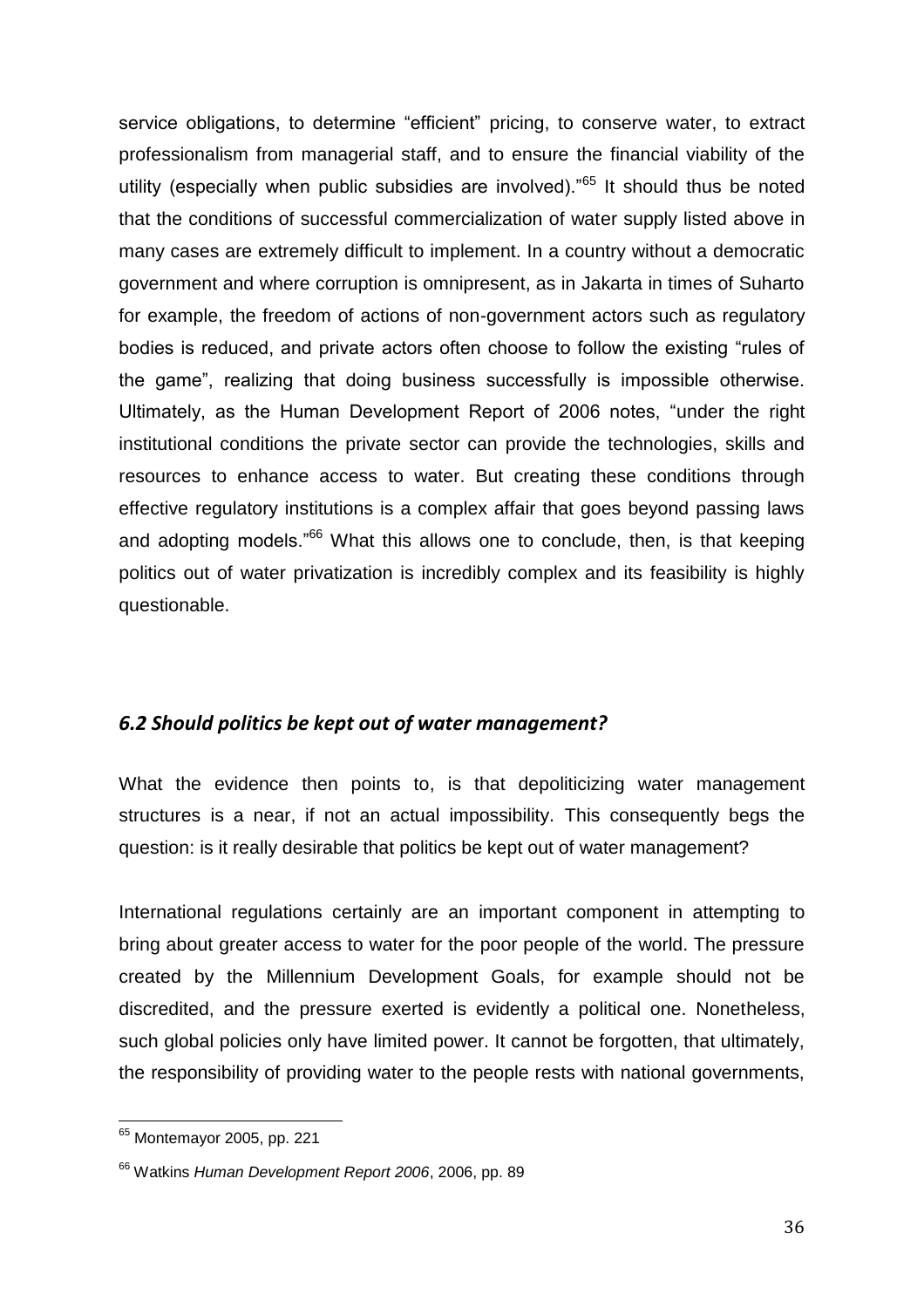regardless if it is a developing or developed country. Furthermore, water supply situations vary greatly across developing countries, in terms of natural endowment in soft water and in terms of political systems. Thus issues of inequality and inefficiency must be judged and solved on a case-by-case basis, through solutions that are locally determined, be they public or private.

There certainly are examples to be found, where participatory politics have indeed lead to more efficient and consumer-oriented policies by demanding transparency and checks, on both private and public management of water. In Porto Alegre, for example, trade unions, city mayors, Deputy Chamber, NGOs, corporations, community organizations, the Church and other instances of the civil society successfully resisted a legislation proposal, which would have permitted that state and municipally owned companies could be privately acquired. Water and sewerage services in the city are therefore operated through the city council's *Departamento Municipal de Água e Esgoto* (DMAE – Municipal Department of Water and Sanitary Sewage), yet are evaluated as being particularly efficient and equal, since the city water system is currently able to serve 99.5% of the population, at a one of the lowest prices in the country. The DMAE's Deliberative Council is also submitted to some form of democratic control, as the members of the Council and their substitutes are appointed by the mayor from a list of three nominations for each of the 13 organizations represented in the council<sup>67</sup>. Naturally, the Porto Alegre situation is specific and should not be used as an argument to discredit private water management in favor of public utopia. Nevertheless, it demonstrates how it would be naïve to claim that political interference in water supply is generally undesirable.

Furthermore, it is necessary that politics be involved in enforcing legal provisions allowing for water-privatization. An example of a lack of political enforcement is Chile, where the Water Code of 1981 is considered by the World Bank as a textbook example of legislation dealing with privatizing water-management. In Chile, water is privatized independently of the land, so that 'water rights' can be traded like any other economic goods between large water consumers. Yet, this trade is

 $^{67}$  Hall et al 2002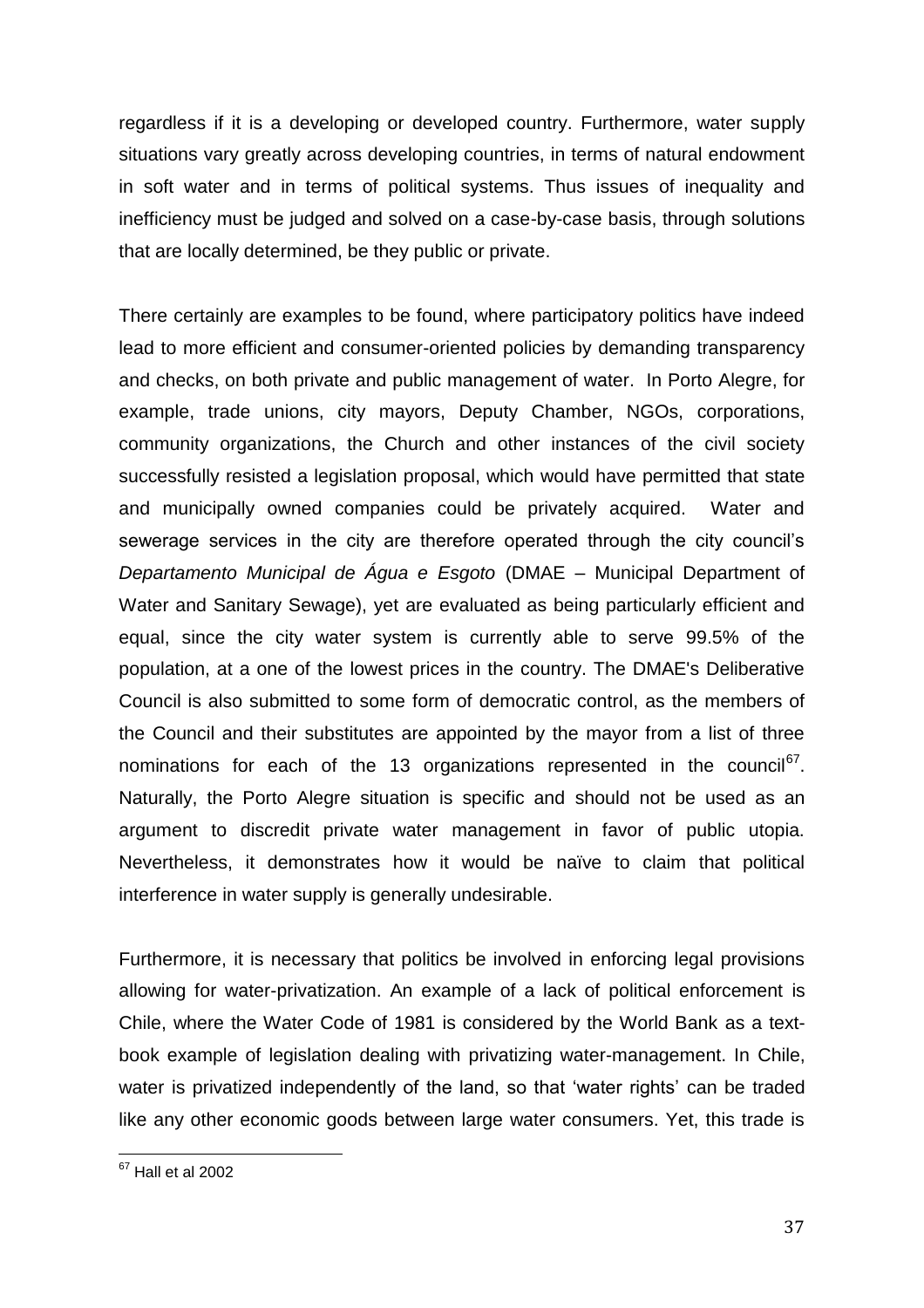not yet developed, as the tradition remains against selling water, a symbolic resource.<sup>68</sup> The political sphere did not enforce its privatization mechanisms. Based on the Chile example, we can argue that there is a role for politics in accompanying even a complete privatization of the water management system

Another argument in favor or maintaining some centralized governmental control over water management is the concern of time-sensitive response to natural catastrophes with respect to the populations' access to water: in such cases, there must be a political body that can take immediate decisions to protect their citizens and the greater good, something that the private sector, no matter how wellgoverned, is not in a position to do itself.

For reasons that have become apparent through the case studies, and aspects highlighted here, it is evident, that good governance and transparency are more important in regulating water management than whether it is public or privately run. Even if a water supply is privatized to the greatest degree possible, the political level still remains in charge of formulating the strategy. Therefore, should be argued that politics should not be kept out of water management in developing countries. Be it public or private, what matters is the quality of governance applied to the water sector. According to Bied-Charreton et al, governance means thinking outside of the dichotomy between the market and the state, both being alternative modes of resource allocation and management.<sup>69</sup> Goal setting and social issues such as poverty and inequality reduction have to stay priorities of a government, since market alone, as shown above, does not resolve all the problems of water supply. Commercialization thus means leaving efficient management to private companies, but not taking politics out of water. This so-called "network definition" of governance (between states, private markets and "civil society") describes most accurately the water sector, where actors are particularly diverse and the economic characteristics (essential good, natural monopoly in water-supply) so specific.

 $^{68}$  Bied-Charreton et al 2006 pp. 48-49

 $69$  Bied-Charreton et al 2006 pp. 41-42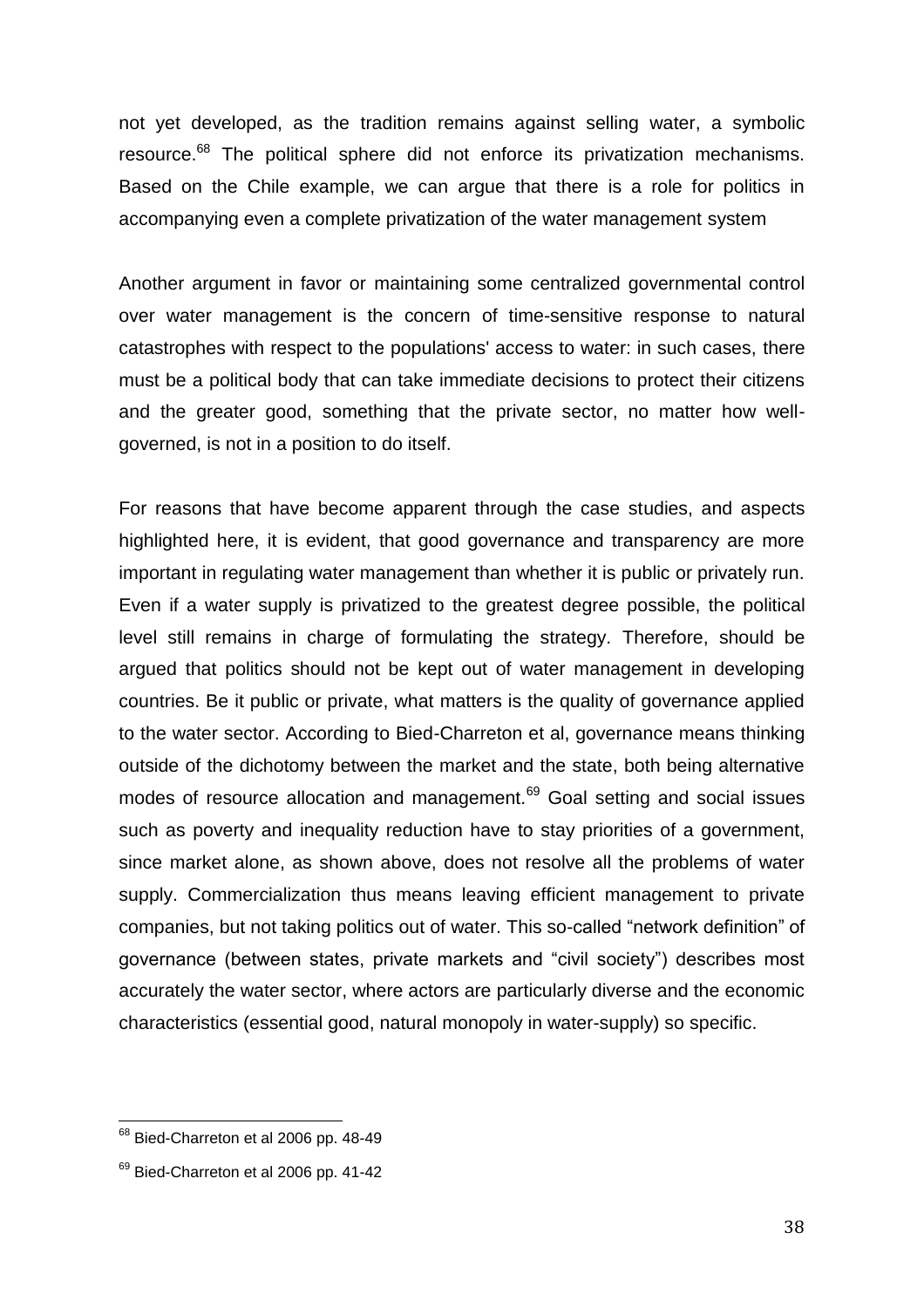## 7. Conclusion: A Question of Governance

In conclusion then, the determining question is not whether water should be commercialized and depoliticized, but how it is governed. For this, there evidently are a wide range of possible structures along the privet-public spectrum, for each of which can be found an example to support success or failure, making it hard to generalize about the ideal management structure.

The overwhelming majority of the world"s water supply systems are public, but privatization in water supply has increased over the past few decades. Indeed, privatization has been vigorously promoted in the international policy arena and has been implemented in several countries in the southern hemisphere throughout the 1990s. Arguably, however, it has not achieved the scale or the benefits anticipated by international financial institutions such as the World Bank or the IMF, that have been advocating the process. Nonetheless, as Budds and McGranaham point out, this is not necessarily due to some an inherent contradiction between private for-profits and the public good, but rather this is a result of the specificity of water supply in the most destitute areas. According to the same authors, it might be, that "neither publicly nor privately operated utilities are well suited to serving the majority of low-income households with inadequate water and sanitation,"<sup>70</sup> the challenge is simply too big.

According to Bied-Charreton et al, what then determines the success or the failure of water-management in general is in fact "a complex set of factors, especially institutional factors, whose contextualization is a necessary condition if one is to understand them".<sup>71</sup> Cultural norms and social institutions influence markets, meaning that the efficiency of the private sector is therefore, *de facto*, not as great at what the economic theory would imply. Because water is both an international private good and a public good essential to life and development, scarce in many regions and demanding a large infrastructure, its governance is complex: should a

 $^{70}$  Budds & McGranaham 2003, pp. 87

 $71$  Bied-Charreton et al 2006, pp. 54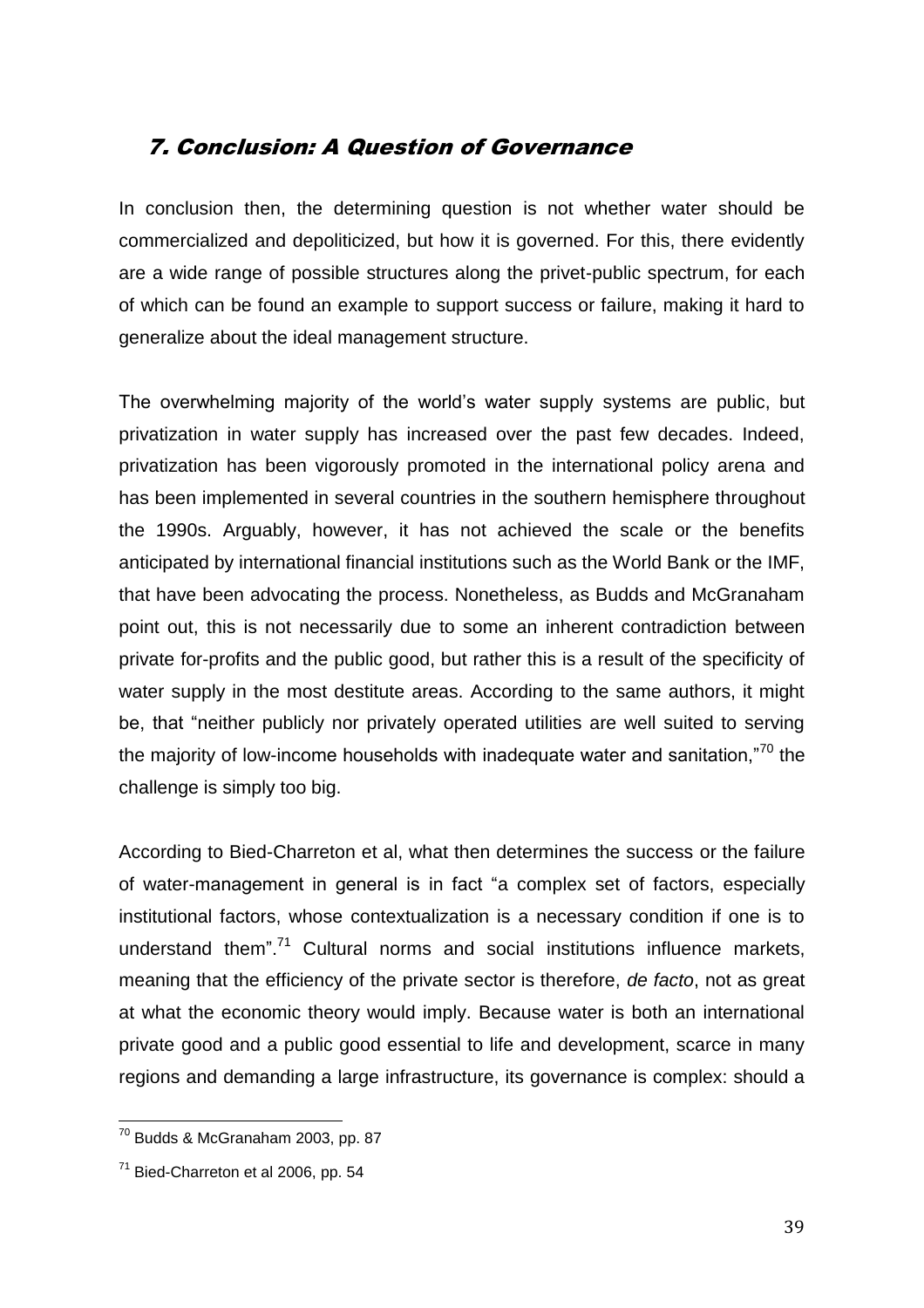country decide to privatize its water resources, we argue that politics cannot, and more importantly, should not be kept out.

Possibly as a result of the very different results of privatization, public-private partnerships have received growing attention and support. Combining political strategy to guide water supply policy and legitimize the undertaking, with private operational mechanisms that supply know-how and increase efficiency is arguably the best medium between the two extremes, and the best equipped to solve local problems. Such partnerships also facilitate international support in that technical and financial assistance can be delivered to the supply systems in developing countries without encroaching on a country"s sovereignty, or depriving it of its legal right and responsibility.<sup>72</sup> Such partnerships also allow for considerations of sustainable development and use responsible use of the natural resource to be included in policies, since multi-stakeholders are allowed input in the process. This is not to say that private companies cannot also act responsibly<sup>73</sup>, however, it is easier for such environmental and social concerns to be taken into consideration when the public are allowed active input and government policies are structured and enforced accordingly.

 $72$  This is the approach that the Swiss Agency for Development and Cooperation and the Swiss Secretariat for Economic Cooperation have adopted, for which they have developed detailed policy guidelines and implementation tools to help with the implementation of PPP projects in developing countries. See "Partnerships for Water," http://www.partnershipsforwater.net/.

 $73$  The case of Manila Water clearly demonstrates this, as the company decided to treat and recycle its waste rather than dumping it, and engaging in other sustainable and socially conscious practices. See Rangan et al 2007.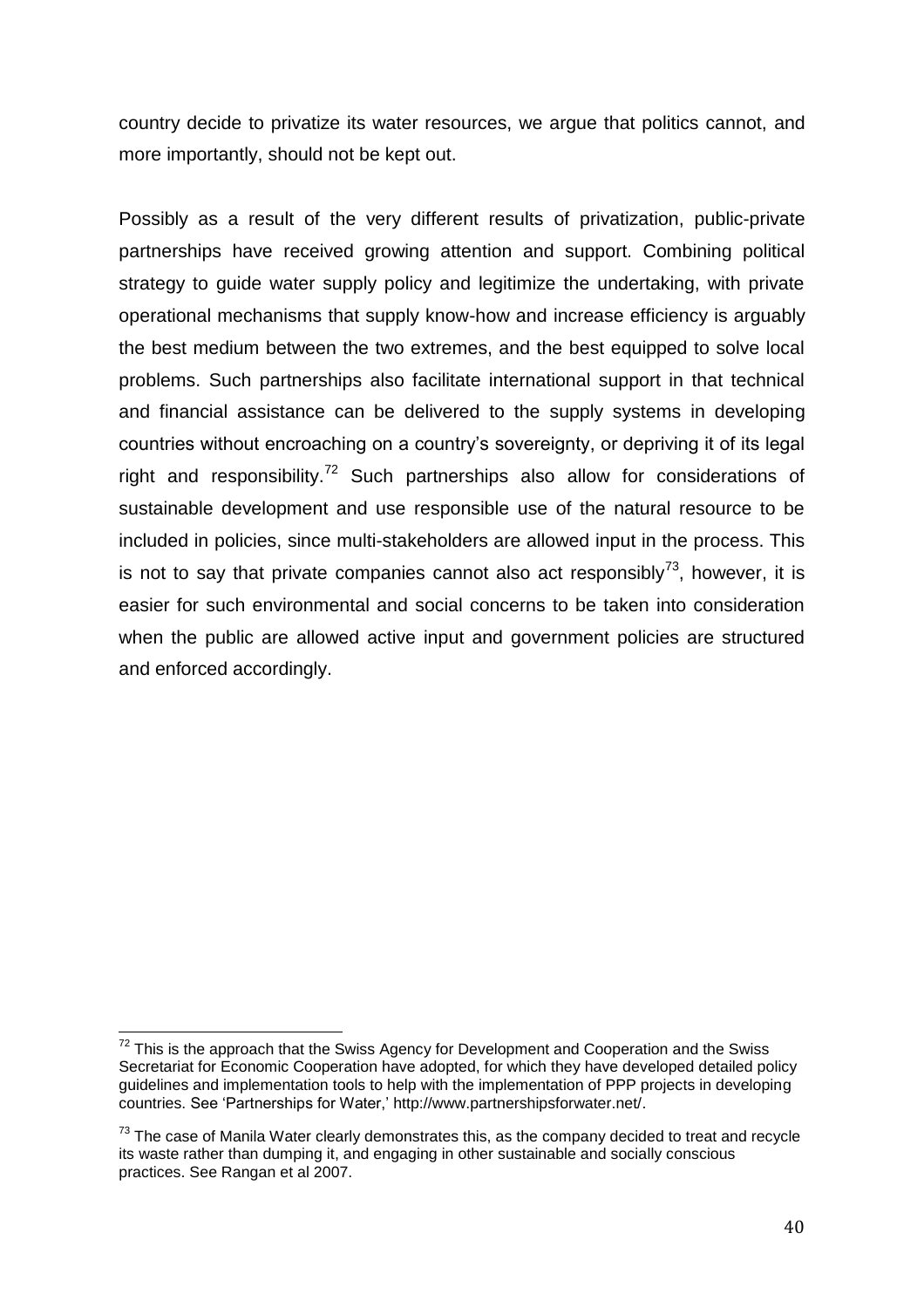# 8. Bibliography

- ALLIANCE SUD (2007): Zugang zu Wasser-ein Menschenrecht Tagung des Arbeitskreises "Wasser – ein öffentliches Gut". Aliance Sud. Berne: Dokument 12 April 2007
- ANWAR A. (2003): Regulating Services for the Poor. Cranfield University and Asian Development Bank. Paper presented at the 3rd World Water Forum, Osaka, 19<sup>th</sup> March 2003.
- AQUAFED (2006): Aquafed The International Federation of Private Water Operators. Information pamphlet, November 2006
- ASIAN DEVELOPMENT BANK (2006): *Water Briefs – Should Asia's Urban Poor Pay for Water?* Water Briefs – adb.org. March 2006. http://www.adb.org/water/water-briefs/ (Accessed on 01/05/08)
- BELL M. /NEIL. R (1991): The political ecology of dambo soil and water resource in Zimbabwe in *Transactions of the Institute of British Geographers*. News Series, Vol. 16 N.3, 1991, pp. 301-318
- BIED-CHARRETON M./ MAKKAOUI R./ PETIT O./ REQUIER-DESJARDINS M. (2006): La gouvernance des ressources en eau dans les pays en développement : Enjeux nationaux et globaux in *Mondes en Développement*. Vol. 34, 2006
- BRICEÑO G./ ESTACHE/ SHAFIK (2004): Infrastructure Services in Developing Countries: Access, Quality, Costs and Policy Reform. World Bank Policy Research Working Paper 3468. World Bank: Washington DC, December 2004.
- BRUGGER F. /ROTHENBERGER D. (2005): Implementation Guidelines Manual for Sustainable Municipal Water Services. Swiss Agency for Development and Cooperation, Seco and Swiss Re: Switzerland, version 1, April 2005
- BUDDS J./ MCGRANAHAN G. (2003): Are the debates on water privatization missing the point? Experiences from Africa, Asia and Latin America in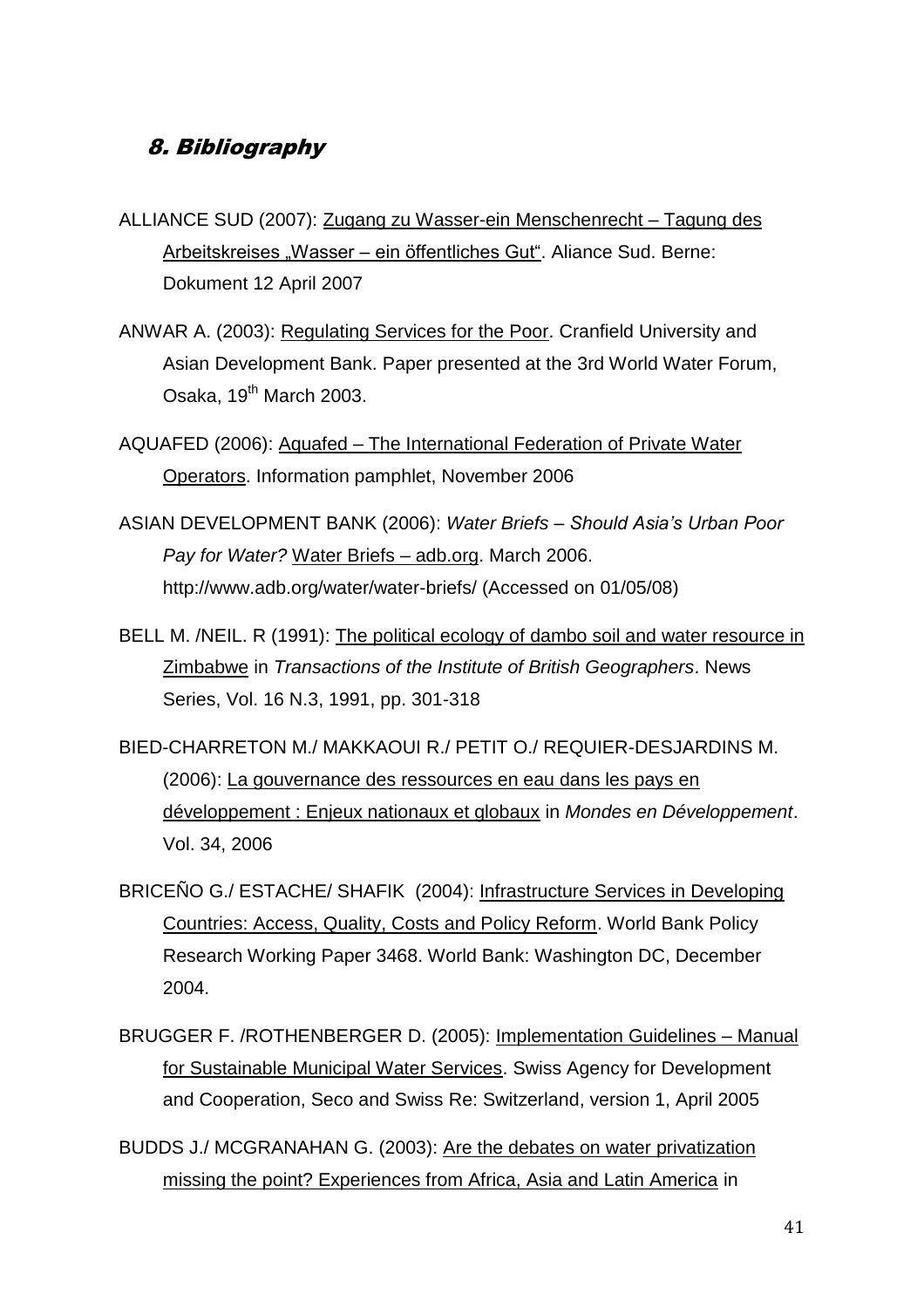*Environment and Urbanization.* Vol, 15, No 2, 2003

- CAMDESSUS M. /WINPENNY J. (2003): Financing Water for all Report of the World Panel on Financing water Infrastructure. Presented at the 3<sup>rd</sup> World Water Forum, Kyoto, Japan 16<sup>th</sup>-23<sup>rd</sup> March 2003
- CANNON K. A. (2006): Water as a Source of Conflict and Instability in China in *Strategic Analysis*. Apr-Jun 2006, 310-328
- DUMOL M. (2000): The Manila Water Concession A Key Government Officials Diary of the Worlds Largest Water Privatization. The International Bank for Reconstruction: Washington DC, 2002
- GRUSKY, S. (2001): Bearing the Burden of IMF and World Bank Policies, Privatization Tidal Wave, IMF/World Bank Water Policies and the Price Paid by the Poor in *The Multinational Monitor*, September 2001, volume 22, number 9

GUERIN, B. (2003): Indonesia: How not to privatize water in *Asia Times*. 11/19/03

HALL D./LOBINA E./VIERO M. O./MALTZ H. (2002): Water in Porto Alegre, Brazil, Accountable, Effective, Sustainable and Democratic. PSIRU and DMAE Paper for the WSSD. Johannesburg, 2002

HASIBUAN, D. (2007): Jakarta Water Privatization: Workers Campaign to Bring Back Water in Public Hands. Municipal Water Supply Workers Union of DKI Jakarta. Jakarta: April 2007 *http://www.waterjustice.org/uploads/attachments/6\_ADB\_Waterprivatisation\_Jakarta\_Dameria\_kyoto\_apr07\_eng.pdf* (Accessed on 01/05/08)

INTERNATIONAL CONSORTIUM OF INVESTIGATIVE JOURNALISTS (2003): *Water and politics in the fall of Suharto*. The Center for Public Integrity. February 2003. *http://www.publicintegrity.org/Content.aspx?src=search&context=article&id=5 2* (Accessed on 01/05/08)

INTERNATIONAL WATER MANAGEMENT INSTITUTE (2006): Insights from the Comprehensive Assessment of Water Management in Agriculture.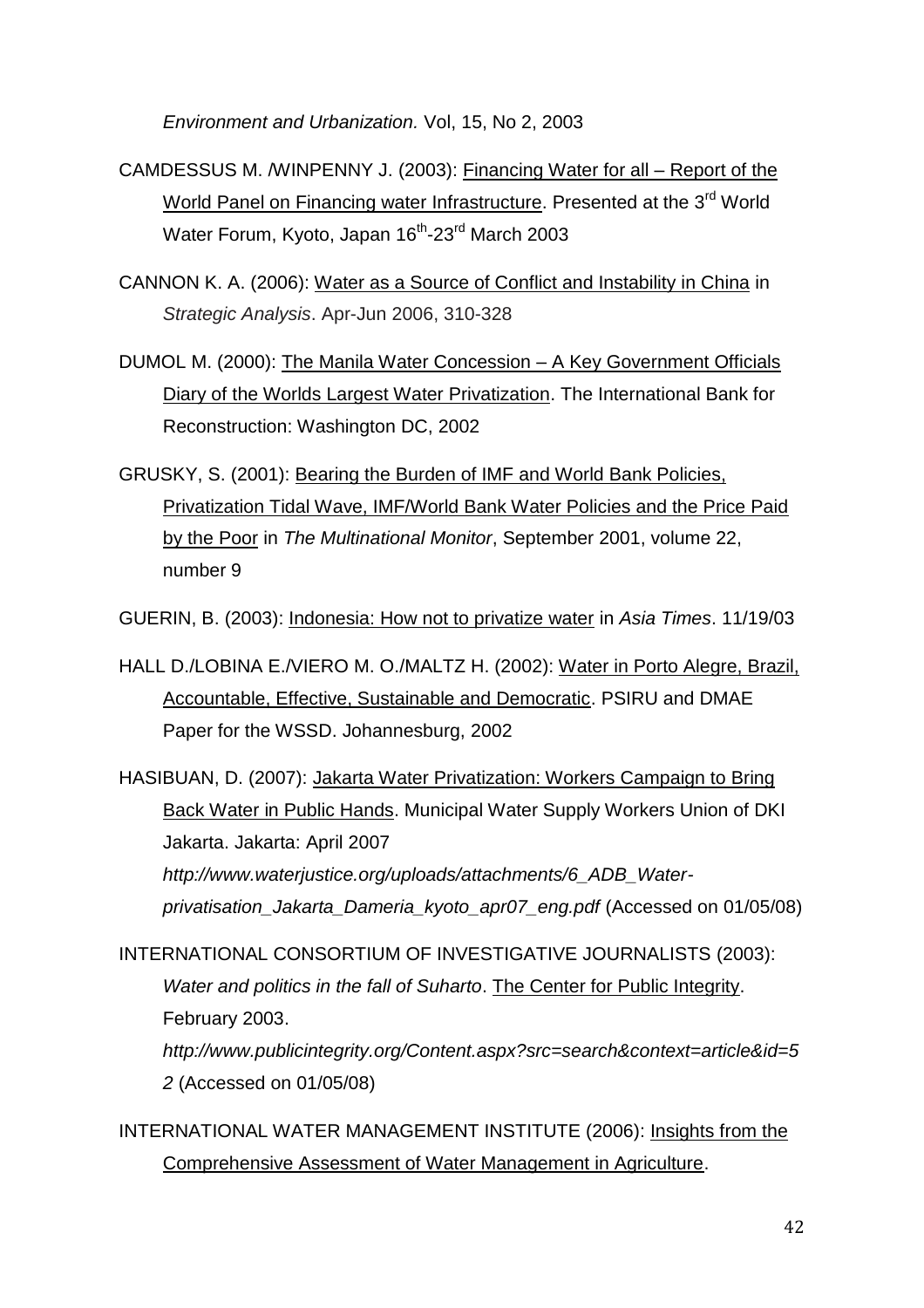Comprehensive Assessment Secretariat. Colombo/Stockholm, 21 August 2006

- JONES T. (2003): Pricing water. OECD Environment Directorate OECD Observer No. 236, March 2003
- KRAUSE M. (2004): The political economy of water and sanitation in developing countries: Cross-country evidence and a case study on Colombia - Dissertation zur Erlangung des Grades eines Doktors der Wirtschaftswissenschaften (Doctor rerum politicarum) des Fachbereichs Wirtschaftswissenschaften der Justus-Liebig-Universität Gießen. Gießen, 2004
- LINAWEAVER S. (1999) Falling for AES"s Plan? Ugandan Debates Damming the Nile in *Multinational Monitor*. Vol 20, No 6, June 1999
- MAITREROBERT X. (2007) Personal interview: Financing Water Supply in Developing Countries. April 2007
- MANGAHAS M. (2002): Case Studies from Dhaka, Jakarta, and Manila. Philippine Center for Investigative Journalism, 29 May 2002 *http://www.adb.org/Documents/Events/2002/Third\_Water\_Forum/case\_studie s\_presentations.pdf* (Accessed on 01/05/08)
- MINTEN B./RAZAFINDRALAMBO R./BURTON R. Z./ LARSON B. (2002): Water Pricing, the New Water Law, and the Poor: An Estimation of Demand for Improved Water Services in Madagascar. Cornell Food and Nutrition Policy Program Working Paper No. 129, February 2002.
- MONTEMAYOR, C. (2005): Possibilities for Public Water in Manila in *Reclaiming Public Water Achievements, Struggles and Visions from Around the World,*  Transnational Institute and Corporate Europe Observatory, 2nd edition, *http://www.tni.org/books/watermanila.pdf*
- RANGAN V. K./ WHEELER D./COMEAULT J. (2007): Manila Water Company Harvard Business School Case 9-508-004. Harvard University: Cambridge, MA AUGUST 9, 2007,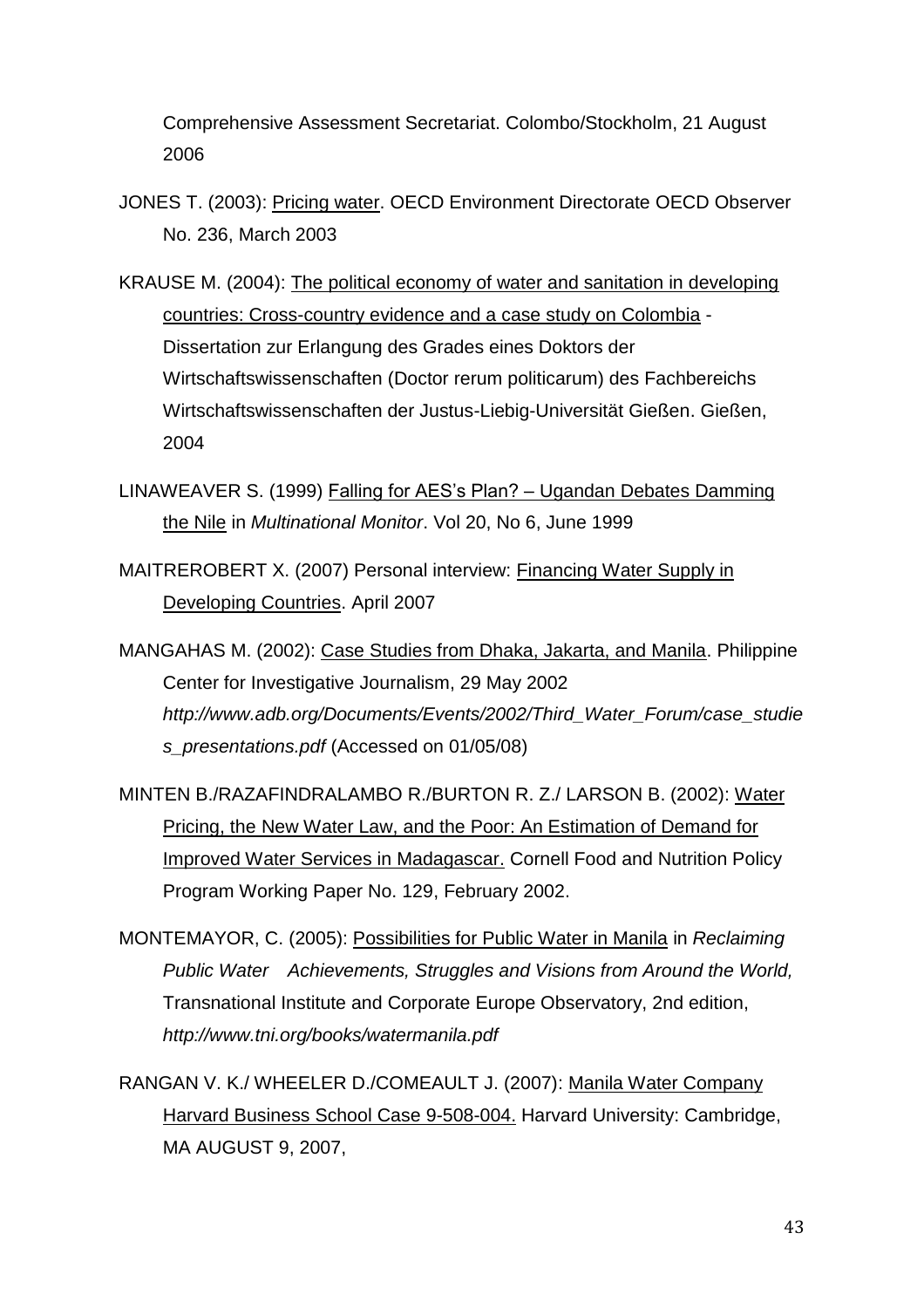RICHARDS A. (2001): Coping with Water Scarcity: The Governance Challenge. Center for Global International & Regional Studies University of California Santa Cruz. Santa Cruz, 15 May 2001

ROGERS P. /DE SILVA R. /BHATIA R. (2002): Water is an economic good: How to use prices to promote equity, efficiency and sustainability in *Water Policy*, vol.4, 2002, pp. 1-17

SEVER C. (2005): Gender & Water – Mainstreaming gender equality in water, hygiene and sanitation interventions. Swiss Agency for Development and Cooperation and Federal Department of Foreign Affairs. Berne 2005

SWISS AGENCY FOR DEVELOPMENT AND COOPERATION (2005): Water 2015 – Policy Principles and Strategic Guidelines for Integrated Water Resource Management – IWRM. Swiss Agency for Development and Cooperation: Berne 2005

SWISS AGENCY FOR DEVELOPMENT AND COOPERATION / SWISS STATE SECRETARIAT FOR ECONOMIC AFFAIRS/ SWISS REINSURANCE COMPANY (2005): Policy Principles – Framework for Sustainable Partnerships. SDC, Seco and Swiss Re: Switzerland, version 1, April 2005

SEGERFELDT F. (2005) Water for Sale: how business and the market can resolve the world"s water crisis. CATO Institute: Sweden, 2005

WATKINS K. (2006): Human Development Report 2006 – Beyond scarcity: Power, poverty and the global water crisis. Publishers for the United Nations Development Program: New York, 2006

- WATKINS K. (2006): Summary Human Development Report 2006 Beyond scarcity: Power, poverty and the global water crisis. Publishers for the United Nations Development Program: New York, 2006
- WORLD BANK (2006): Approaches to Private Participation in Water Services A Toolkit The International Bank for Reconstruction and Development / The World Bank: Washington DC, 2006

WORLD BANK (2002): Water, Sanitation & Gender Equality, Gender and